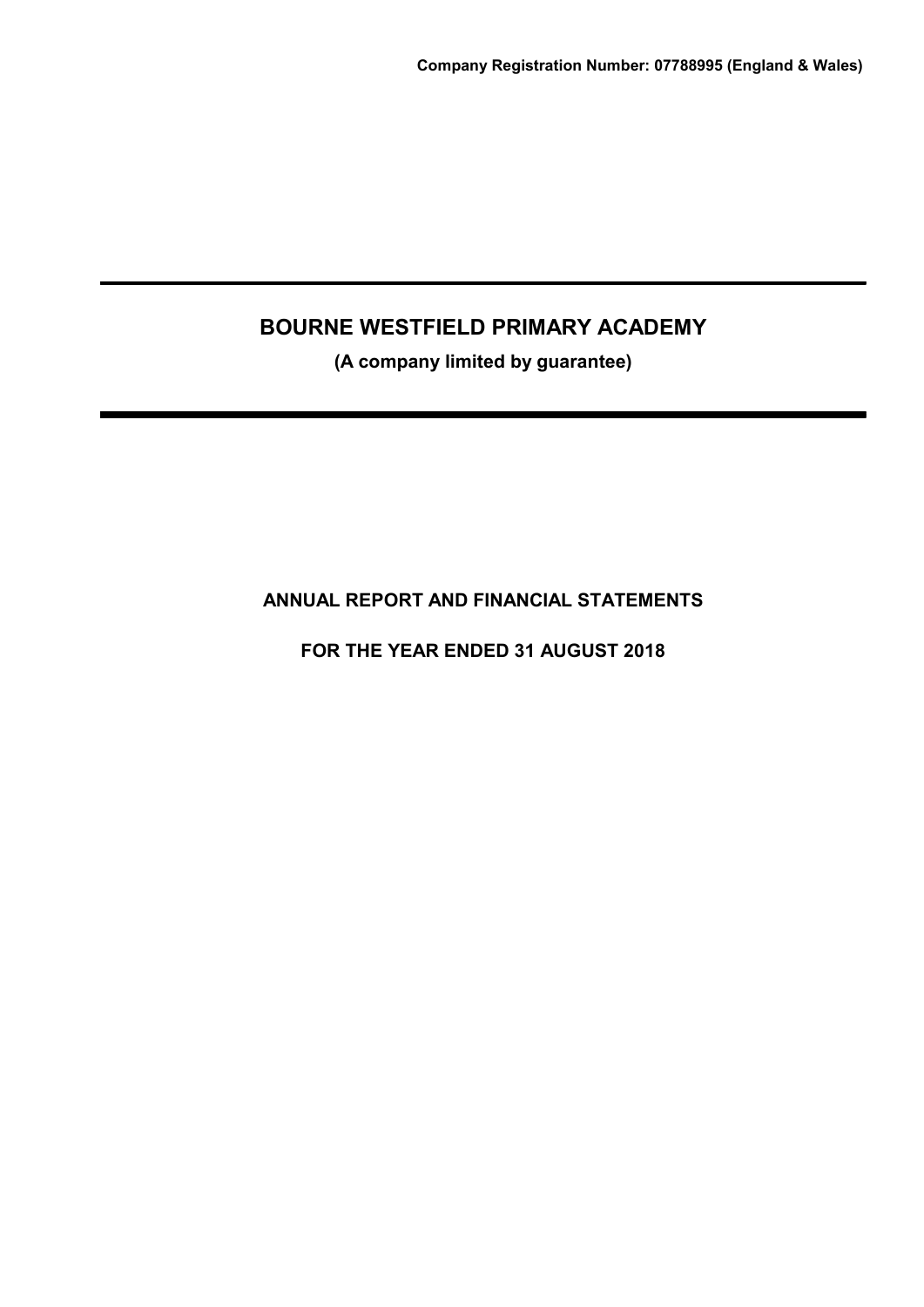(A company limited by guarantee)

# **CONTENTS**

|                                                                                | Page      |
|--------------------------------------------------------------------------------|-----------|
| Reference and administrative details                                           | $1 - 2$   |
| <b>Trustees' report</b>                                                        | $3 - 9$   |
| <b>Governance statement</b>                                                    | $10 - 13$ |
| Statement on regularity, propriety and compliance                              | 14        |
| <b>Statement of trustees' responsibilities</b>                                 | 15        |
| Independent auditors' report on the financial statements                       | $16 - 18$ |
| Independent reporting accountant's assurance report on regularity              | $19 - 20$ |
| Statement of financial activities incorporating income and expenditure account | 21        |
| <b>Balance sheet</b>                                                           | 22        |
| <b>Statement of cash flows</b>                                                 | 23        |
| Notes to the financial statements                                              | $24 - 45$ |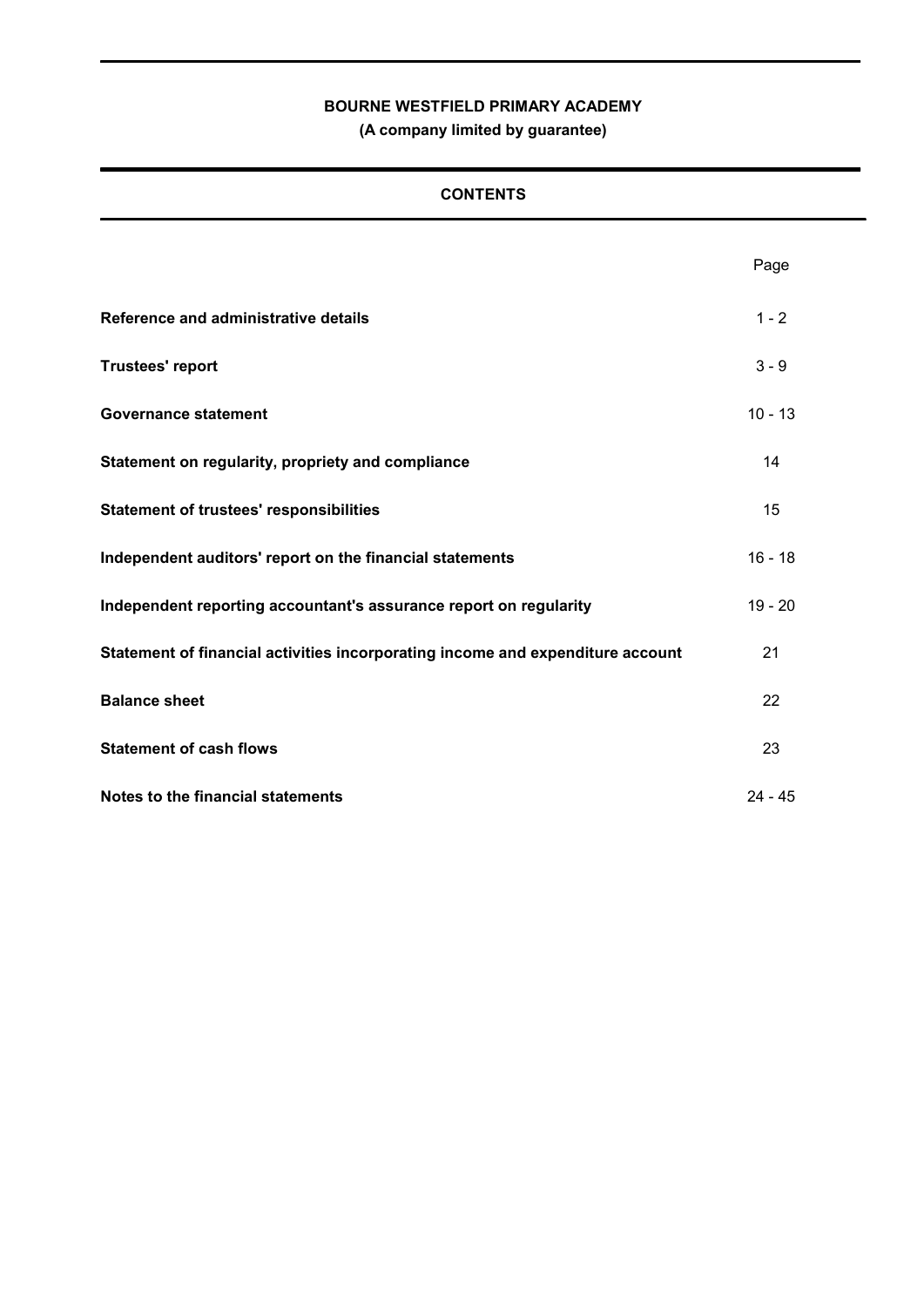(A company limited by guarantee)

### REFERENCE AND ADMINISTRATIVE DETAILS FOR THE YEAR ENDED 31 AUGUST 2018

### Members

N Lindley M Green C Pattison (appointed 3 October 2017)

### **Trustees**

M Green, Chair of Trustees M Rainbow, Vice Chair of Trustees E Radley, Head Teacher and Accounting Officer R Immink P Smith S Jackson J Freear G Goodwin, Staff Trustee S Medina, Staff Trustee R Mosley M Preston (resigned 25 June 2018) J Harrison M Flemming (appointed 11 October 2018)

### Company registered number

07788995

#### Company name

Bourne Westfield Primary Academy

### Principal and registered office

Westbourne Park, Bourne, Lincs, PE10 9QS

#### Company secretary

A Smith

### Accounting officer

E Radley

### Senior management team

E Radley, Head Teacher K Atkinson, Senior Deputy Head Teacher K Finch, Deputy Head Teacher S Taylor, Chief Financial Officer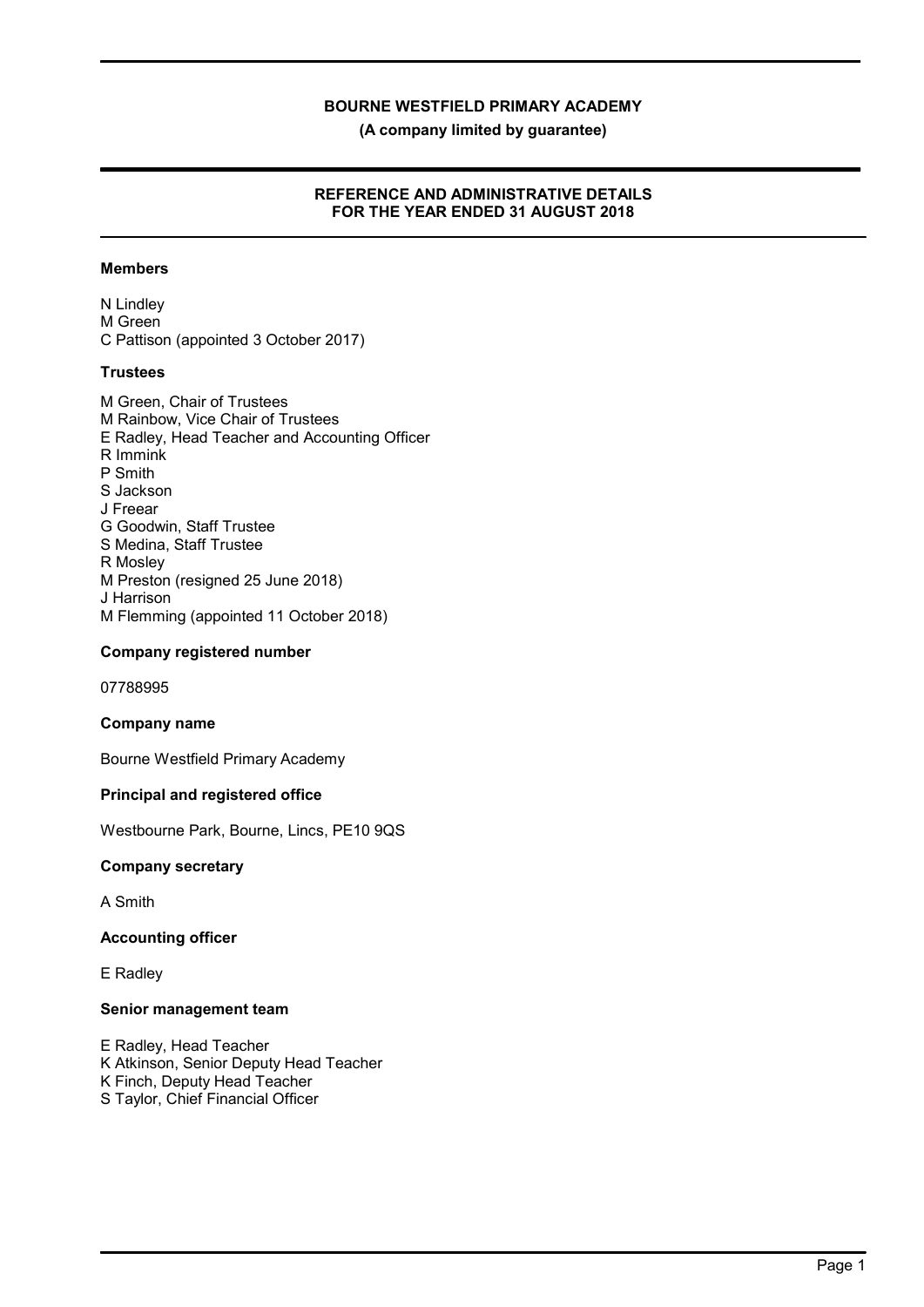### (A company limited by guarantee)

### REFERENCE AND ADMINISTRATIVE DETAILS OF THE ACADEMY, ITS TRUSTEES AND ADVISERS FOR THE YEAR ENDED 31 AUGUST 2018

# Advisers (continued)

### Independent auditors

Streets Audit LLP, Windsor House, A1 Business Park at Long Bennington, Notts, NG23 5JR

### Bankers

Lloyds Bank Plc, Business Centre, PO Box 1000, Spalding

### **Solicitors**

Greenwoods, Monkstone House, City Road, Peterborough, PE1 1JE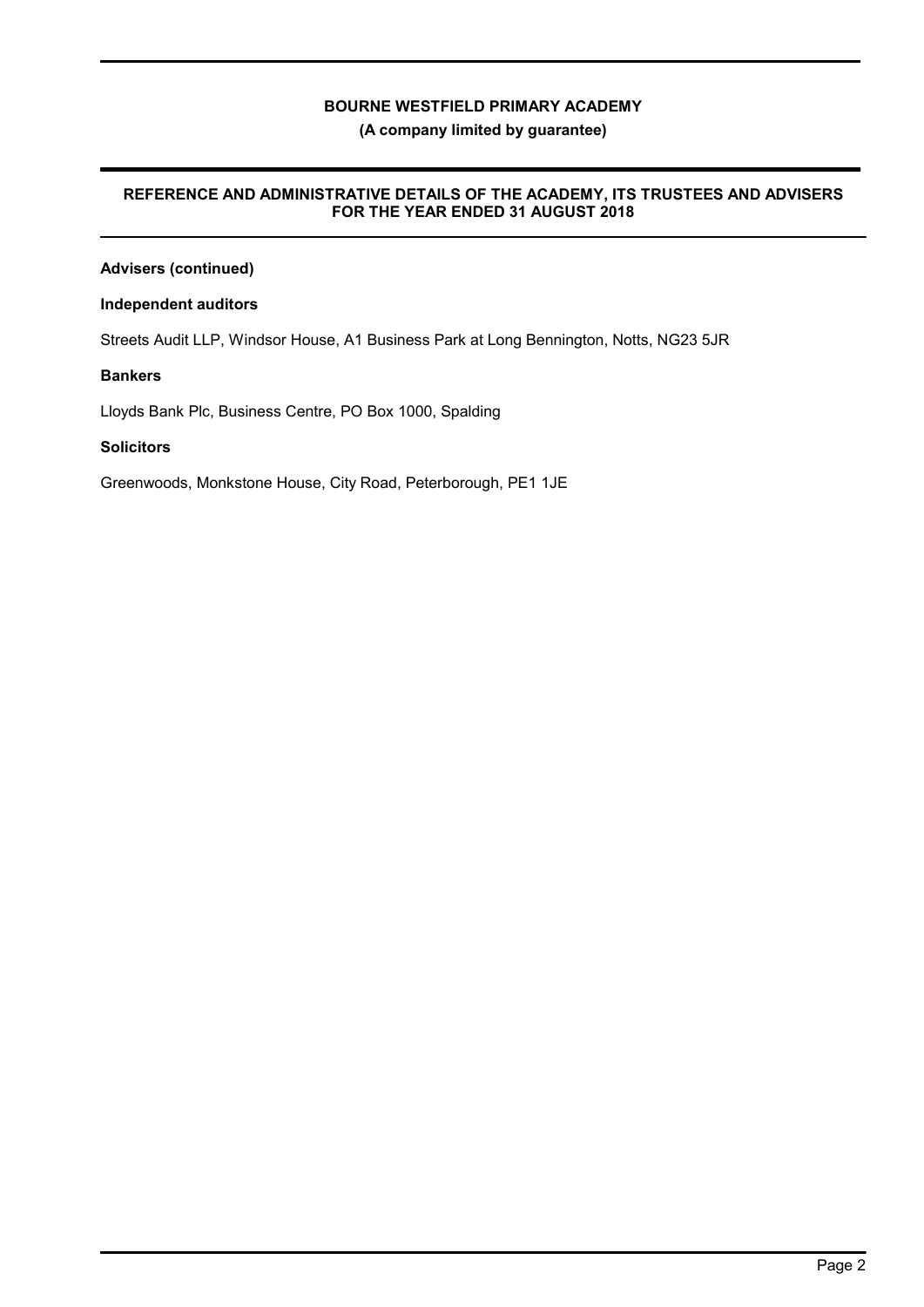#### (A company limited by guarantee)

### TRUSTEES' REPORT FOR THE YEAR ENDED 31 AUGUST 2018

The trustees present their annual report together with the financial statements and auditor's report of the charitable company for the year 1 September 2017 to 31 August 2018. The Annual report serves the purposes of both a Trustees' report, and a Directors' report under company law.

The trust operates an Academy for pupils aged 3 to 11 serving a catchment area in Bourne, Lincolnshire including a nursery for three and four year olds. It has a pupil capacity of 630 (plus 52 nursery places) and had a roll of 656 (including 27 nursery) in the school census in October 2017.

### STRUCTURE, GOVERNANCE AND MANAGEMENT

#### **CONSTITUTION**

The academy is a charitable company limited by guarantee and an exempt charity.

The charitable company's Memorandum of Association is the primary governing document of the academy trust.

The trustees of Bourne Westfield Primary Academy are also the directors of the charitable company for the purpose of company law.

Details of the trustees who served during the year are included in the Reference and administrative details on page 1.

### MEMBERS' LIABILITY

Each member of the charitable company undertakes to contribute to the assets of the charitable company in the event of it being wound up while they are a member, or within one year after they cease to be a member, such amount as may be required, not exceeding £10, for the debts and liabilities contracted before they ceased to be a member.

### TRUSTEES' INDEMNITIES

In accordance with normal commercial practice the academy has purchased insurance to protect the Trustees and Officers from claims arising from negligent acts, errors or omissions occurring whilst on academy business. The insurance provides cover up to £2,000,000 on any one claim.

### METHOD OF RECRUITMENT AND APPOINTMENT OR ELECTION OF TRUSTEES

The Articles outline the different types of Trustees/Governors; each category has slightly different election processes, as outlined below:

- The term of office for any Governor shall be four years, save that this time limit shall not apply to the Principal or any post which is held ex officio. Subject to the remaining eligible to be a particular type of Governor, any Governor may be re-appointed or re-elected.
- The Governing Body may appoint up to six Governors.
- A minimum of two Parent Governors shall be elected by parents of registered pupils of the Academy. A Parent Governor must be a parent of a pupil at the Academy at the time when he is elected. The term of office of a Parent Governor should end when they complete their term of office.
- Up to three Staff Governors shall be elected by a ballot of all staff employed under a contract of employment or a contract for services or otherwise engaged to provide services to the Academy (excluding the Principal). If a Staff Governor ceases to work at the Academy, then he shall be deemed to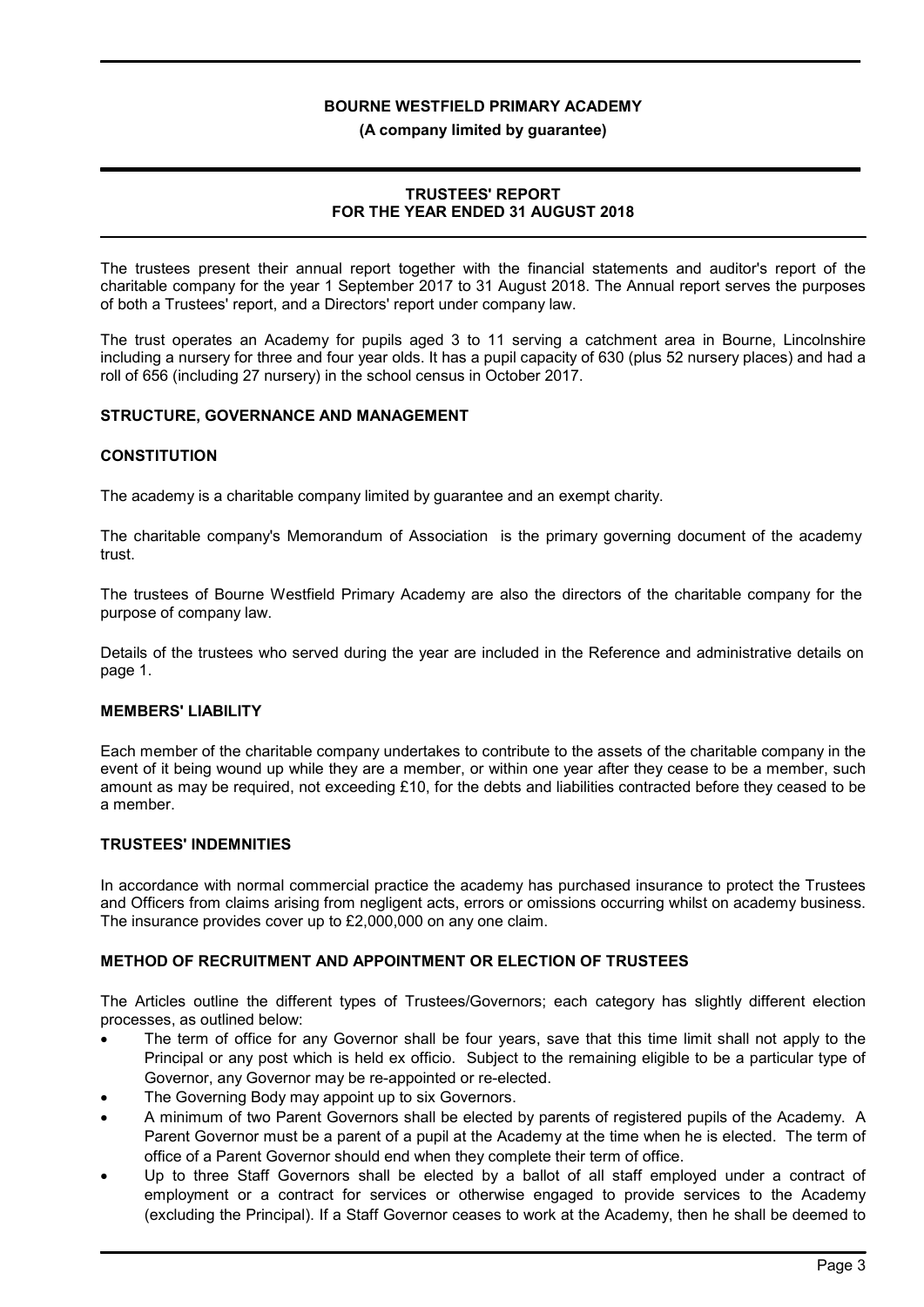#### (A company limited by guarantee)

### TRUSTEES' REPORT (continued) FOR THE YEAR ENDED 31 AUGUST 2018

have resigned and shall cease to be a Governor automatically on termination of his work at the Academy. Any election of a Staff Governor which is contested shall be held by secret ballot.

 The Governors may appoint up to three Co-opted Governors. A 'Co-Opted Governor' means a person who is appointed to be a Governor by being co-opted by the Governors who have not themselves been so appointed.

Governors are subject to retirement or re-election at the end of their four-year term of office unless the eligibility conditions listed above prevail.

### POLICIES AND PROCEDURES ADOPTED FOR THE INDUCTION AND TRAINING OF TRUSTEES

The training and induction provided to new Trustees will depend on their existing experience. Where necessary, induction will provide training on charity and educational legal and financial matters. All new Members and Trustees are given a tour of the Academy and the chance to meet with staff and pupils.

The Trustees are provided with copies of policies, procedures, minutes, accounts, budgets, plans and other documents that they will need to undertake their role as Trustees. As there are normally few new Trustees a year, induction tends to be done informally and is tailored specifically to the individual.

#### ORGANISATIONAL STRUCTURE

The structure of the Academy consists of three senior levels: The Members, the Board of Trustees (Governing Body) and the Head Teacher leading the Senior Leadership Team which includes a Senior Deputy Head Teacher, a Deputy Head Teacher, and the Chief Financial Officer.

An aim of this management structure is to distribute responsibility and accountability and to encourage the involvement in decision making at all levels so that the Academy nurtures the talents of its entire staff to support continual improvement and excellence.

The Board of Trustees is responsible for setting the Academy's policies, adopting the School Improvement Plan and budget, monitoring performance against those plans and making major decisions about the direction of the Academy including its curriculum, the achievement and welfare of pupils and staffing.

The Head Teacher and Senior Leadership Team control the Academy at an executive level, implementing the policies set by the Board of Trustees and reporting back to them.

The Senior Leadership Team lead two Assistant Head Teachers and is responsible for day to day performance and practice.

The Board of Trustees has established two sub-committees. Each sub-committee has its own terms of reference detailing the responsibilities discharged to the sub-committee, to the Head Teacher (the Accounting Officer) and to the Senior Leadership Team.

The terms of reference and meeting frequency for each sub-committee is reviewed and approved by the Board of Trustees annually. The Academy has approved Finance policies and procedures which detail the Academy's authorised spending limits.

The sub-committees of the Governing Body are:

- Finance & Assets Committee
- Performance and Improvement Committee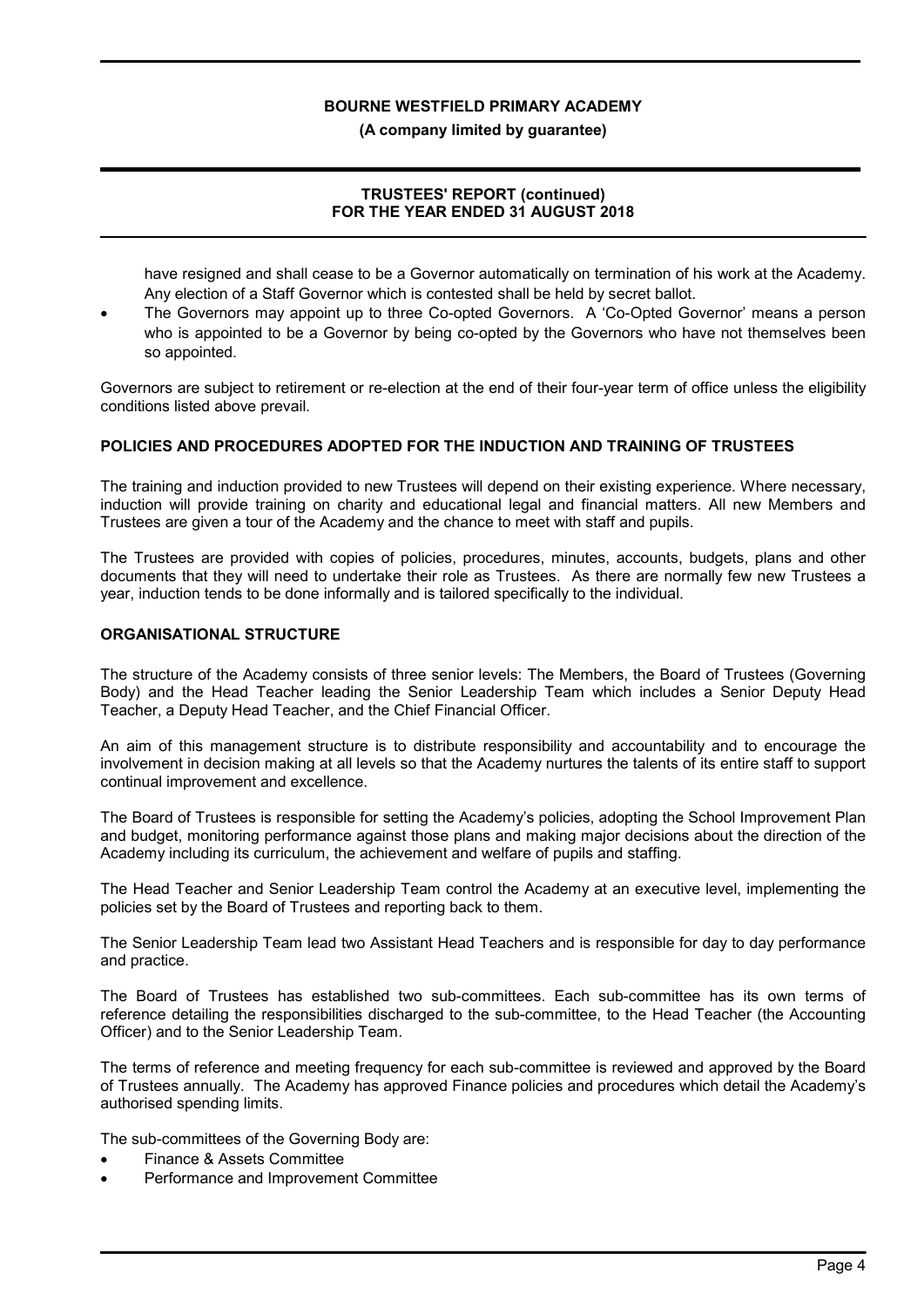(A company limited by guarantee)

### TRUSTEES' REPORT (continued) FOR THE YEAR ENDED 31 AUGUST 2018

### PAY POLICY FOR KEY MANAGEMENT PERSONNEL

The structure and pay ranges for the Senior Leadership Team are set by the Full Governing Body at the time of appointment. The pay ranges cover a five-point scale with the Head Teacher's salary established against the ISR. The ISR is recalculated annually by the Pay and Remuneration Committee. Any variations beyond this (for any members of the Senior Leadership Team) are made by the Full Governing Body following the recommendation by the Pay and Remuneration Committee. Recommendations for pay increases or salary regarding are made by the Head Teacher to the Pay and Remuneration Committee, following performance management, where a final decision will be made on whether to award the pay increase.

#### TRADE UNION FACILITY TIME

The academy has no employees who were relevant union officials during the year.

### RELATED PARTIES AND OTHER CONNECTED CHARITIES AND ORGANISATION

The school is connected one charity, The Friends of Westfield (PTFA) (charity number 1048383) and during the year donations of £6,300 were received from the charity.

#### OBJECTIVES AND ACTIVITIES

#### OBJECTS AND AIMS

The principal object and activity of the charitable company is the operation of Bourne Westfield Primary Academy to provide education for pupils of different abilities between the ages of four and eleven with emphasis on particular specialisms.

In accordance with the Articles of Association the charitable company has adopted a "Scheme of Government" approved by the Secretary of State for Education and Skills. The Scheme of the Government specifies, amongst other things, the basis for admitting students to the academy, and that the curriculum should comply with the substance of the national curriculum.

# OBJECTIVES, STRATEGIES AND ACTIVITIES

#### **Objectives**

The main objectives of the Academy during the year ended 31 August 2018 are summarised below:

- To improve and promote resilience and emotional literacy in all pupils
- To improve the progress of our pupils with special educational needs and disabilities
- To increase the percentage of children at or above age related reading, writing and spelling

#### Strategies and Activities

The main strategies and activities in the year included:

- Appointing a PHSE lead and delivering a new PHSE programme
- Introducing a new school behaviour policy
- Introducing family learning
- Supporting provision mapping for SEND pupils
- Targeting staff to attend Maths training in Finland
- Delivering Dyslexia Awareness and Autism training for staff
- Reviewing the marking and feedback policy
- Developing medium term planning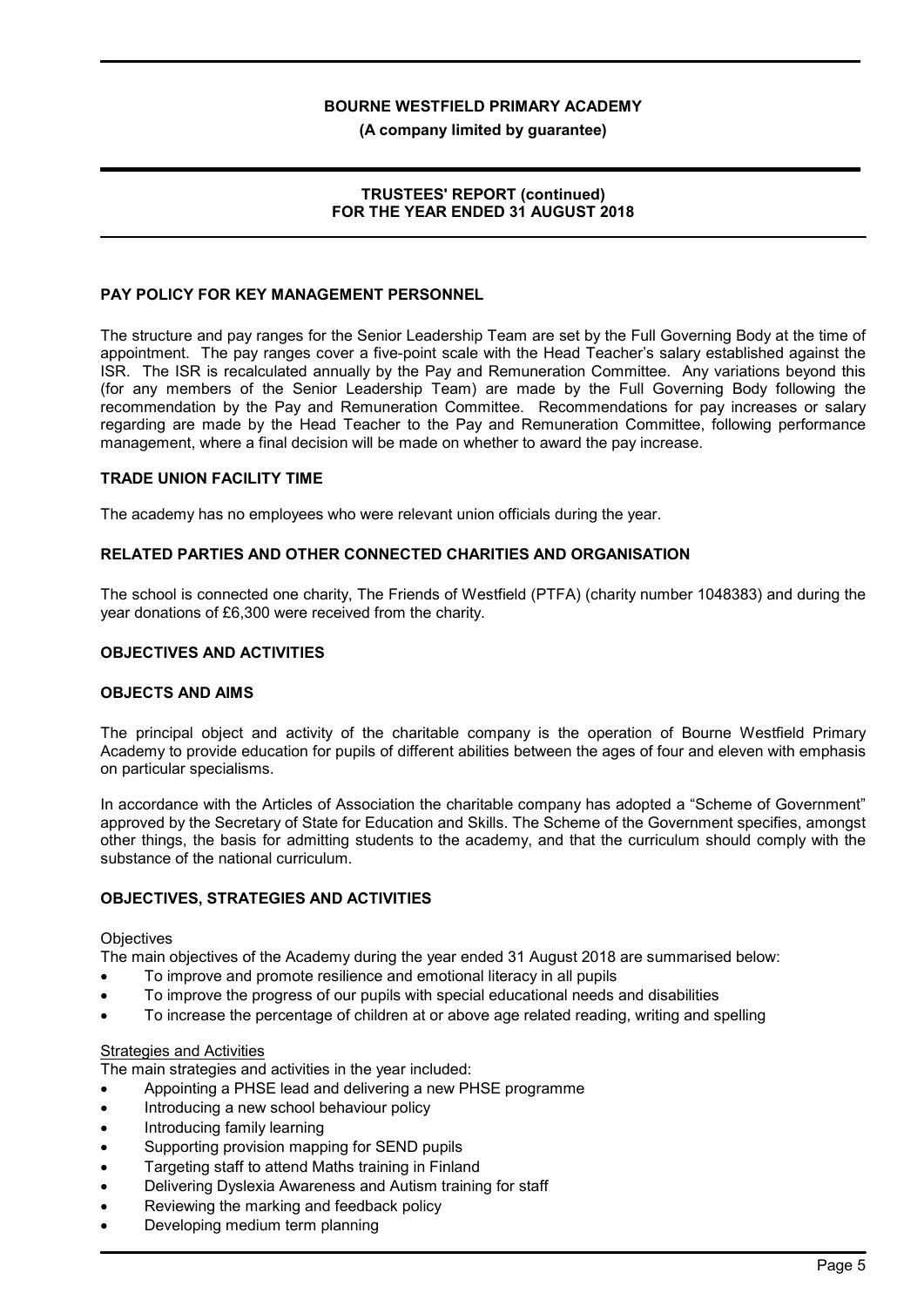#### (A company limited by guarantee)

### TRUSTEES' REPORT (continued) FOR THE YEAR ENDED 31 AUGUST 2018

### PUBLIC BENEFIT

The Trustees confirm that they have complied with the duty to have due regard to the Charity Commission's general guidance on public benefit.

The Academy's public benefit is enshrined in its charitable objects, which are:

- To advance for the public benefit education in the town of Bourne and the surrounding area, in particular, but without prejudice, to the generality of the foregoing by estimating, maintaining, carrying on, managing and developing schools, offering a broad curriculum with a strong emphasis on, but in no way limited to, either one or a combination of specialisms. The current specialisms of the Academy are music, sport and the arts.
- To provide facilities for recreational and other leisure time occupation for the community at large in the interests of social welfare and with the interest of improving the life of the said community.

#### ACHIEVEMENTS AND PERFORMANCE

### REVIEW OF ACTIVITIES

#### **Outcomes**

A successful capital funding bid (provided by Lincolnshire County Council) and a donation from Slippers charity allowed the Academy to extend the nursery building to accommodate additional 30 hours' government funded places and double the size of the provision. The Slippers out of hours' provision was also able to move into the building and extend the number of places offered.

The Academy successfully trained 17 ITT trainees throughout the year and all 17 have gained local employment.

The Trustees are very proud of the achievements and recognise the tremendous hard work and commitment put in by the Head Teacher, Senior Leadership Team, all teaching and support staff over the last year.

#### Academic Achievements and Performance

Attendance rose to 97.1% and so achieved our attendance target and was well above the national average. Persistent absenteeism continued to decrease and continues to remain well under the national average.

74.2% achieved a good level of development at the end of EYFS, and were above the national average of 71.5%.

31.1% achieved greater depth in mathematics at the end of KS1 against a national average of 21.8%. In KS2 28% achieved a greater depth in mathematics against a national average of 21.8%.

#### Other Curriculum Achievements and Performance

Major achievements included:

- Sporting success in cross-county, hockey, tennis, football, netball, golf, rounders, cricket and bridge.
- Visits from poets Joseph Coelho and Chris Martin
- New nursery built and used to deliver the pre-school provision
- Platinum Arts Mark
- Art exhibition in Bourne Town Hall as part of a collaboration with other local schools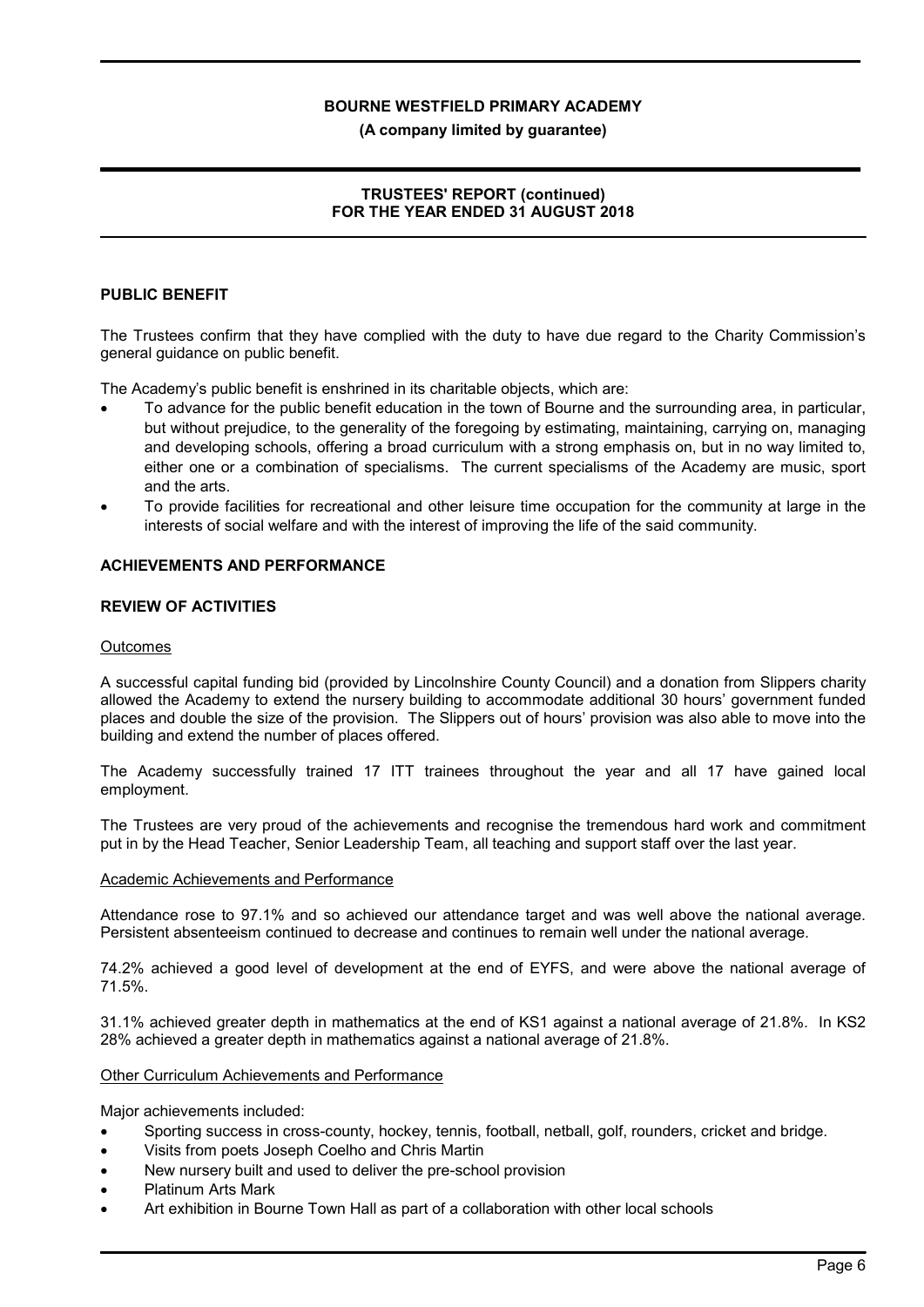(A company limited by guarantee)

### TRUSTEES' REPORT (continued) FOR THE YEAR ENDED 31 AUGUST 2018

Key Performance Indicators

- EYFS outcomes; Year One Phonic Check outcomes; end of Key Stage One outcomes; end of Key Stage Two outcomes, Ofsted outcomes, pupil premium statement outcomes
- Staff costs as a percentage of income and a percentage of expenditure
- Sporting achievements
- Musical achievements
- Financial returns and grants obtained

#### GOING CONCERN

After making appropriate enquiries, the Governing Body has a reasonable expectation that the Academy trust has adequate resources to continue in operational existence for the foreseeable future. For this reason, it continues to adopt the going concern basis in preparing the financial statements. Further details regarding the adoption of the going concern basis can be found in the Statement of Accounting Policies.

#### FINANCIAL REVIEW

Most of the Academy's income is obtained from the ESFA in the form of recurrent grants, the use of which is restricted to particular purposes. The grants received from the ESFA during the year ended 31 August 2018 and the associated expenditure are shown as restricted funds in the statement of financial activities.

During the year ended August 2018, total expenditure of £2,713,442 was less than recurrent restricted grant funding from the ESFA together with other restricted incoming resources. The excess of income over expenditure for the period was £60,751.

The main financial performance indicator is the level of reserves held at the Balance Sheet date. There is no restriction on the amount of carry forward on the General Annual Grant (GAG). In the period under review there was £227,209 of GAG carried forward. Another key financial performance indicator is staffing costs as a percentage of recurrent income. For 2017/18 this was 85% and this will be monitored for future periods.

The trust's non-teaching staff are entitled to membership of the Local Government Pension Scheme. The Trust's share of the Scheme's assets is currently assessed to be less than its liabilities in the Scheme, and consequently the academy balance sheet shows a net liability of £621,000.

#### RESERVES POLICY

The Academy's 'free' reserves are its funds after excluding restricted funds. 'Reserves' are therefore the resources that the Academy has or can make available to spend for any or all of the Academy's purposes once it has met its commitments and covered its other planned expenditure. More specifically 'free reserves' represent income to the Academy which is to be spent at the Trustees' discretion in furtherance of any of the Academy's objects but which is not yet spent, committed or designated.

The trustees review the reserves levels of the Academy annually. The review encompasses the nature of the income and expenditure streams. The trustees have determined that the appropriate level of free reserves should be equivalent to two percent of the annual grant funding, which is approximately £42,000. The reason for this is to provide sufficient working capital to cover delays between spending and receipt of grants and to provide a cushion to deal with unexpected emergencies such as urgent maintenance.

At 31 August 2018, free reserves held amount to £255,828 and restricted general funds amount to £350,941.

The amount of fund which can only be realized by disposing of tangible fixed assets amount to £4,995,575.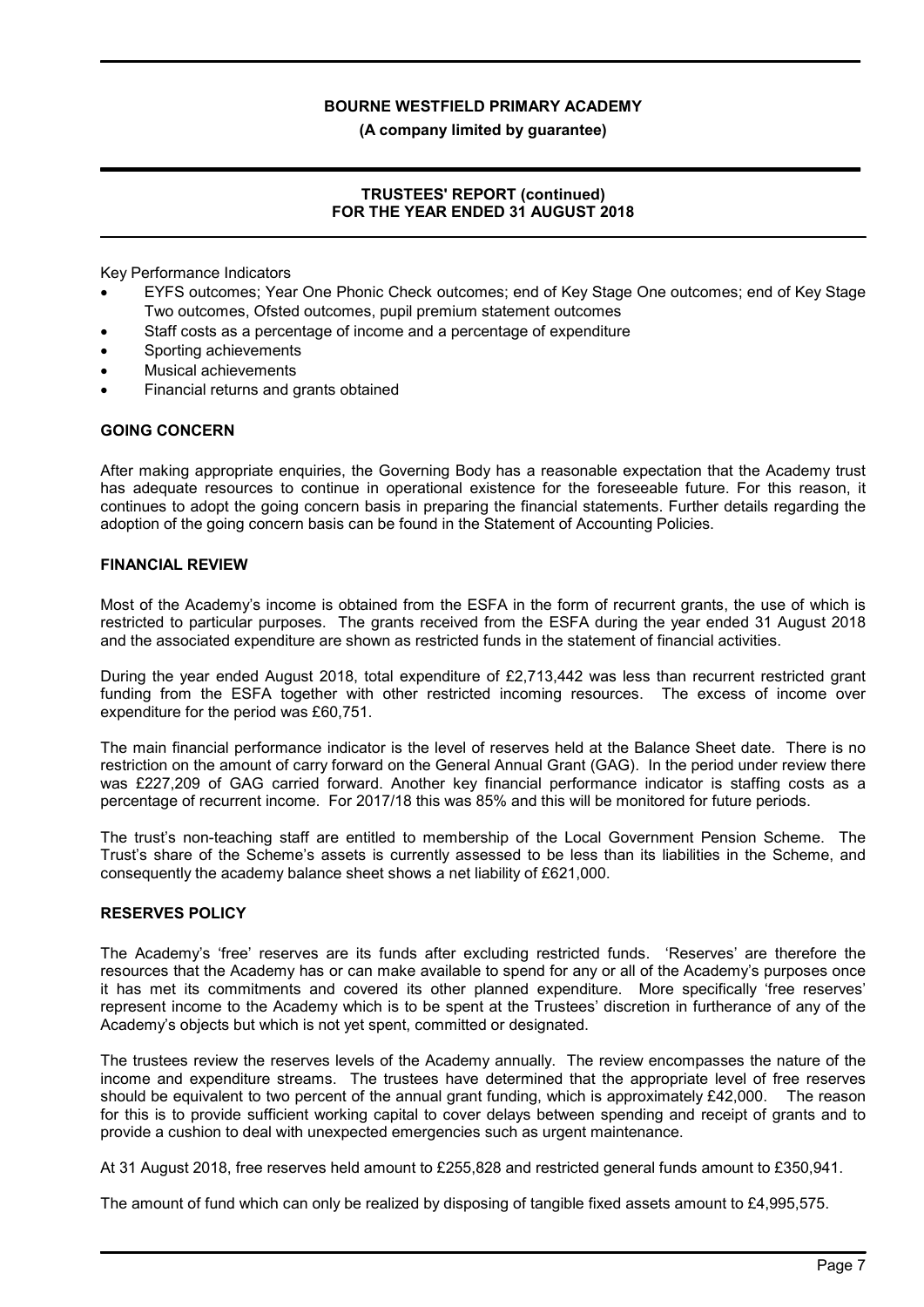(A company limited by guarantee)

### TRUSTEES' REPORT (continued) FOR THE YEAR ENDED 31 AUGUST 2018

The pension fund is in deficit by £621,000.

Total funds at 31 August 2018 amount to £4,981,344, and the balance on restricted general funds plus unrestricted general funds at 31 August 2018 results in a net surplus of £606,769.

#### INVESTMENTS POLICY

The Academy aims to manage its cash balances for the day to day working capital requirements of its operations, whilst protecting the real long term value of any surplus cash balances against inflation. In addition, the Academy aims to invest surplus cash funds to optimize returns while ensuring the investment instruments are such that there is no material risk to the loss of these cash funds.

#### PRINCIPAL RISKS AND UNCERTAINTIES

The Academy has a comprehensive Risk Register, which is used in conjunction with regular financial reporting to monitor the operational and financial performance of the Academy. Based on the strategic plan, the governing body undertakes a comprehensive review of the risks to which the Academy is exposed. The governing body identifies systems and procedures, including specific preventable actions which should mitigate any potential negative impact on the Academy.

A thorough appraisal is undertaken in the subsequent year of the existing risks and any emerging risks, for example, those arising from changes to national funding policy and/or local circumstances. In additional to the annual review, the governing body will also consider any risks which arise during the year, for example, as a result of a new area of work being undertaken by the Academy.

An Internal Auditor performs thorough testing of the financial and compliance systems and reports back annually to the governing body with recommendations.

A Risk Register, covering low, medium, and high level risks, is maintained at Academy level. The Risk Register identifies the key risks, the likelihood or those risks occurring, their potential impact on the Academy and the actions being taken to reduce and mitigate the risks. Risks are prioritised as low, medium and high using a consistent scoring system.

The Academy's approach to risk management is supported by a risk management training programme which raised awareness of risk throughout the Academy. In addition, the Senior Leadership Team incorporate risk management in their self-assessment reports and quality improvement plans.

Outlined below is a description of the principal risk factors that may affect the Academy. However, not all factors are within the Academy's control and other factors besides those listed may also adversely affect the Academy:

- Funding Levels: The unfunded increases to salaries and pension contributions, alongside increased inflation, continues to place the school at a higher risk of having a deficit budget and needing to make redundancies on the current funding levels.
- Government Funding The Academy is fundamentally reliant on continued government funding through the Education Funding Agency (EFSA) and the Local Authority. The risk has and will be mitigated in a number of ways:
- Considerable focus and investment is placed on maintaining and managing key relationships with the various funding bodies
	- Ensuring that the Academy is focused on those priority sectors which will continue to benefit from public funding.
	- Contingency planning embedded into the Academy budget process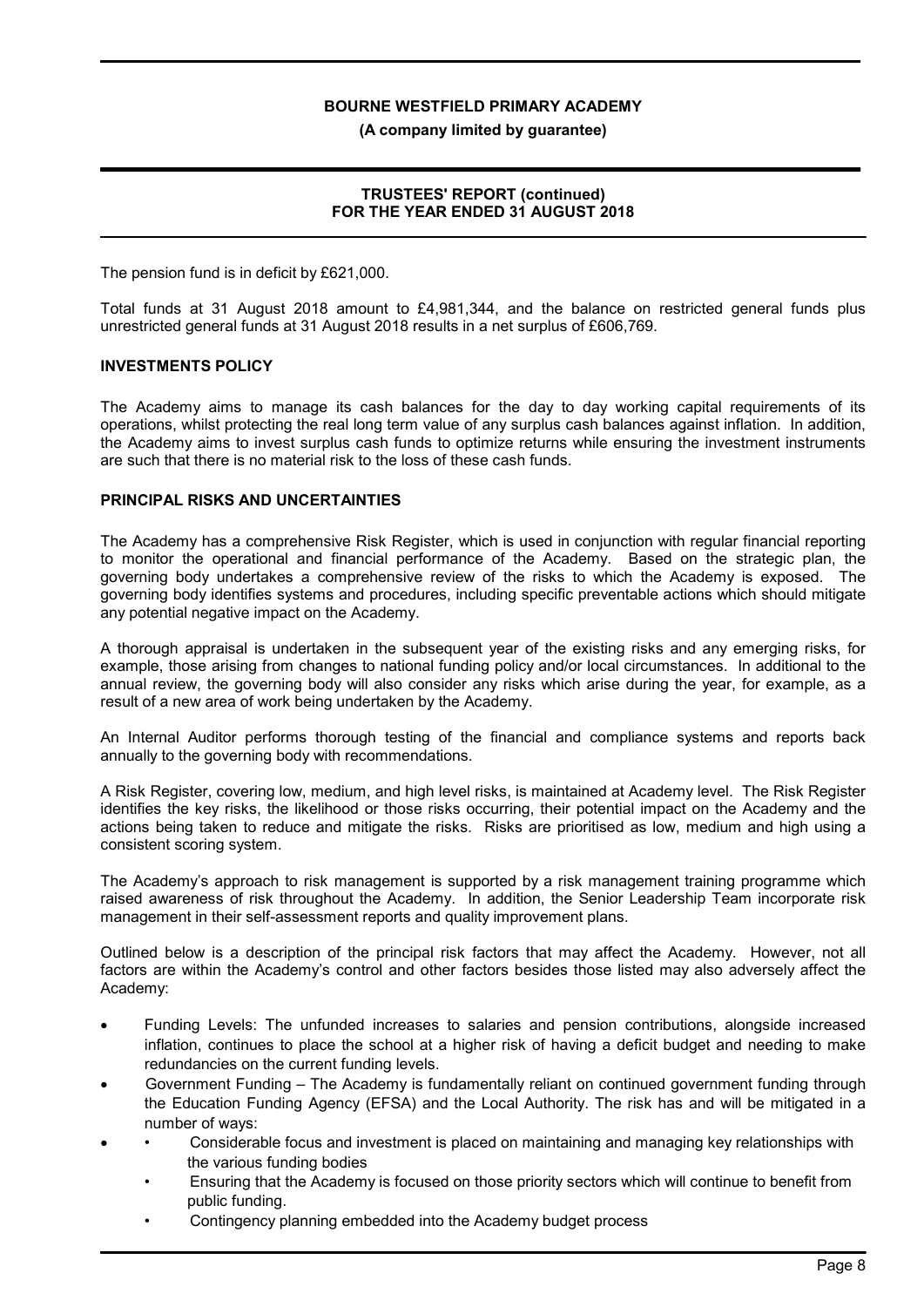(A company limited by guarantee)

### TRUSTEES' REPORT (continued) FOR THE YEAR ENDED 31 AUGUST 2018

 The Local Government Pension Scheme (LGPS) deficit presents a financial risk and a pension reserve has been created within the statutory accounts. At the end of August 2018 the scheme deficit had decreased from £780,000 to £621,000. The financial statements report the share of the LGPS deficit on the Academy's balance sheet in line with the requirements of FRS102. The Academy takes professional advice on this position, including guidance from Lincolnshire County Council and makes appropriate contributions on the basis of that advice to ensure that the deficit does not become unmanageable.

### FUNDRAISING

The Academy Trust carries out a limited amount of fundraising, mindful of the communities within which it operates. In the circumstances when fundraising is undertaken, systems and controls are in place to separate and protect funds. The trust is mindful of its responsibilities under the Charities (Protection and Social Investment) Act 2016 and legal rules, and ensures all activities are agreed and monitored at Senior Leadership Team level in compliance with relevant legal rules. Recognised standards are applied to ensure that fundraising is open, honest and respectful, protecting the public from undue pressure to donate. Complaints are handled and monitored through the Trust's complaints procedure.

### PLANS FOR FUTURE PERIODS

#### FUTURE DEVELOPMENTS

The Academy intends to continue achieving its aims and objectives through the aforementioned activities, including nursery, wraparound care and teaching school activities.

### FUNDS HELD AS CUSTODIAN

The School does not currently hold any funds as Custodian Trustee on behalf of others

### DISCLOSURE OF INFORMATION TO AUDITORS

Insofar as the trustees are aware:

- there is no relevant audit information of which the charitable company's auditors are unaware, and
- that trustees have taken all the steps that ought to have been taken as a trustee in order to be aware of any relevant audit information and to establish that the charitable company's auditors are aware of that information.

The Trustees' report was approved by order of the board of trustees, as the company directors, on 4 December 2018 and signed on its behalf by:

M Green Chair of Trustees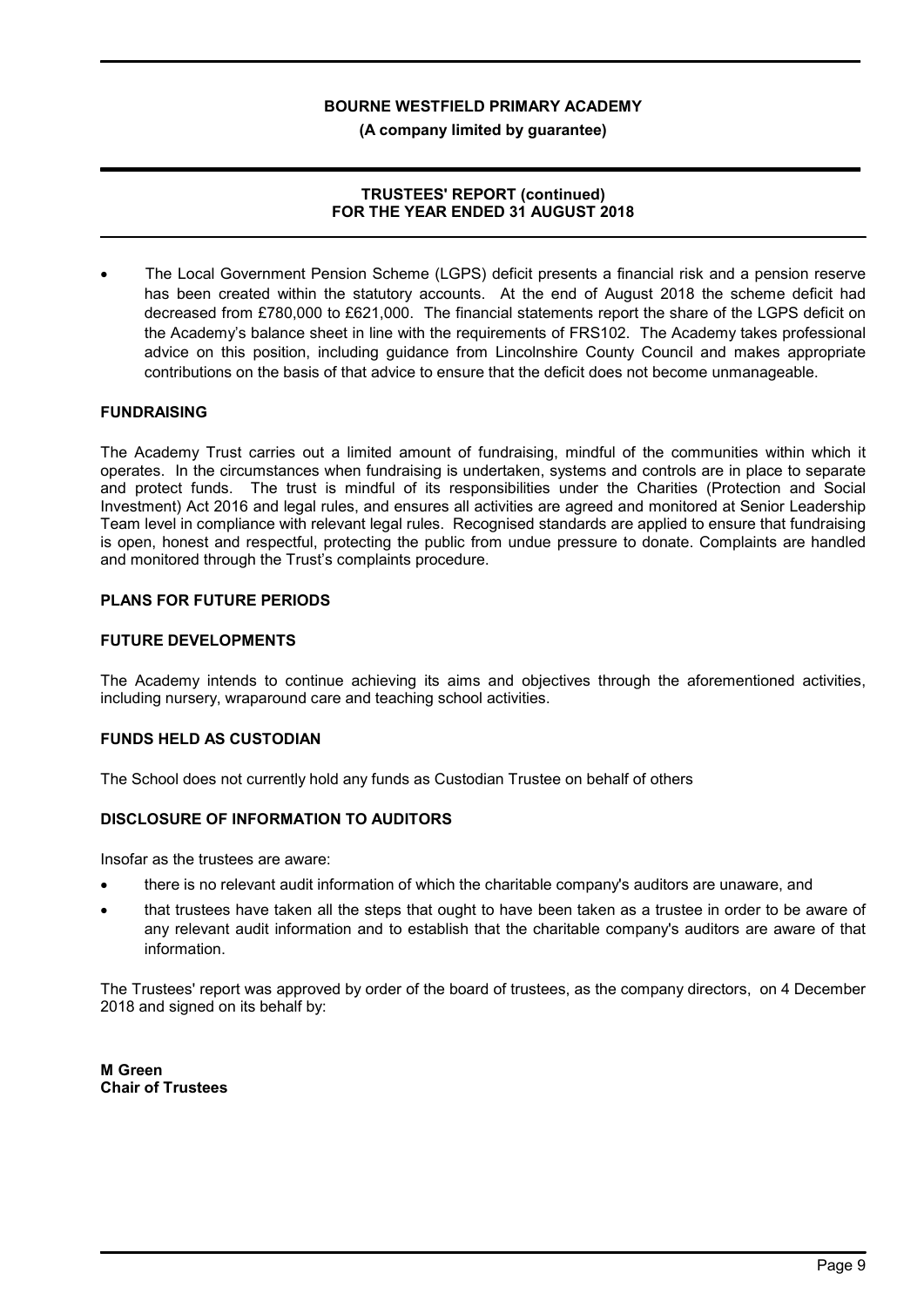(A company limited by guarantee)

### GOVERNANCE STATEMENT

#### SCOPE OF RESPONSIBILITY

As trustees, we acknowledge we have overall responsibility for ensuring that Bourne Westfield Primary Academy has an effective and appropriate system of control, financial and otherwise. However such a system is designed to manage rather than eliminate the risk of failure to achieve business objectives, and can provide only reasonable and not absolute assurance against material misstatement or loss.

The board of trustees has delegated the day-to-day responsibility to the Head Teacher, as Accounting Officer, for ensuring financial controls conform with the requirements of both propriety and good financial management and in accordance with the requirements and responsibilities assigned to it in the funding agreement between Bourne Westfield Primary Academy and the Secretary of State for Education. They are also responsible for reporting to the board of trustees any material weaknesses or breakdowns in internal control.

### **GOVERNANCE**

The information on governance included here supplements that described in the Trustees' report and in the Statement of trustees' responsibilities. The board of trustees has formally met 5 times during the year. Attendance during the year at meetings of the board of trustees was as follows:

| Trustee                                       | Meetings attended | Out of a possible |
|-----------------------------------------------|-------------------|-------------------|
| M Green, Chair of Trustees                    | 5                 | 5                 |
| M Rainbow, Vice Chair of Trustees             |                   |                   |
| E Radley, Head Teacher and Accounting Officer | 5                 |                   |
| R Immink                                      |                   | 5                 |
| P Smith                                       |                   |                   |
| S Jackson                                     |                   |                   |
| J Freear                                      |                   |                   |
| G Goodwin, Staff Trustee                      | 5                 | 5                 |
| S Medina, Staff Trustee                       | 5                 | 5                 |
| R Mosley                                      |                   | 5                 |
| M Preston                                     |                   |                   |
| J Harrison                                    |                   |                   |

There was one change to the Governing Body throughout the year. Mrs M Preston resigned on 25 June 2018. After the year end Mr M Fleming was appointed on 11 October 2018. The trustees would like to thank the retiring governor for her support to the Academy, her dedication and enthusiasm has had a positive impact over the time she served.

The Governing Body routinely evaluates and refines its practice. It currently evaluates itself as good or outstanding in every area of its work. Over the last academic year there has been a turnover of some of the key trustees and members. This has required a refocusing on roles and responsibilities and the recruitment of three new trustees and a new member. The Governing Body has been successful in recruiting governors with some of the key desired skills. The Governing Body receives numerous data reports that reflect the full range of available data sets. These include school versus national attainment and progress data produced by Raise online (next year ASP), FFT data, Ofsted data, attendance data and a full range of financial reports. The data that the Governing Body considers allows it to fully evaluate the school's effectiveness and ensure it is providing good value for money.

The Finance and Asset Committee is a sub-committee of the main board of trustees. Its purpose is to:

- Assist the decision making of the Governing Body by enabling more detailed consideration to be given to the best means of fulfilling the Governing Body's responsibility to ensure sound management of the Academy's finance and resources, including proper planning, monitoring and probity.
- To make appropriate comments and recommendations on such matters to the Governing Body on a regular basis.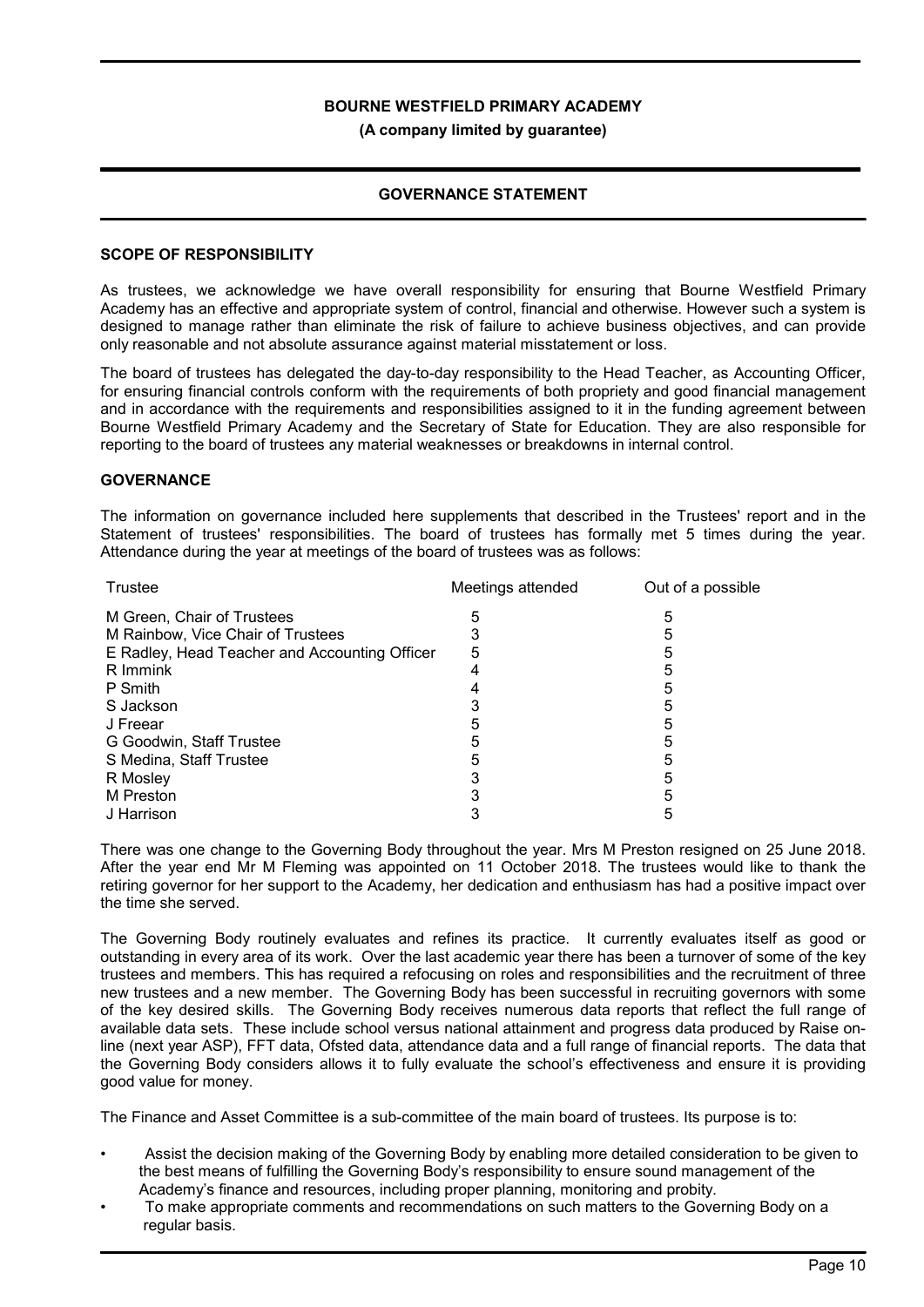### (A company limited by guarantee)

# GOVERNANCE STATEMENT (continued)

- Review and monitor procedures for Health & Safety
- Responsible for internal audit
- Major issues will be referred to the full Governing Body for ratification, these include immediate funding and budgetary constraints, three-year financial planning, and management of County Council funded building grant.

Attendance at meetings in the year was as follows:

| Trustee   | Meetings attended | Out of a possible |  |
|-----------|-------------------|-------------------|--|
| M Rainbow | 5                 | 5                 |  |
| R Immink  | 3                 | 5                 |  |
| J Freear  | 5                 | 5                 |  |
| E Radley  | 5                 | 5                 |  |
| G Goodwin | 5                 | 5                 |  |

The Performance and Improvement Committee is also a sub-committee of the main board of trustees. Its purpose is to monitor and challenge the academic performance of the academy and to review and monitor procedures for safeguarding.

Attendance at meetings in the year was as follows:

| Trustee    | Meetings attended | Out of a possible |  |
|------------|-------------------|-------------------|--|
| E Radley   | 5                 | 5                 |  |
| G Goodwin  | 4                 | 5                 |  |
| P Smith    | 5                 | 5                 |  |
| S Jackson  | 4                 | 5                 |  |
| S Medina   | 3                 | 5                 |  |
| R Mosley   | 3                 | 5                 |  |
| M Preston  | 4                 | 5                 |  |
| J Harrison | 4                 | 5                 |  |

### REVIEW OF VALUE FOR MONEY

As Accounting Officer, the Head Teacher has responsibility for ensuring that the academy delivers good value in the use of public resources. The Accounting Officer understands that value for money refers to the educational and wider societal outcomes achieved in return for the taxpayer resources received.

The Accounting Officer considers how the academy's use of its resources has provided good value for money during each academic year, and reports to the board of trustees where value for money can be improved, including the use of benchmarking data where appropriate. The Accounting Officer for the academy has delivered improved value for money during the year by:

### Improving Educational Results

- The impact of an extensive CPD programme for all staff has resulted in attainment and progress in mathematics, writing and reading showing improvement on previous years in both KS1 & KS2 so that the percentage above the national expectation is higher in all subjects than nationally.
- The continuation of a strong phonics programme and associated staff training has resulted in phonics remaining as a strength
- The Academy introduced "Find Your Voice" LAMDA awards to promote speaking for pupils in receipt of FSM. 100% of these pupils passed their LAMDA examinations, 98% passing at merit or distinction
- The Academy supported a number of other schools to improve the quality of teaching and learning.
- The careful spend of the PE sports premium funding has resulted in a high level of sporting success and increased participation particularly for the female pupils.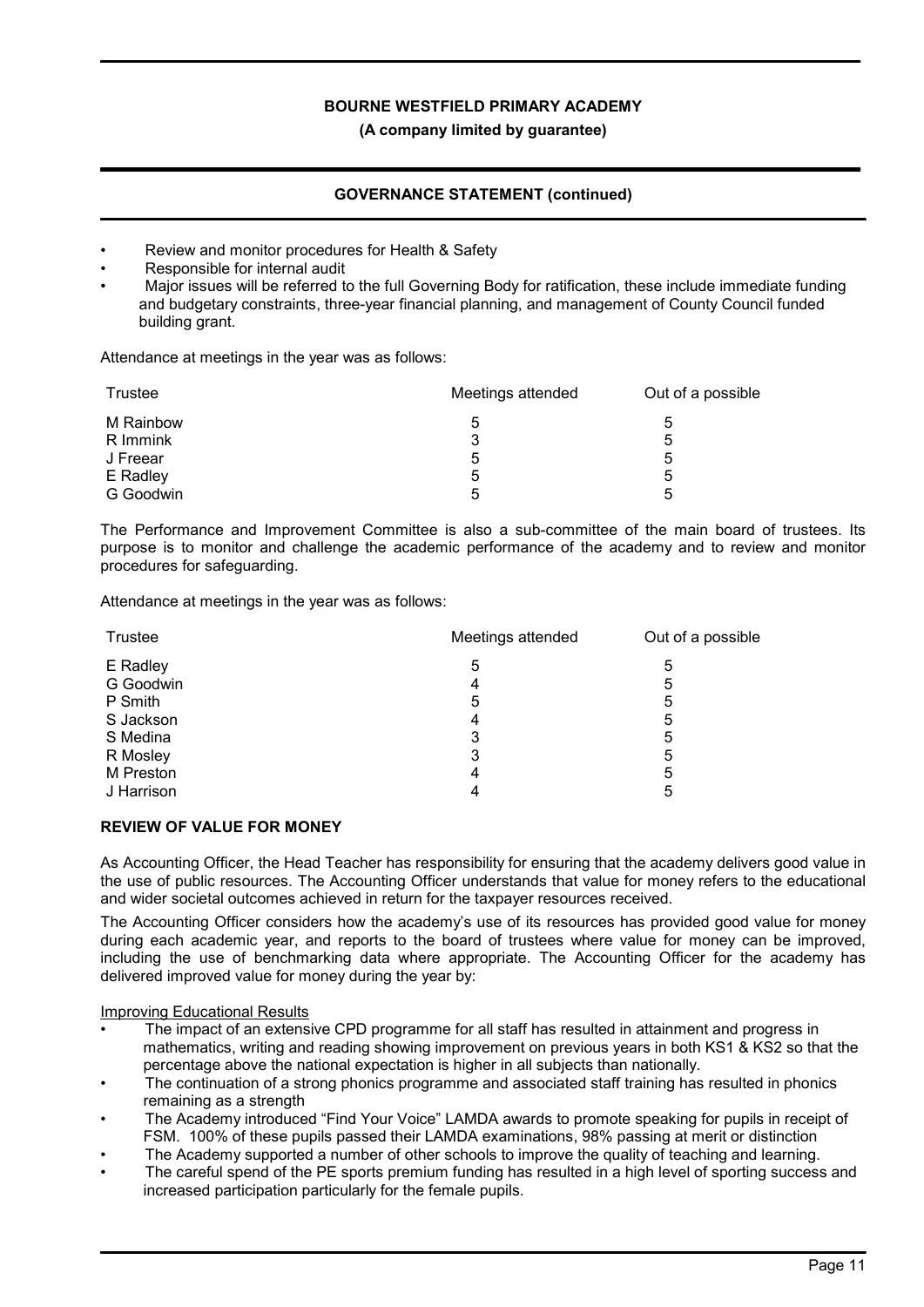#### (A company limited by guarantee)

### GOVERNANCE STATEMENT (continued)

Financial Governance and Oversight

- Produce business plans and three year financial plans to ensure that governors have a clear overview of the future projected financial health of the Academy so that they can make informed strategic decisions about future expenditure and strategic direction
- Confirm that purchasing protocols are followed to ensure that best value processes are achieved.
- Perform a comprehensive Internal Audit review and acted upon the recommendations.

### THE PURPOSE OF THE SYSTEM OF INTERNAL CONTROL

The system of internal control is designed to manage risk to a reasonable level rather than to eliminate all risk of failure to achieve policies, aims and objectives; it can therefore only provide reasonable and not absolute assurance of effectiveness. The system of internal control is based on an ongoing process designed to identify and prioritise the risks to the achievement of academy policies, aims and objectives, to evaluate the likelihood of those risks being realised and the impact should they be realised, and to manage them efficiently, effectively and economically. The system of internal control has been in place in Bourne Westfield Primary Academy for the year 1 September 2017 to 31 August 2018 and up to the date of approval of the annual report and financial statements.

#### CAPACITY TO HANDLE RISK

The board of trustees has reviewed the key risks to which the academy is exposed together with the operating, financial and compliance controls that have been implemented to mitigate those risks. The board of trustees is of the view that there is a formal ongoing process for identifying, evaluating and managing the academy's significant risks, that has been in place for the year 1 September 2017 to 31 August 2018 and up to the date of approval of the annual report and financial statements. This process is regularly reviewed by the board of trustees.

### THE RISK AND CONTROL FRAMEWORK

The academy's system of internal financial control is based on a framework of regular management information and administrative procedures including the segregation of duties and a system of delegation and accountability. In particular, it includes:

- comprehensive budgeting and monitoring systems with an annual budget and periodic financial reports which are reviewed and agreed by the board of trustees;
- regular reviews by the Finance and Asset Committee of reports which indicate financial performance against the forecasts and of major purchase plans, capital works and expenditure programmes;
- setting targets to measure financial and other performance;
- clearly defined purchasing (asset purchase or capital investment) guidelines.
- delegation of authority and segregation of duties;
- identification and management of risks.

The board of trustees has considered the need for a specific internal audit function and has decided to appoint Julia Raftery Consulting Limited as internal auditor.

The internal auditor's role includes giving advice on financial matters and performing a range of checks on the academy's financial systems. In particular the checks carried out in the current period included:

- Financial integration of new activities including nursery and wraparound care
- Review of the risk management
- Review of pecuniary interests

On a semi-annual basis, the auditor reports to the board of trustees through the audit committee on the operation of the systems of control and on the discharge of the board of trustees' financial responsibilities.

The Internal Auditor has completed their schedule of work as planned and presented their latest report in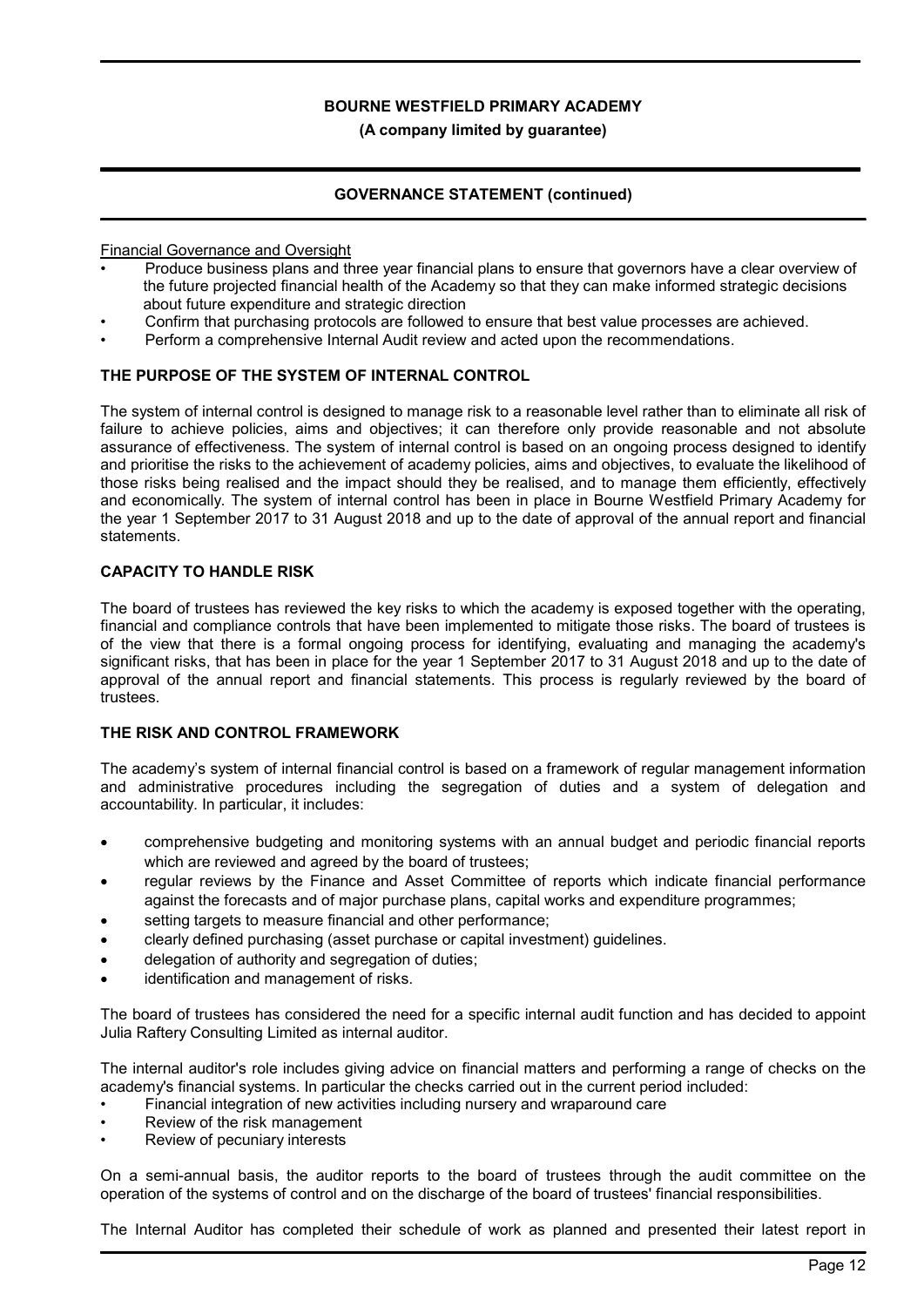(A company limited by guarantee)

### GOVERNANCE STATEMENT (continued)

September 2018 where 5 high risk control issues were noted. Remedial actions on these points have been addressed immediately and the other areas noted are already adopted or underway.

### REVIEW OF EFFECTIVENESS

As Accounting Officer, the Head Teacher has responsibility for reviewing the effectiveness of the system of internal control. During the year in question the review has been informed by:

- the work of the internal auditor;
- the work of the external auditors;
- the work of the executive managers within the academy who have responsibility for the development and maintenance of the internal control framework.

The Accounting Officer has been advised of the implications of the result of their review of the system of internal control by the Finance and Asset Committee and a plan to address weaknesses and ensure continuous improvement of the system is in place.

Approved by order of the members of the board of trustees on 4 December 2018 and signed on their behalf, by:

M Green Chair of Trustees E Radley Accounting Officer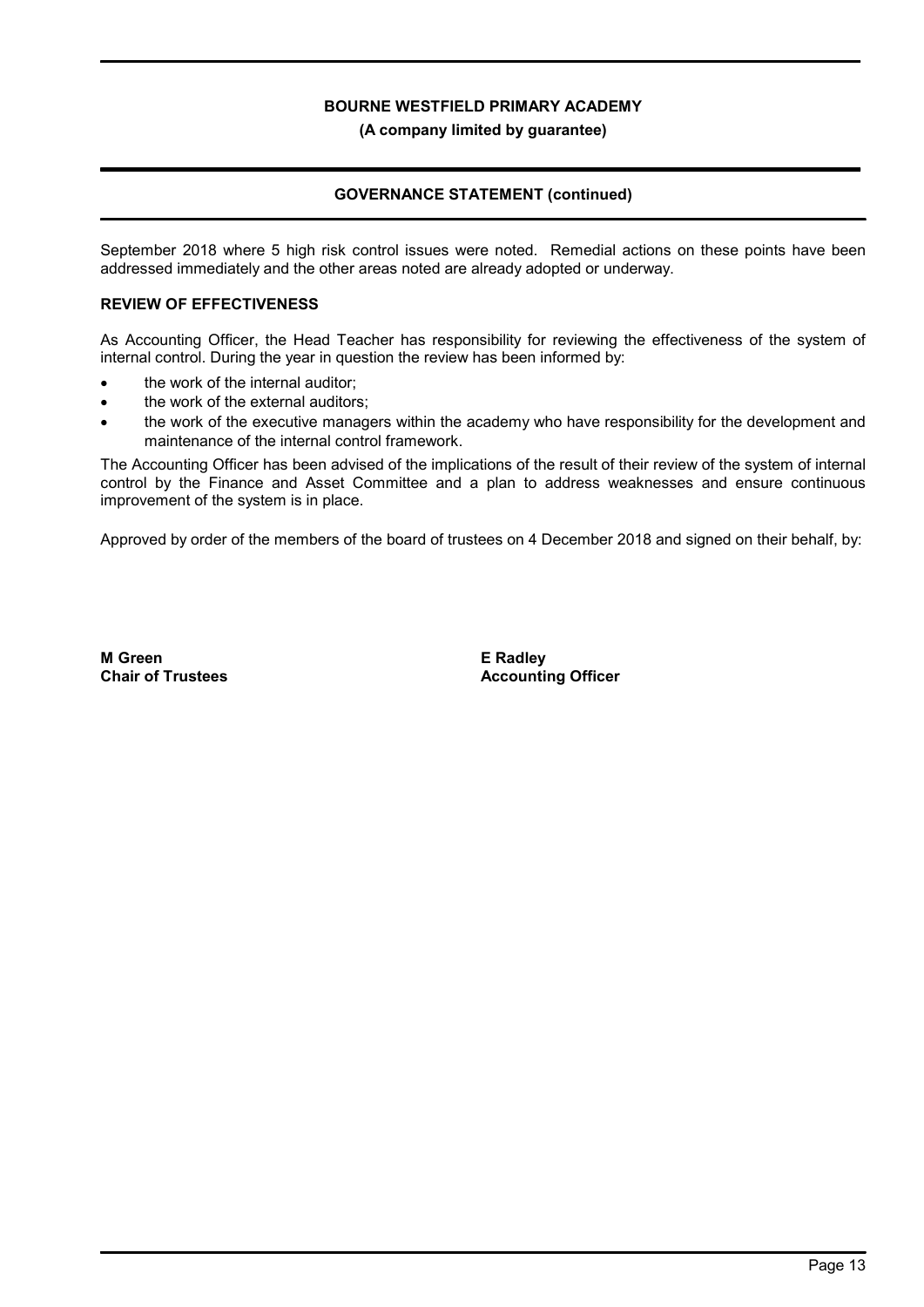(A company limited by guarantee)

# STATEMENT ON REGULARITY, PROPRIETY AND COMPLIANCE

As Accounting Officer of Bourne Westfield Primary Academy I have considered my responsibility to notify the academy trust board of trustees and the Education & Skills Funding Agency (ESFA) of material irregularity, impropriety and non-compliance with terms and conditions of all funding received by the academy trust, under the funding agreement in place between the academy trust and the Secretary of State for Education. As part of my consideration I have had due regard to the requirements of the Academies Financial Handbook 2017.

I confirm that I and the academy trust board of trustees are able to identify any material irregular or improper use of funds by the academy trust, or material non-compliance with the terms and conditions of funding under the academy trust's funding agreement and the Academies Financial Handbook 2017.

I confirm that no instances of material irregularity, impropriety or funding non-compliance have been discovered to date. If any instances are identified after the date of this statement, these will be notified to the board of trustees and ESFA.

### E Radley Accounting Officer

Date: 4 December 2018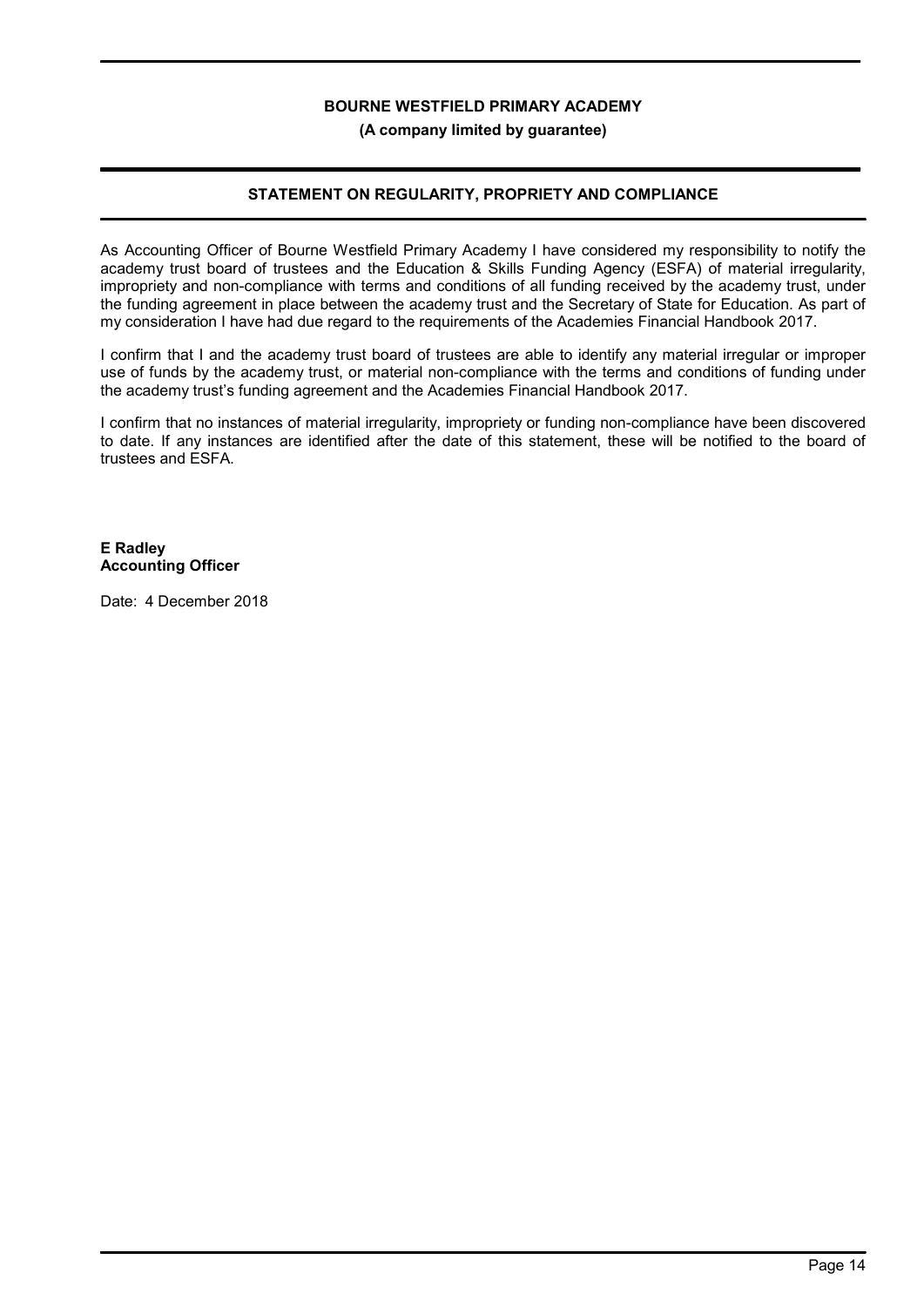#### (A company limited by guarantee)

### STATEMENT OF TRUSTEES' RESPONSIBILITIES FOR THE YEAR ENDED 31 AUGUST 2018

The trustees (who are also the directors of the charitable company for the purposes of company law) are responsible for preparing the Trustees' report and the financial statements in accordance with the Annual Accounts Direction issued by the Education & Skills Funding Agency, United Kingdom Accounting Standards (United Kingdom Generally Accepted Accounting Practice) and applicable law and regulations.

Company law requires the trustees to prepare financial statements for each financial year. Under company law the trustees must not approve the financial statements unless they are satisfied that they give a true and fair view of the state of affairs of the charitable company and of its incoming resources and application of resources, including its income and expenditure, for that period. In preparing these financial statements, the trustees are required to:

- select suitable accounting policies and then apply them consistently;
- observe the methods and principles of the Charities SORP 2015 and the Academies Accounts Direction 2017 to 2018;
- make judgments and accounting estimates that are reasonable and prudent;
- state whether applicable UK Accounting Standards have been followed, subject to any material departures disclosed and explained in the financial statements;
- prepare the financial statements on the going concern basis unless it is inappropriate to presume that the charitable company will continue in business.

The trustees are responsible for keeping adequate accounting records that are sufficient to show and explain the charitable company's transactions and disclose with reasonable accuracy at any time the financial position of the charitable company and enable them to ensure that the financial statements comply with the Companies Act 2006. They are also responsible for safeguarding the assets of the charitable company and hence for taking reasonable steps for the prevention and detection of fraud and other irregularities.

The trustees are responsible for ensuring that in its conduct and operation the charitable company applies financial and other controls, which conform with the requirements both of propriety and of good financial management. They are also responsible for ensuring grants received from ESFA/DfE have been applied for the purposes intended.

The trustees are responsible for the maintenance and integrity of the corporate and financial information included on the charitable company's website. Legislation in the United Kingdom governing the preparation and dissemination of financial statements may differ from legislation in other jurisdictions.

Approved by order of the members of the board of trustees on 4 December 2018 and signed on its behalf by:

M Green Chair of Trustees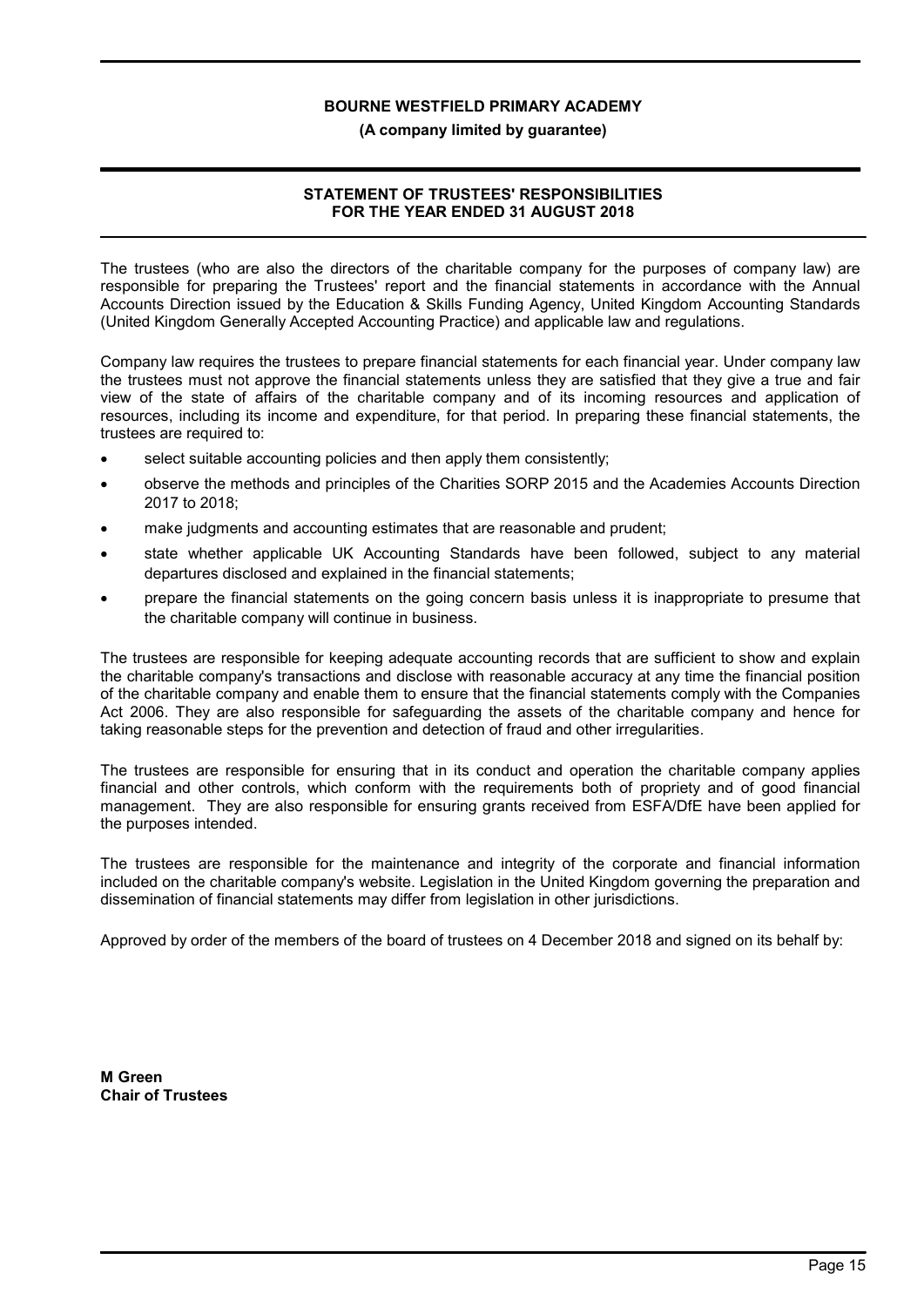#### (A company limited by guarantee)

### INDEPENDENT AUDITORS' REPORT ON THE FINANCIAL STATEMENTS TO THE MEMBERS OF BOURNE WESTFIELD PRIMARY ACADEMY

### OPINION

We have audited the financial statements of Bourne Westfield Primary Academy (the 'academy') for the year ended 31 August 2018 which comprise the Statement of financial activities incorporating income and expenditure account, the Balance sheet, the Statement of cash flows and the related notes, including a summary of significant accounting policies. The financial reporting framework that has been applied in their preparation is applicable law, United Kingdom Accounting Standards (United Kingdom Generally Accepted Accounting Practice), including Financial Reporting Standard 102 'The Financial Reporting Standard applicable in the UK and Republic of Ireland', the Charities SORP 2015 and the Academies Accounts Direction 2017 to 2018 issued by the Education & Skills Funding Agency.

In our opinion the financial statements:

- give a true and fair view of the state of the academy's affairs as at 31 August 2018 and of its incoming resources and application of resources, including its income and expenditure for the year then ended;
- have been properly prepared in accordance with United Kingdom Generally Accepted Accounting Practice; and
- have been prepared in accordance with the requirements of the Companies Act 2006, the Charities SORP 2015 and the Academies Accounts Direction 2017 to 2018 issued by the Education & Skills Funding Agency.

#### BASIS FOR OPINION

We conducted our audit in accordance with International Standards on Auditing (UK) (ISAs (UK)) and applicable law. Our responsibilities under those standards are further described in the Auditors' responsibilities for the audit of the financial statements section of our report. We are independent of the academy in accordance with the ethical requirements that are relevant to our audit of the financial statements in the United Kingdom, including the Financial Reporting Council's Ethical Standard, and we have fulfilled our other ethical responsibilities in accordance with these requirements. We believe that the audit evidence we have obtained is sufficient and appropriate to provide a basis for our opinion.

#### CONCLUSIONS RELATING TO GOING CONCERN

We have nothing to report in respect of the following matters in relation to which the ISAs (UK) require us to report to you where:

- the trustees' use of the going concern basis of accounting in the preparation of the financial statements is not appropriate; or
- the trustees have not disclosed in the financial statements any identified material uncertainties that may cast significant doubt about the academy's ability to continue to adopt the going concern basis of accounting for a period of at least twelve months from the date when the financial statements are authorised for issue.

### OTHER INFORMATION

The trustees are responsible for the other information. The other information comprises the information included in the Annual report, other than the financial statements and our Auditors' report thereon. Our opinion on the financial statements does not cover the other information and, except to the extent otherwise explicitly stated in our report, we do not express any form of assurance conclusion thereon.

In connection with our audit of the financial statements, our responsibility is to read the other information and, in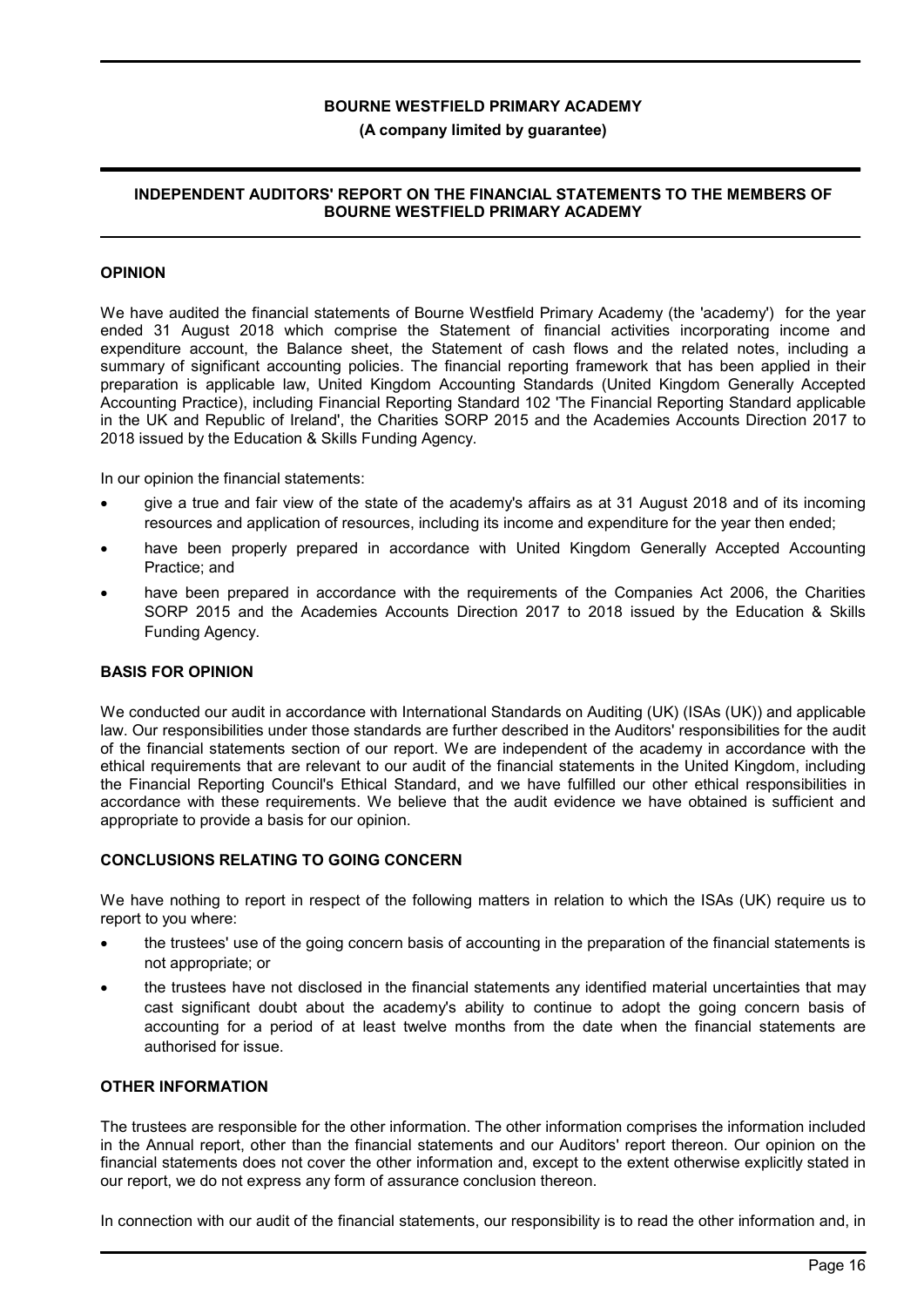#### (A company limited by guarantee)

### INDEPENDENT AUDITORS' REPORT ON THE FINANCIAL STATEMENTS TO THE MEMBERS OF BOURNE WESTFIELD PRIMARY ACADEMY

doing so, consider whether the other information is materially inconsistent with the financial statements or our knowledge obtained in the audit or otherwise appears to be materially misstated. If we identify such material inconsistencies or apparent material misstatements, we are required to determine whether there is a material misstatement in the financial statements or a material misstatement of the other information. If, based on the work we have performed, we conclude that there is a material misstatement of this other information, we are required to report that fact.

We have nothing to report in this regard.

### OPINION ON OTHER MATTERS PRESCRIBED BY THE COMPANIES ACT 2006

In our opinion, based on the work undertaken in the course of the audit:

- the information given in the Trustees' report for the financial year for which the financial statements are prepared is consistent with the financial statements.
- the Trustees' report and the Strategic report have been prepared in accordance with applicable legal requirements.

#### MATTERS ON WHICH WE ARE REQUIRED TO REPORT BY EXCEPTION

In the light of our knowledge and understanding of the academy and its environment obtained in the course of the audit, we have not identified material misstatements in the Trustees' report.

We have nothing to report in respect of the following matters in relation to which the Companies Act 2006 requires us to report to you if, in our opinion:

- adequate accounting records have not been kept, or returns adequate for our audit have not been received from branches not visited by us; or
- the financial statements are not in agreement with the accounting records and returns; or
- certain disclosures of trustees' remuneration specified by law are not made; or
- we have not received all the information and explanations we require for our audit.

### RESPONSIBILITIES OF TRUSTEES

As explained more fully in the Statement of trustees' responsibilities, the trustees (who are also the directors of the academy for the purposes of company law) are responsible for the preparation of the financial statements and for being satisfied that they give a true and fair view, and for such internal control as the trustees determine is necessary to enable the preparation of financial statements that are free from material misstatement, whether due to fraud or error.

In preparing the financial statements, the trustees are responsible for assessing the academy's ability to continue as a going concern, disclosing, as applicable, matters related to going concern and using the going concern basis of accounting unless the trustees either intend to liquidate the academy or to cease operations, or have no realistic alternative but to do so.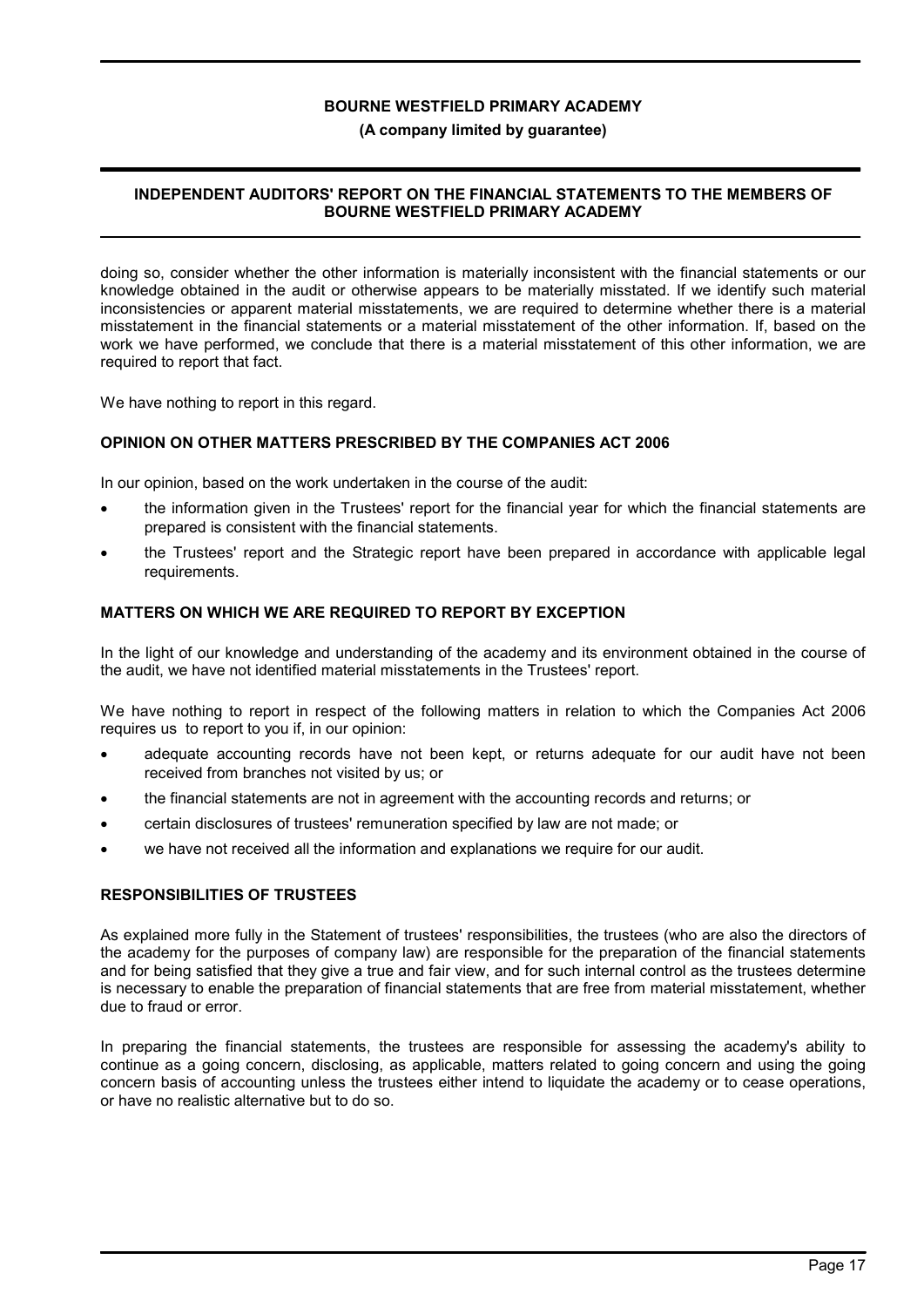#### (A company limited by guarantee)

### INDEPENDENT AUDITORS' REPORT ON THE FINANCIAL STATEMENTS TO THE MEMBERS OF BOURNE WESTFIELD PRIMARY ACADEMY

### AUDITORS' RESPONSIBILITIES FOR THE AUDIT OF THE FINANCIAL STATEMENTS

Our objectives are to obtain reasonable assurance about whether the financial statements as a whole are free from material misstatement, whether due to fraud or error, and to issue an Auditors' report that includes our opinion. Reasonable assurance is a high level of assurance, but is not a guarantee that an audit conducted in accordance with ISAs (UK) will always detect a material misstatement when it exists. Misstatements can arise from fraud or error and are considered material if, individually or in the aggregate, they could reasonably be expected to influence the economic decisions of users taken on the basis of these financial statements.

A further description of our responsibilities for the audit of the financial statements is located on the Financial Reporting Council's website at: www.frc.org.uk/auditorsresponsibilities. This description forms part of our Auditors' report.

#### USE OF OUR REPORT

This report is made solely to the academy's members, as a body, in accordance with Chapter 3 of Part 16 of the Companies Act 2006. Our audit work has been undertaken so that we might state to the academy's members those matters we are required to state to them in an Auditors' report and for no other purpose. To the fullest extent permitted by law, we do not accept or assume responsibility to anyone other than the academy and its members, as a body, for our audit work, for this report, or for the opinions we have formed.

Mark Bradshaw (Senior statutory auditor)

for and on behalf of

### Streets Audit LLP

Windsor House A1 Business Park at Long Bennington **Notts** NG23 5JR 17 December 2018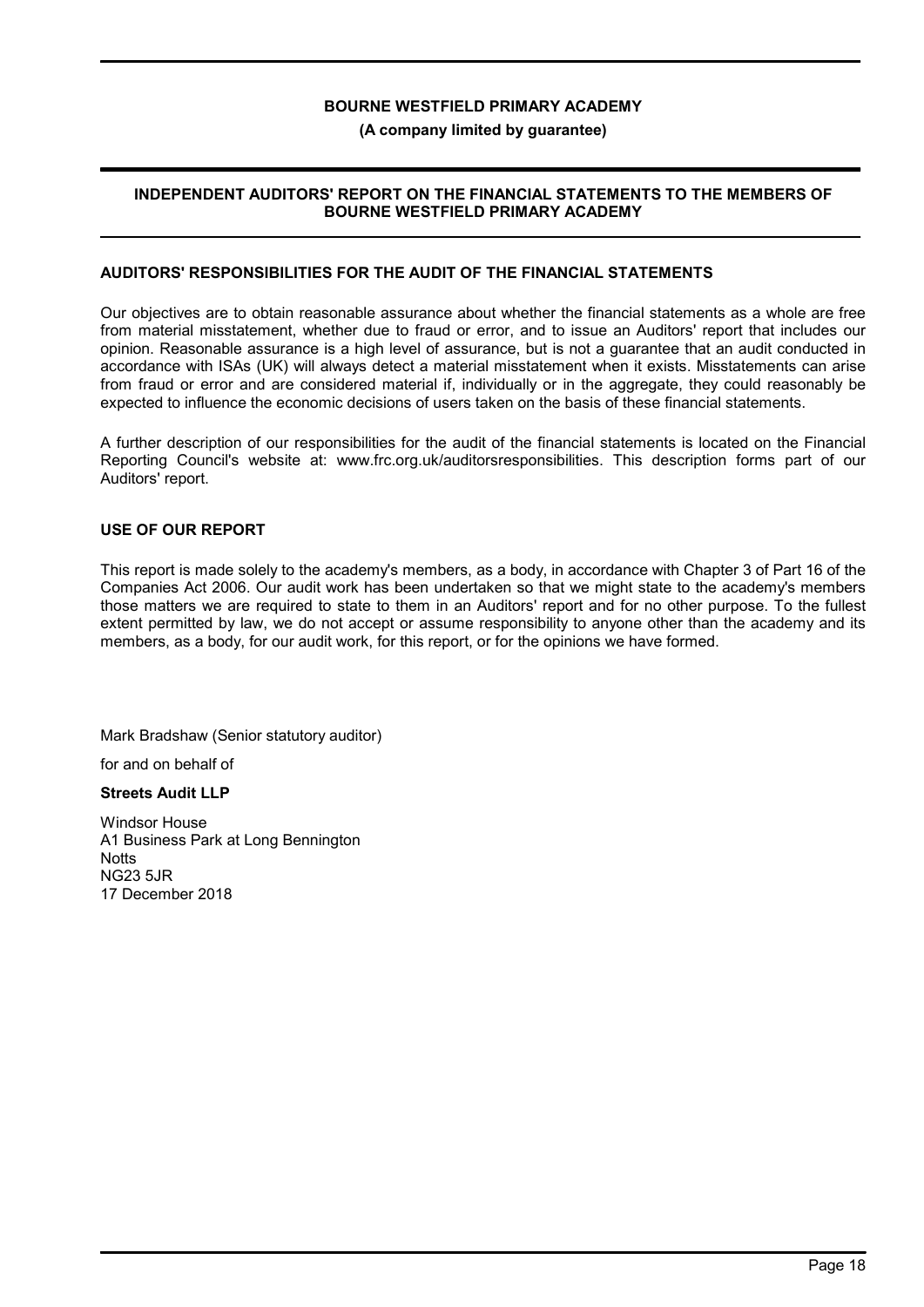#### (A company limited by guarantee)

### INDEPENDENT REPORTING ACCOUNTANTS' ASSURANCE REPORT ON REGULARITY TO BOURNE WESTFIELD PRIMARY ACADEMY AND THE EDUCATION & SKILLS FUNDING AGENCY

In accordance with the terms of our engagement letter dated 28 September 2017 and further to the requirements of the Education & Skills Funding Agency (ESFA) as included in the Academies Accounts Direction 2017 to 2018, we have carried out an engagement to obtain limited assurance about whether the expenditure disbursed and income received by Bourne Westfield Primary Academy during the year 1 September 2017 to 31 August 2018 have been applied to the purposes identified by Parliament and the financial transactions conform to the authorities which govern them.

This report is made solely to Bourne Westfield Primary Academy and the ESFA in accordance with the terms of our engagement letter. Our work has been undertaken so that we might state to Bourne Westfield Primary Academy and the ESFA those matters we are required to state in a report and for no other purpose. To the fullest extent permitted by law, we do not accept or assume responsibility to anyone other than Bourne Westfield Primary Academy and the ESFA, for our work, for this report, or for the conclusion we have formed.

### RESPECTIVE RESPONSIBILITIES OF BOURNE WESTFIELD PRIMARY ACADEMY'S ACCOUNTING OFFICER AND THE REPORTING ACCOUNTANT

The Accounting Officer is responsible, under the requirements of Bourne Westfield Primary Academy's funding agreement with the Secretary of State for Education dated 23 September 2011, and the Academies Financial Handbook extant from 1 September 2017, for ensuring that expenditure disbursed and income received is applied for the purposes intended by Parliament and the financial transactions conform to the authorities which govern them.

Our responsibilities for this engagement are established in the United Kingdom by our profession's ethical guidance and are to obtain limited assurance and report in accordance with our engagement letter and the requirements of the Academies Accounts Direction 2017 to 2018. We report to you whether anything has come to our attention in carrying out our work which suggests that in all material respects, expenditure disbursed and income received during the year 1 September 2017 to 31 August 2018 have not been applied to purposes intended by Parliament or that the financial transactions do not conform to the authorities which govern them.

### APPROACH

We conducted our engagement in accordance with the Academies Accounts Direction 2017 to 2018 issued by the ESFA. We performed a limited assurance engagement as defined in our engagement letter.

The objective of a limited assurance engagement is to perform such procedures as to obtain information and explanations in order to provide us with sufficient appropriate evidence to express a negative conclusion on regularity.

A limited assurance engagement is more limited in scope than a reasonable assurance engagement and consequently does not enable us to obtain assurance that we would become aware of all significant matters that might be identified in a reasonable assurance engagement. Accordingly, we do not express a positive opinion.

Our engagement includes examination, on a test basis, of evidence relevant to the regularity and propriety of the academy's income and expenditure.

Our audit work involved:

- a review of the Academy systems and controls and confirmation of their operation and effectiveness during the year;
- a detailed review of purchase transactions confirming the purpose, value for money and that appropriate tendering or quotation procedures had been followed in line with the Academy finance policy; and
- a review of the Internal Audit reports.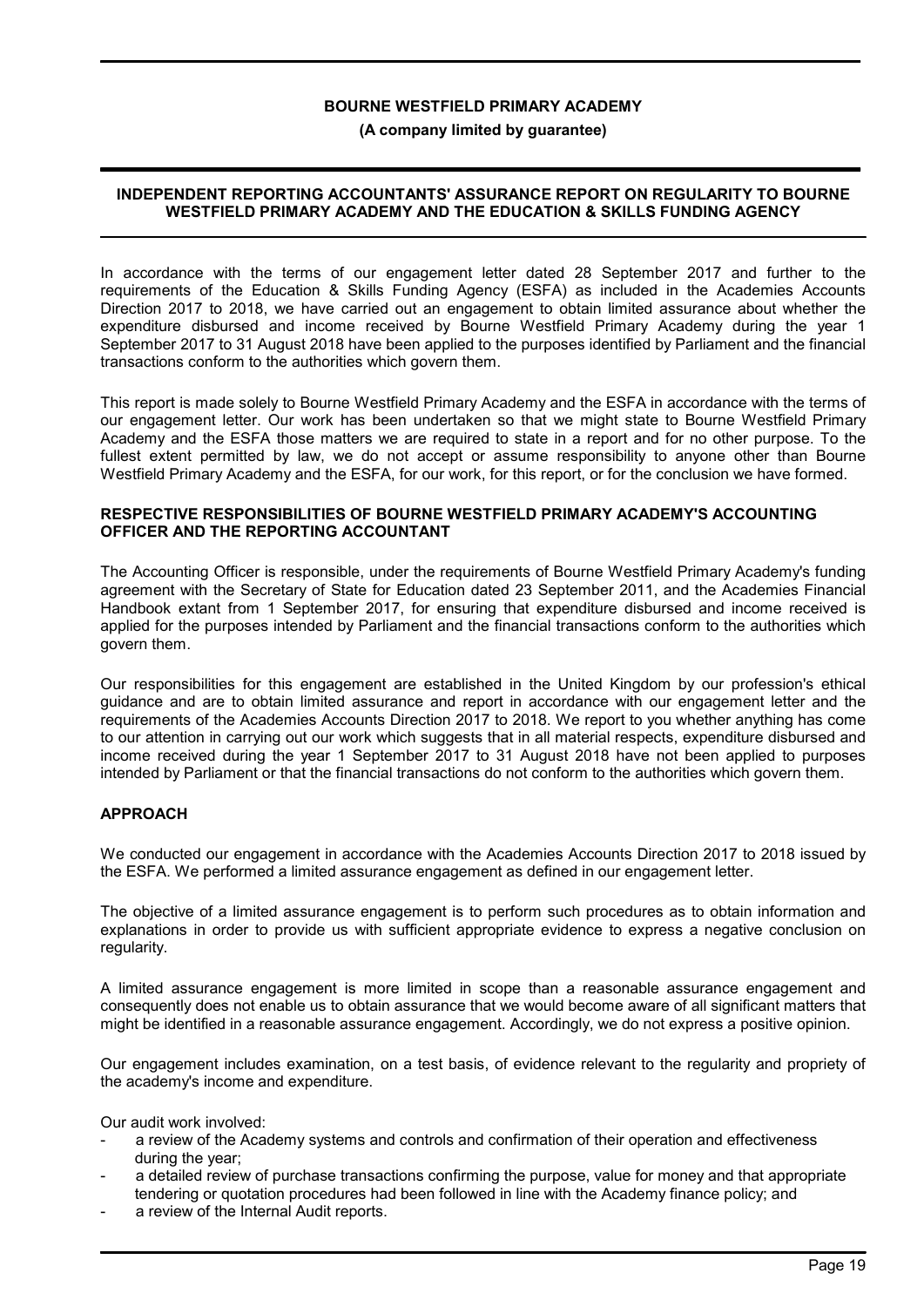#### (A company limited by guarantee)

### INDEPENDENT REPORTING ACCOUNTANTS' ASSURANCE REPORT ON REGULARITY TO BOURNE WESTFIELD PRIMARY ACADEMY AND THE EDUCATION & SKILLS FUNDING AGENCY (continued)

# **CONCLUSION**

In the course of our work, nothing has come to our attention which suggests that in all material respects the expenditure disbursed and income received during the year 1 September 2017 to 31 August 2018 have not been applied to purposes intended by Parliament and the financial transactions do not conform to the authorities which govern them.

Mark Bradshaw (Senior statutory auditor)

Streets Audit LLP

Windsor House A1 Business Park at Long Bennington **Notts** NG23 5JR

17 December 2018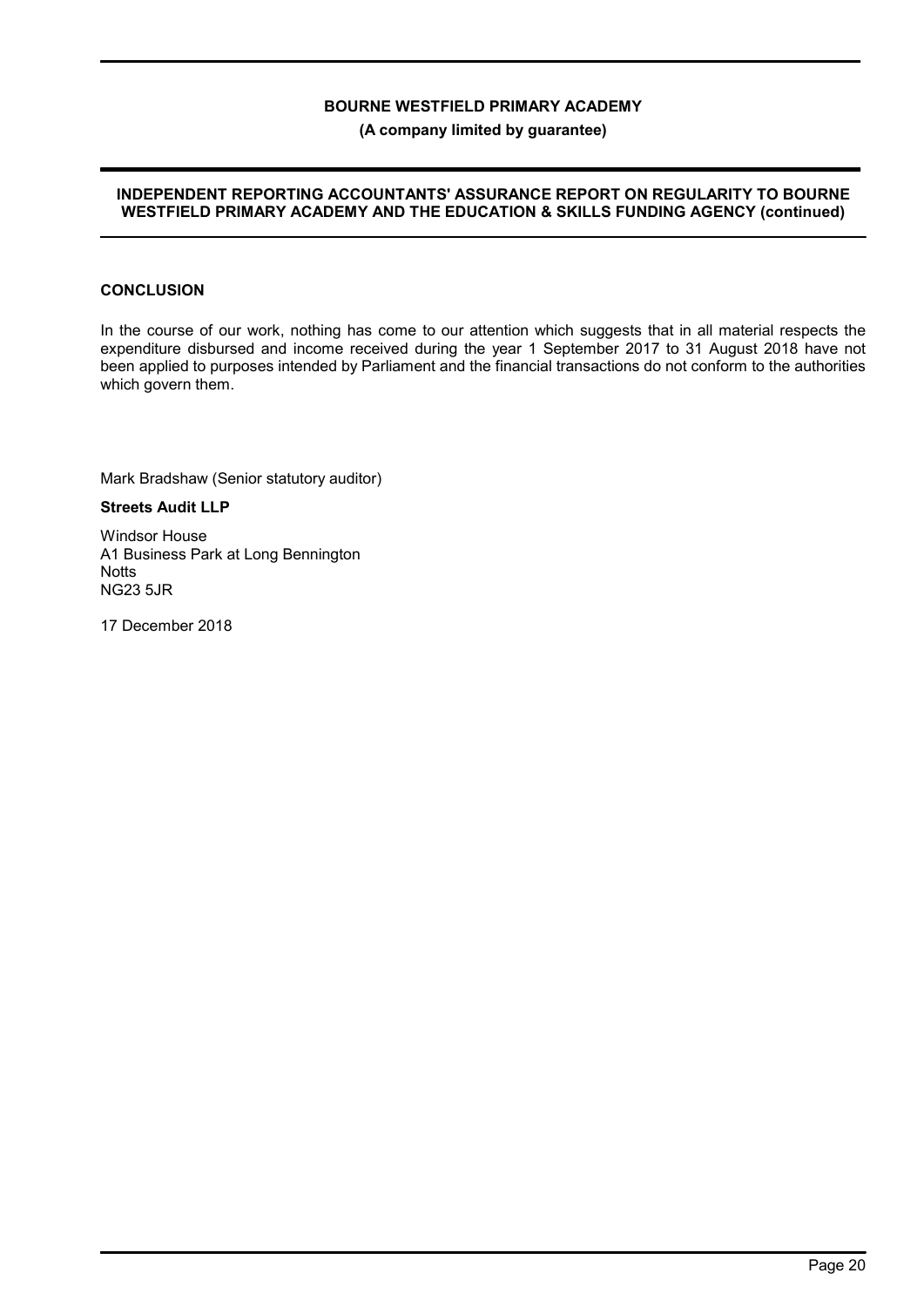(A company limited by guarantee)

| <b>INCOME FROM:</b>                                                                               | <b>Note</b>         | <b>Unrestricted</b><br>funds<br>2018<br>£ | <b>Restricted</b><br>funds<br>2018<br>£ | <b>Restricted</b><br>fixed asset<br>funds<br>2018<br>£ | Total<br>funds<br>2018<br>£ | Total<br>funds<br>2017<br>£ |
|---------------------------------------------------------------------------------------------------|---------------------|-------------------------------------------|-----------------------------------------|--------------------------------------------------------|-----------------------------|-----------------------------|
| Donations and capital grants<br>Charitable activities                                             | $\overline{c}$<br>3 | 6,879<br>139,568                          | 2,328,430                               | 398,498                                                | 405,377<br>2,467,998        | 409,817<br>2,409,129        |
| Other trading<br>Other trading activities<br>Teaching school                                      | 4                   | 148,814                                   | 445,163                                 |                                                        | 148,814<br>445,163          | 130,932<br>388,383          |
| Investments<br><b>TOTAL INCOME</b>                                                                | 5                   | 1,220<br>296,481                          | 2,773,593                               | 398,498                                                | 1,220<br>3,468,572          | 1,182<br>3,339,443          |
| <b>EXPENDITURE ON:</b>                                                                            |                     |                                           |                                         |                                                        |                             |                             |
| Charitable activities<br>Teaching school                                                          |                     | 229,654                                   | 2,456,338<br>400,504                    | 135,094                                                | 2,821,086<br>400,504        | 2,740,570<br>319,632        |
| <b>TOTAL EXPENDITURE</b>                                                                          | $6\phantom{1}$      | 229,654                                   | 2,856,842                               | 135,094                                                | 3,221,590                   | 3,060,202                   |
| <b>NET INCOME /</b><br>(EXPENDITURE) BEFORE<br><b>TRANSFERS</b><br><b>Transfers between Funds</b> | 16                  | 66,827<br>4,321                           | (83, 249)<br>(13, 718)                  | 263,404<br>9,397                                       | 246,982                     | 279,241                     |
| <b>NET INCOME /</b><br>(EXPENDITURE) BEFORE<br><b>OTHER RECOGNISED</b><br><b>GAINS AND LOSSES</b> |                     | 71,148                                    | (96, 967)                               | 272,801                                                | 246,982                     | 279,241                     |
| Actuarial gains on defined<br>benefit pension schemes                                             | 21                  |                                           | 303,000                                 |                                                        | 303,000                     | 228,000                     |
| <b>NET MOVEMENT IN FUNDS</b>                                                                      |                     | 71,148                                    | 206,033                                 | 272,801                                                | 549,982                     | 507,241                     |
| <b>RECONCILIATION OF FUNDS:</b><br>Total funds brought forward                                    |                     | 184,680                                   | (476, 092)                              | 4,722,774                                              | 4,431,362                   | 3,924,121                   |
| <b>TOTAL FUNDS CARRIED</b><br><b>FORWARD</b>                                                      |                     | 255,828                                   | (270, 059)                              | 4,995,575                                              | 4,981,344                   | 4,431,362                   |

#### STATEMENT OF FINANCIAL ACTIVITIES INCORPORATING INCOME AND EXPENDITURE ACCOUNT FOR THE YEAR ENDED 31 AUGUST 2018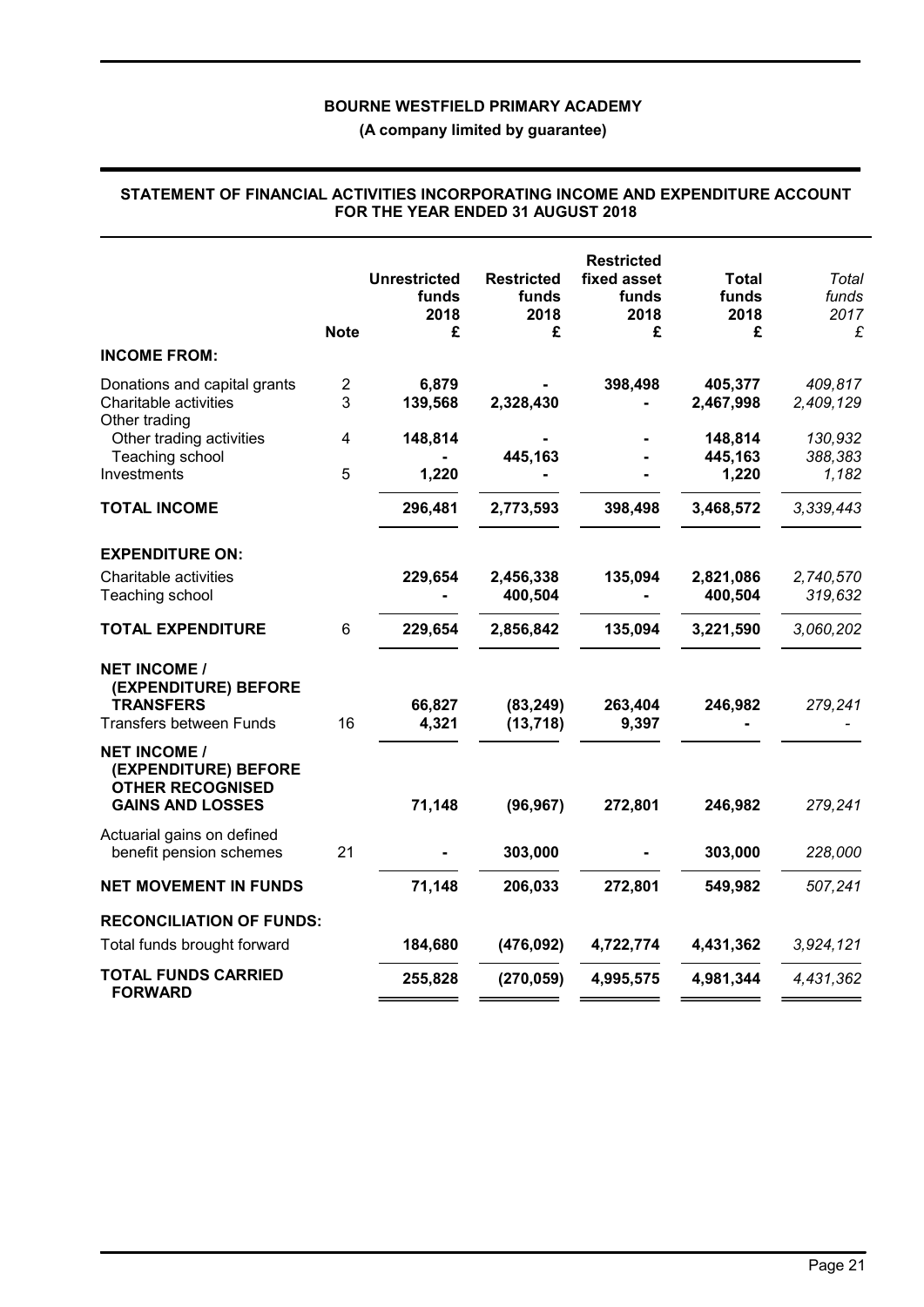#### (A company limited by guarantee) REGISTERED NUMBER: 07788995

| <b>BALANCE SHEET</b><br>AS AT 31 AUGUST 2018                     |             |            |           |            |           |
|------------------------------------------------------------------|-------------|------------|-----------|------------|-----------|
|                                                                  | <b>Note</b> | £          | 2018<br>£ | £          | 2017<br>£ |
| <b>FIXED ASSETS</b>                                              |             |            |           |            |           |
| Tangible assets                                                  | 12          |            | 5,091,588 |            | 4,709,754 |
| <b>CURRENT ASSETS</b>                                            |             |            |           |            |           |
| <b>Stocks</b>                                                    | 13          | 10,291     |           | 9,275      |           |
| <b>Debtors</b>                                                   | 14          | 157,647    |           | 166,199    |           |
| Cash at bank and in hand                                         |             | 576,434    |           | 555,927    |           |
|                                                                  |             | 744,372    |           | 731,401    |           |
| <b>CREDITORS: amounts falling due within</b><br>one year         | 15          | (233, 616) |           | (229, 793) |           |
| <b>NET CURRENT ASSETS</b>                                        |             |            | 510,756   |            | 501,608   |
| TOTAL ASSETS LESS CURRENT LIABILITIES                            |             |            | 5,602,344 |            | 5,211,362 |
| Defined benefit pension scheme liability                         | 21          |            | (621,000) |            | (780,000) |
| <b>NET ASSETS INCLUDING PENSION</b><br><b>SCHEME LIABILITIES</b> |             |            | 4,981,344 |            | 4,431,362 |
| <b>FUNDS OF THE ACADEMY</b>                                      |             |            |           |            |           |
| Restricted income funds:                                         |             |            |           |            |           |
| Restricted income funds                                          | 16          | 350,941    |           | 303,908    |           |
| Restricted fixed asset funds                                     | 16          | 4,995,575  |           | 4,722,774  |           |
| Restricted income funds excluding pension<br>liability           |             | 5,346,516  |           | 5,026,682  |           |
| Pension reserve                                                  |             | (621,000)  |           | (780,000)  |           |
| Total restricted income funds                                    |             |            | 4,725,516 |            | 4,246,682 |
| Unrestricted income funds                                        | 16          |            | 255,828   |            | 184,680   |
| <b>TOTAL FUNDS</b>                                               |             |            | 4,981,344 |            | 4,431,362 |

The financial statements on pages 21 to 45 were approved by the trustees, and authorised for issue, on 4 December 2018 and are signed on their behalf, by:

M Green Chair of Trustees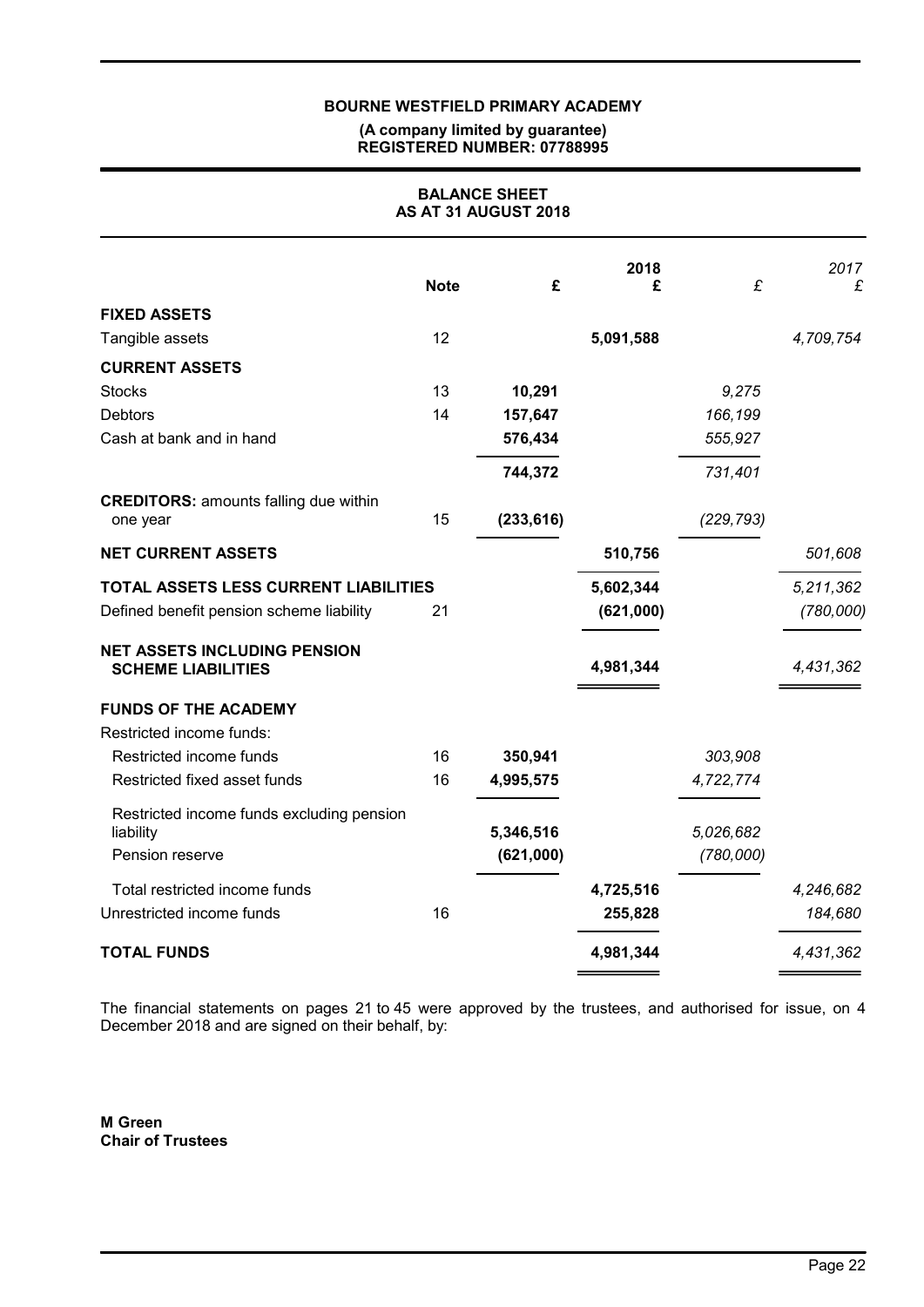(A company limited by guarantee)

### STATEMENT OF CASH FLOWS FOR THE YEAR ENDED 31 AUGUST 2018

| <b>Note</b> | 2018<br>£  | 2017<br>£  |
|-------------|------------|------------|
|             |            |            |
| 18          | 139,759    | (281,744)  |
|             |            |            |
|             | 1,220      | 1,182      |
|             | (518, 970) | (444,665)  |
|             | 289,498    | 389,354    |
|             | 109,000    |            |
|             | (119, 252) | (54, 129)  |
|             | 20,507     | (335, 873) |
|             | 555,927    | 891.800    |
|             | 576,434    | 555,927    |
|             |            |            |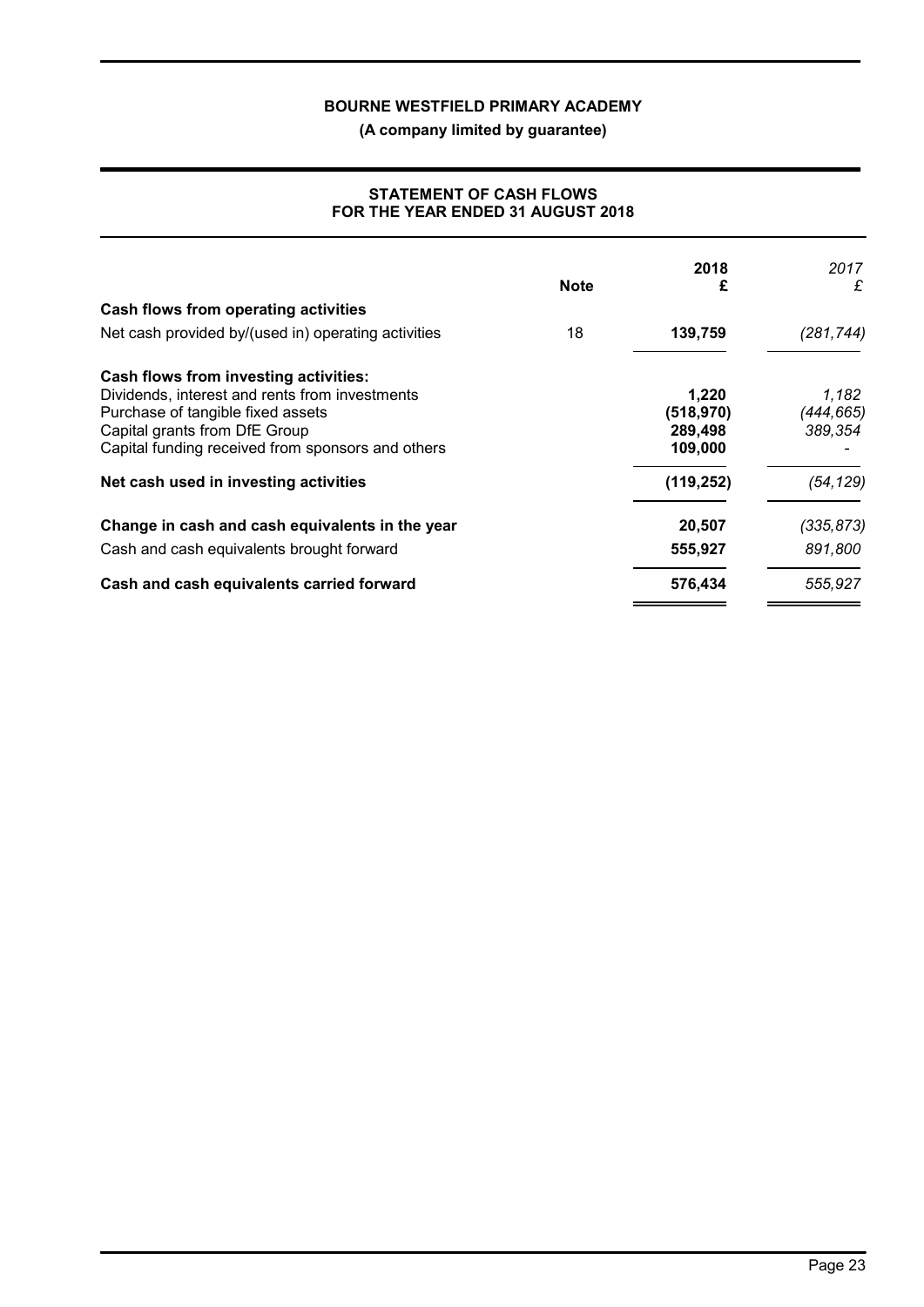(A company limited by guarantee)

### NOTES TO THE FINANCIAL STATEMENTS FOR THE YEAR ENDED 31 AUGUST 2018

### 1. ACCOUNTING POLICIES

A summary of the principal accounting policies adopted (which have been applied consistently, except where noted), judgments and key sources of estimation uncertainty, is set out below.

### 1.1 Basis of preparation of financial statements

The financial statements of the academy trust, which is a public benefit entity under FRS 102, have been prepared under the historical cost convention in accordance with the Financial Reporting Standard Applicable in the UK and Republic of Ireland (FRS 102), the Accounting and Reporting by Charities: Statement of Recommended Practice applicable to charities preparing their accounts in accordance with the Financial Reporting Standard applicable in the UK and Republic of Ireland (FRS 102) (Charities SORP (FRS 102)), the Academies Accounts Direction 2017 to 2018 issued by ESFA, the Charities Act 2011 and the Companies Act 2006.

Bourne Westfield Primary Academy constitutes a public benefit entity as defined by FRS 102.

#### 1.2 Going concern

The trustees assess whether the use of going concern is appropriate, i.e. whether there are any material uncertainties related to events or conditions that may cast significant doubt on the ability of the academy to continue as a going concern. The trustees make this assessment in respect of a period of at least one year from the date of authorisation for issue of the financial statements and have concluded that the academy trust has adequate resources to continue in operational existence for the foreseeable future and there are no material uncertainties about the academy trust's ability to continue as a going concern, thus they continue to adopt the going concern basis of accounting in preparing the financial statements.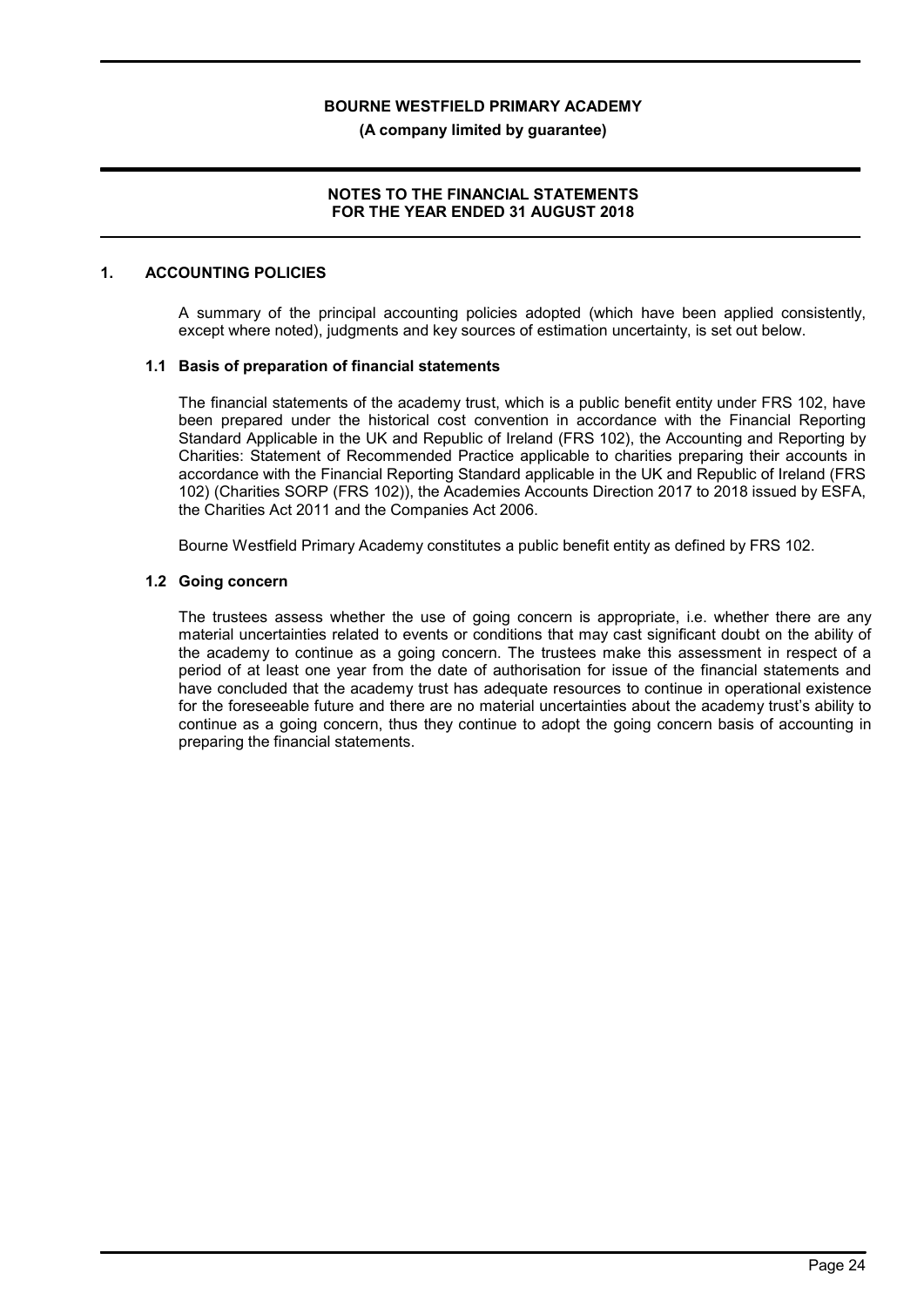(A company limited by guarantee)

### NOTES TO THE FINANCIAL STATEMENTS FOR THE YEAR ENDED 31 AUGUST 2018

### 1. ACCOUNTING POLICIES (continued)

#### 1.3 Income

All income is recognised once the academy has entitlement to the income, it is probable that the income will be received and the amount of income receivable can be measured reliably.

Grants are included in the Statement of financial activities incorporating income and expenditure account on a receivable basis. The balance of income received for specific purposes but not expended during the period is shown in the relevant funds on the Balance sheet. Where income is received in advance of entitlement of receipt, its recognition is deferred and included in creditors as deferred income. Where entitlement occurs before income is received, the income is accrued.

General Annual Grant is recognised in full in the Statement of financial activities incorporating income and expenditure account in the year for which it is receivable and any abatement in respect of the period is deducted from income and recognised as a liability.

Capital grants are recognised when there is entitlement and are not deferred over the life of the asset on which they are expended. Unspent amounts of capital grant are reflected in the balance in the restricted fixed asset fund.

Donations are recognised on a receivable basis where receipt is probable and the amount can be reliably measured.

Other income, including the hire of facilities, is recognised in the period in which it is receivable and to the extent the goods have been provided or on completion of the service.

#### 1.4 Expenditure

Expenditure is recognised once there is a legal or constructive obligation to transfer economic benefit to a third party, it is probable that a transfer of economic benefits will be required in settlement and the amount of the obligation can be measured reliably. Expenditure is classified by activity. The costs of each activity are made up of the total of direct costs and shared costs, including support costs involved in undertaking each activity. Direct costs attributable to a single activity are allocated directly to that activity. Shared costs which contribute to more than one activity and support costs which are not attributable to a single activity are apportioned between those activities on a basis consistent with the use of resources. Central staff costs are allocated on the basis of time spent, and depreciation charges allocated on the portion of the asset's use.

Expenditure on charitable activities are costs incurred on the academy's educational operations, including support costs and those costs relating to the governance of the academy appointed to charitable activities.

All expenditure is inclusive of irrecoverable VAT.

### 1.5 Turnover

Turnover comprises revenue recognised by the academy in respect of goods and services supplied during the year, exclusive of Value Added Tax and trade discounts.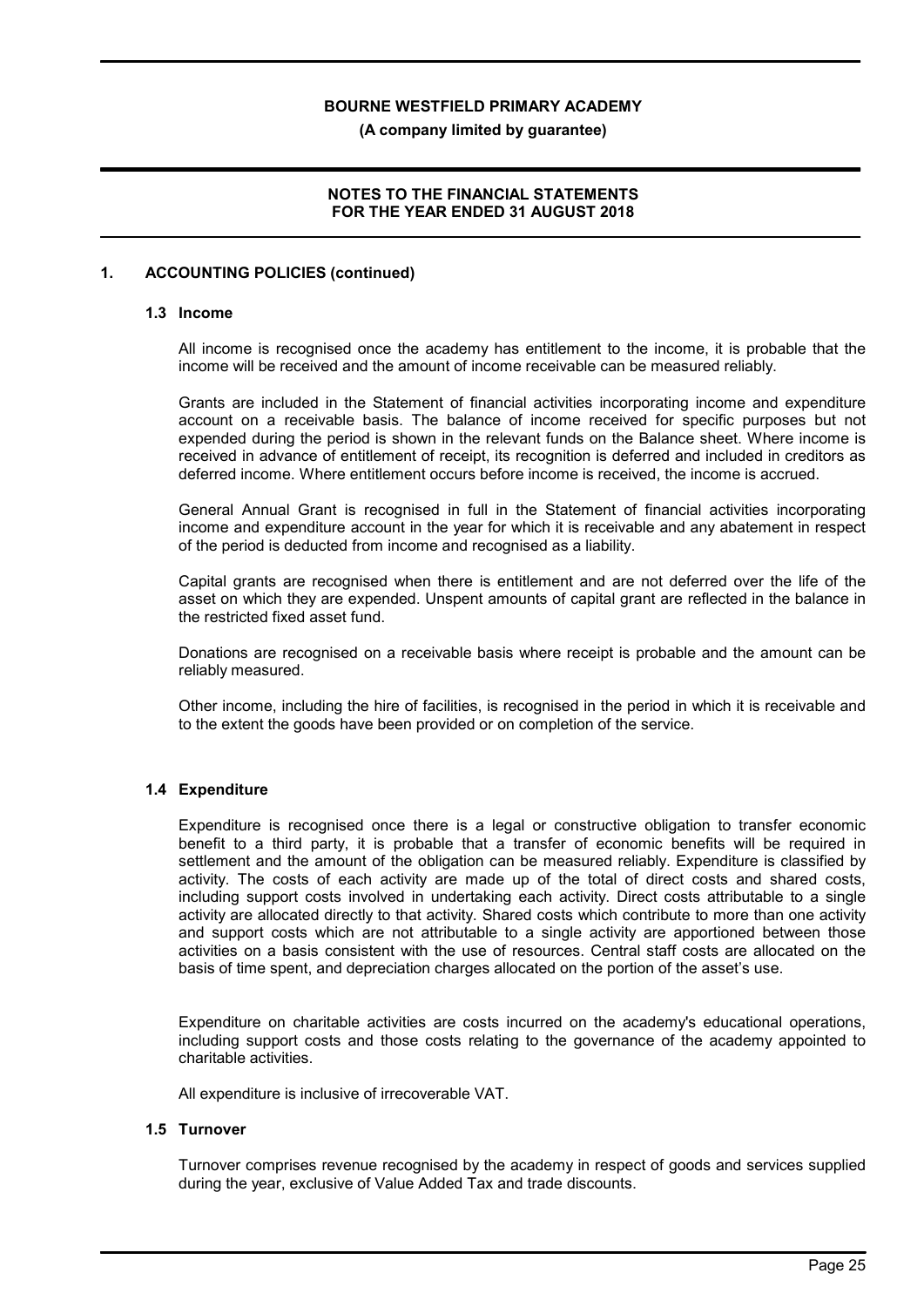(A company limited by guarantee)

### NOTES TO THE FINANCIAL STATEMENTS FOR THE YEAR ENDED 31 AUGUST 2018

### 1. ACCOUNTING POLICIES (continued)

#### 1.6 Tangible fixed assets and depreciation

All assets costing more than £2,000 are capitalised and are carried at cost, net of depreciation and any provision for impairment.

Where tangible fixed assets have been acquired with the aid of specific grants, either from the government or from the private sector, they are included in the Balance sheet at cost and depreciated over their expected useful economic life. Where there are specific conditions attached to the funding requiring the continued use of the asset, the related grants are credited to a restricted fixed asset fund in the Statement of financial activities incorporating income and expenditure account and carried forward in the Balance sheet. Depreciation on the relevant assets is charged directly to the restricted fixed asset fund in the Statement of financial activities incorporating income and expenditure account.

Depreciation is provided on all tangible fixed assets other than freehold land, at rates calculated to write off the cost of these assets, less their estimated residual value, over their expected useful lives on the following bases:

Tangible fixed assets are carried at cost, net of depreciation and any provision for impairment. Depreciation is not charged on freehold land. Depreciation is provided at rates calculated to write off the cost of fixed assets, less their estimated residual value, over their expected useful lives on the following bases:

| Freehold property                                   | 5% on cost on improvements, 2% on cost on buildings,<br>land not depreciated |
|-----------------------------------------------------|------------------------------------------------------------------------------|
| <b>Furniture and fixtures</b><br>Computer equipment | 25% on cost<br>33% on cost                                                   |

A review for impairment of a fixed asset is carried out if events or changes in circumstances indicate that the carrying value of any fixed asset may not be recoverable. Shortfalls between the carrying value of fixed assets and their recoverable amounts are recognised as impairments. Impairment losses are recognised in the Statement of financial activities incorporating income and expenditure account.

#### 1.7 Operating leases

Rentals under operating leases are charged to the Statement of financial activities incorporating income and expenditure account on a straight line basis over the lease term.

### 1.8 Stocks

Stocks are valued at the lower of cost and net realisable value after making due allowance for obsolete and slow-moving stocks. Cost includes all direct costs and an appropriate proportion of fixed and variable overheads.

#### 1.9 Debtors

Trade and other debtors are recognised at the settlement amount after any trade discount offered. Prepayments are valued at the amount prepaid net of any trade discounts due.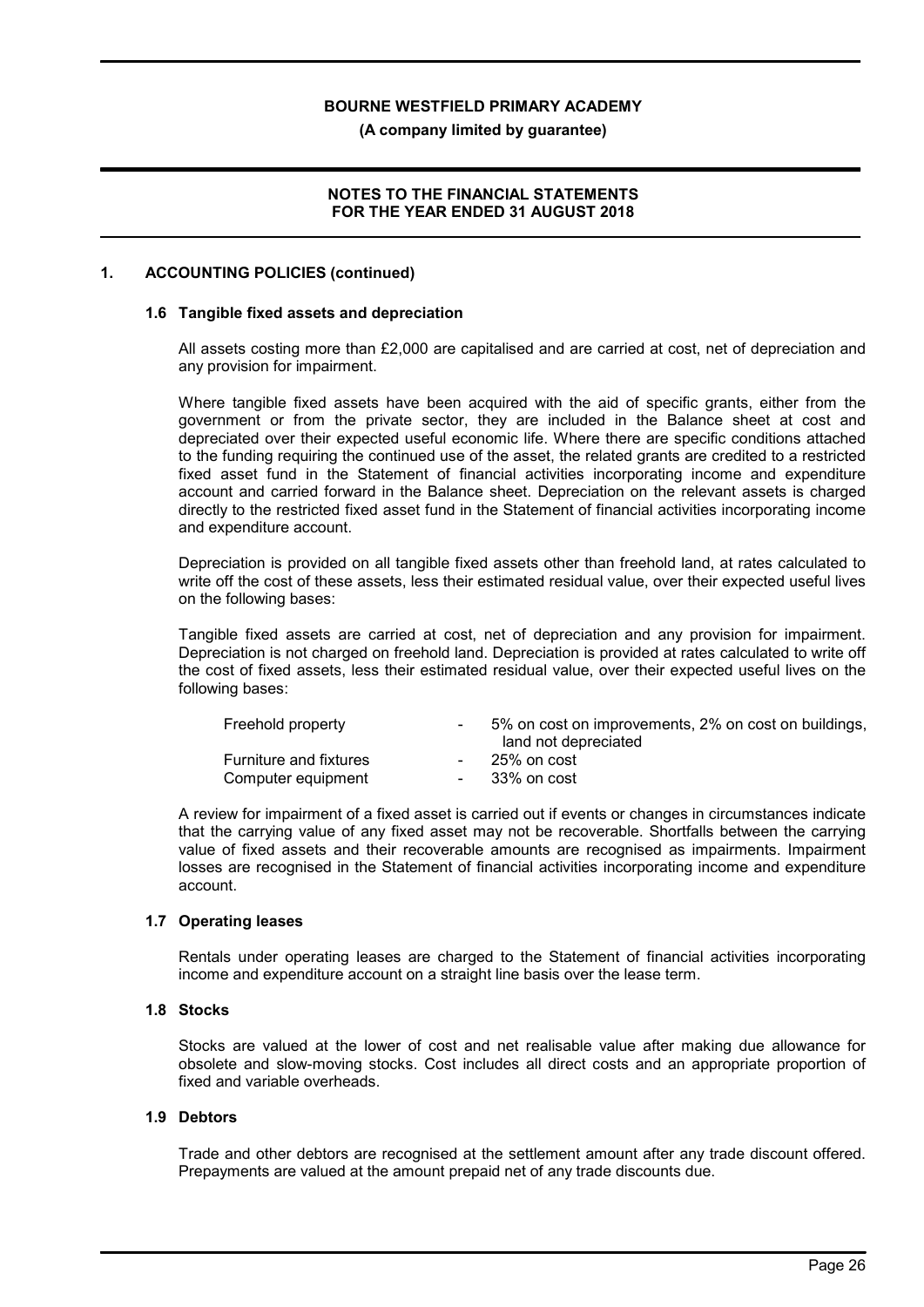(A company limited by guarantee)

### NOTES TO THE FINANCIAL STATEMENTS FOR THE YEAR ENDED 31 AUGUST 2018

### 1. ACCOUNTING POLICIES (continued)

#### 1.10 Cash at Bank and in hand

Cash at bank and in hand includes cash and short term highly liquid investments with a short maturity of three months or less from the date of acquisition or opening of the deposit or similar account.

#### 1.11 Liabilities and provisions

Liabilities and provisions are recognised when there is an obligation at the Balance sheet date as a result of a past event, it is probable that a transfer of economic benefit will be required in settlement, and the amount of the settlement can be estimated reliably. Liabilities are recognised at the amount that the academy anticipates it will pay to settle the debt or the amount it has received as advanced payments for the goods or services it must provide. Provisions are measured at the best estimate of the amounts required to settle the obligation. Where the effect of the time value of money is material, the provision is based on the present value of those amounts, discounted at the pre-tax discount rate that reflects the risks specific to the liability. The unwinding of the discount is recognised within interest payable and similar charges.

#### 1.12 Financial instruments

The academy only holds basic financial instruments as defined in FRS 102. The financial assets and financial liabilities of the academy and their measurement basis are as follows:

Financial assets - trade and other debtors are basic financial instruments and are debt instruments measured at amortised cost as detailed in note 14. Prepayments are not financial instruments. Cash at bank is classified as a basic financial instrument and is measured at face value.

Financial liabilities - trade creditors, accruals and other creditors are financial instruments, and are measured at amortised costs as detailed in note 15. Taxation and social security are not included in the financial instruments disclosure definition. Deferred income is not deemed to be a financial liability, as the cash settlement has already taken place and there is an obligation to deliver services rather than cash or another financial instruments. .

#### 1.13 Taxation

The academy is considered to pass the tests set out in Paragraph 1 Schedule 6 of the Finance Act 2010 and therefore it meets the definition of a charitable company for UK corporation tax purposes. Accordingly, the academy is potentially exempt from taxation in respect of income or capital gains received within categories covered by Chapter 3 Part 11 of the Corporation Tax Act 2010 or Section 256 of the Taxation of Chargeable Gains Act 1992, to the extent that such income or gains are applied exclusively to charitable purposes.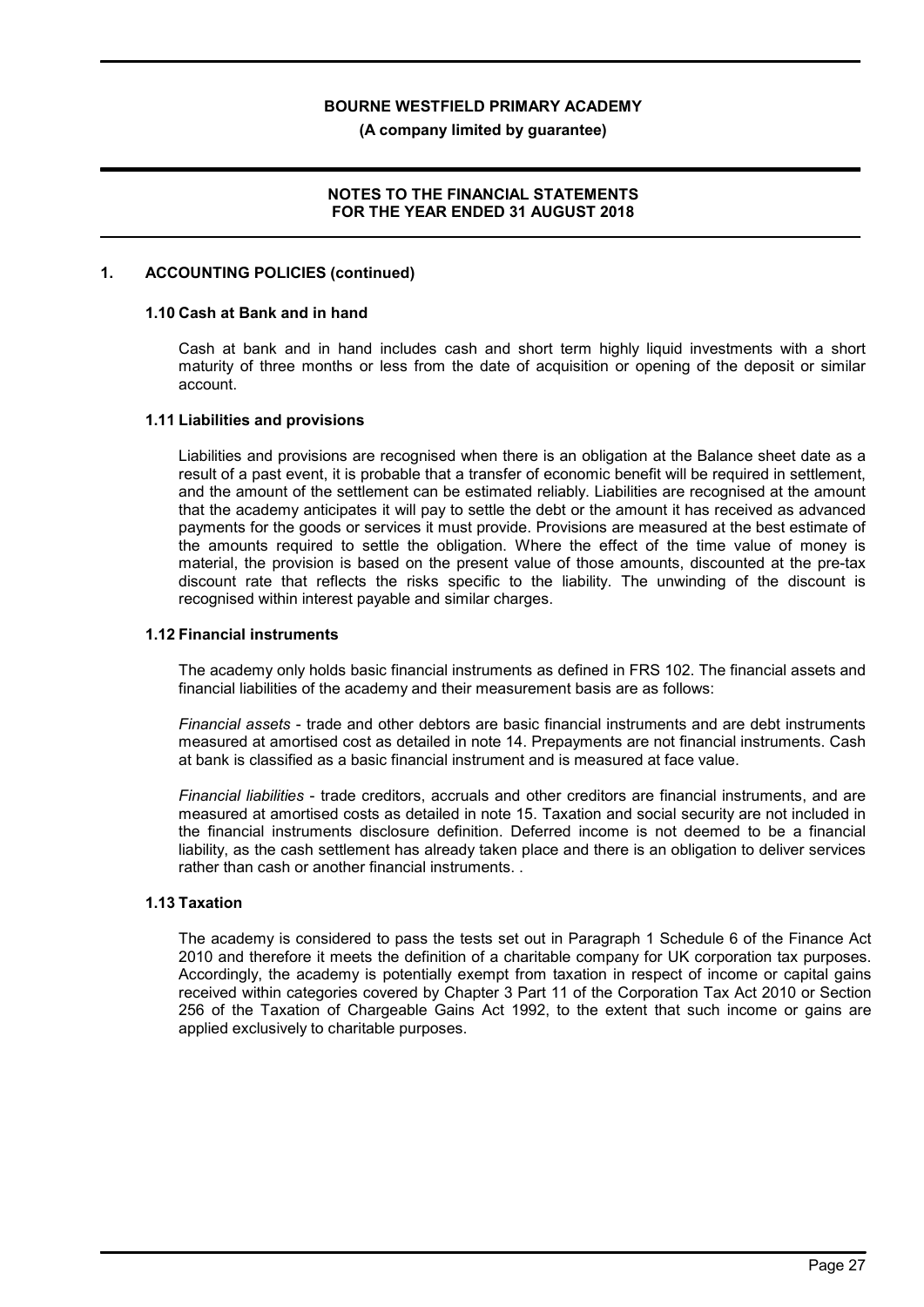(A company limited by guarantee)

### NOTES TO THE FINANCIAL STATEMENTS FOR THE YEAR ENDED 31 AUGUST 2018

### 1. ACCOUNTING POLICIES (continued)

#### 1.14 Pensions

Retirement benefits to employees of the academy trust are provided by the Teachers' Pension Scheme ("TPS") and the Local Governments Pension Scheme ("LGPS"). These are defined benefit schemes.

The TPS is an unfunded scheme and contributions are calculated so as to spread the cost of pensions over employees' working lives with the academy in such a way that the pension cost is a substantially level percentage of current and future pensionable payroll. The contributions are determined by the Government Actuary on the basis of quadrennial valuations using a prospective unit credit method. As stated in note 21, the TPS is a multi-employer scheme and there is insufficient information available to use defined benefit accounting. The TPS is therefore treated as a defined contribution scheme for accounting purposes and the contributions recognised in the period to which they relate.

The LGPS is a funded scheme and the assets are held separately from those of the academy trust in separate trustee administered funds. Pension scheme assets are measured at fair value and liabilities are measured on an actuarial basis using the projected unit credit method and discounted at a rate equivalent to the current rate of return on a high quality corporate bond of equivalent term and currency to the liabilities. The actuarial valuations are obtained at least triennially and are updated at each Balance sheet date. The amounts charged to operating surplus are the current service costs and the costs of scheme introductions, benefit changes, settlements and curtailments. They are included as part of staff costs as incurred. Net interest on the net defined benefit liability/asset is also recognised in the Statement of financial activities incorporating income and expenditure account and comprises the interest cost on the defined benefit obligation and interest income on the scheme assets, calculated by multiplying the fair value of the scheme assets at the beginning of the period by the rate used to discount the benefit obligations. The difference between the interest income on the scheme assets and the actual return on the scheme assets is recognised in other recognised gains and losses.

Actuarial gains and losses are recognised immediately in other recognised gains and losses.

### 1.15 Fund accounting

Unrestricted income funds represent those resources which may be used towards meeting any of the charitable objects of the academy at the discretion of the trustees.

Restricted fixed asset funds are resources which are to be applied to specific capital purposes imposed by funders where the asset acquired or created is held for a specific purpose.

Restricted general funds comprise all other restricted funds received with restrictions imposed by the funder/donor and include grants from the Department for Education Group.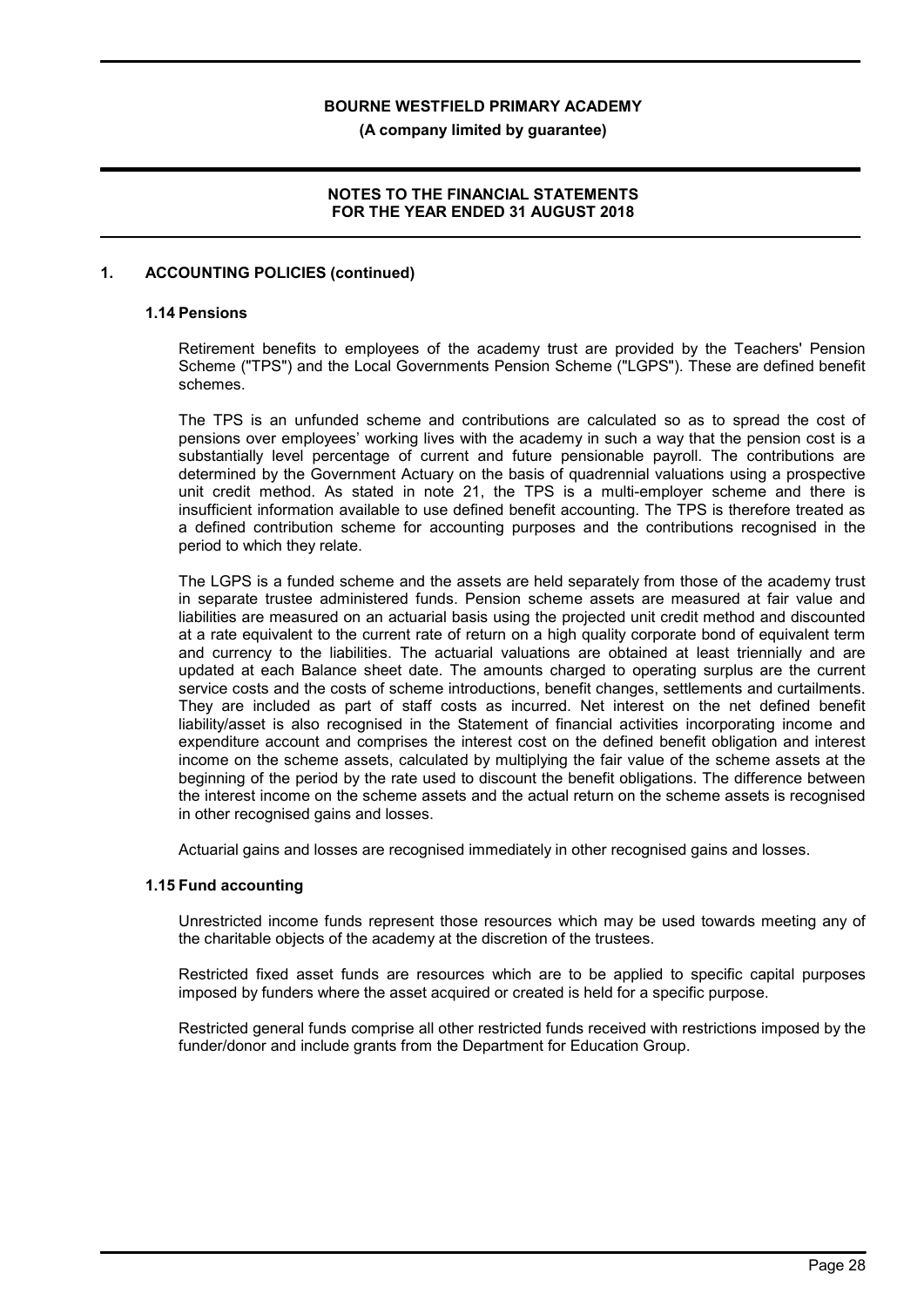(A company limited by guarantee)

### NOTES TO THE FINANCIAL STATEMENTS FOR THE YEAR ENDED 31 AUGUST 2018

### 1. ACCOUNTING POLICIES (continued)

#### 1.16 Critical accounting estimates and areas of judgment

Estimates and judgments are continually evaluated and are based on historical experience and other factors, including expectations of future events that are believed to be reasonable under the circumstances.

Critical accounting estimates and assumptions:

The academy trust makes estimates and assumptions concerning the future. The resulting accounting estimates and assumptions will, by definition, seldom equal the related actual results. The estimates and assumptions that have a significant risk of causing a material adjustment to the carrying amounts of assets and liabilities within the next financial year are discussed below.

The present value of the Local Government Pension Scheme defined benefit liability depends on a number of factors that are determined on an actuarial basis using a variety of assumptions. The assumptions used in determining the net cost (income) for pensions include the discount rate. Any changes in these assumptions, which are disclosed in note 21, will impact the carrying amount of the pension liability. Furthermore a roll forward approach which projects results from the latest full actuarial valuation performed at 31 March 2016 has been used by the actuary in valuing the pensions liability at 31 August 2018. Any differences between the figures derived from the roll forward approach and a full actuarial valuation would impact on the carrying amount of the pension liability.

Critical areas of judgment:

There have been no judgements that the trustees have made in the process of applying the entity's accounting policies that have made a significant effect on the amounts recognised in the financial statements.

### 2. INCOME FROM DONATIONS AND CAPITAL GRANTS

|                       |                     |                   | <b>Restricted</b> |              |         |
|-----------------------|---------------------|-------------------|-------------------|--------------|---------|
|                       | <b>Unrestricted</b> | <b>Restricted</b> | fixed asset       | <b>Total</b> | Total   |
|                       | funds               | funds             | funds             | funds        | funds   |
|                       | 2018                | 2018              | 2018              | 2018         | 2017    |
|                       | £                   | £                 | £                 | £            | £       |
| Donations             | 6,879               |                   |                   | 6,879        | 20,463  |
| <b>Capital Grants</b> |                     |                   | 398,498           | 398,498      | 389,354 |
|                       | 6,879               |                   | 398,498           | 405,377      | 409,817 |
| <b>Total 2017</b>     | 1,517               | 18,946            | 389,354           | 409,817      |         |
|                       |                     |                   |                   |              |         |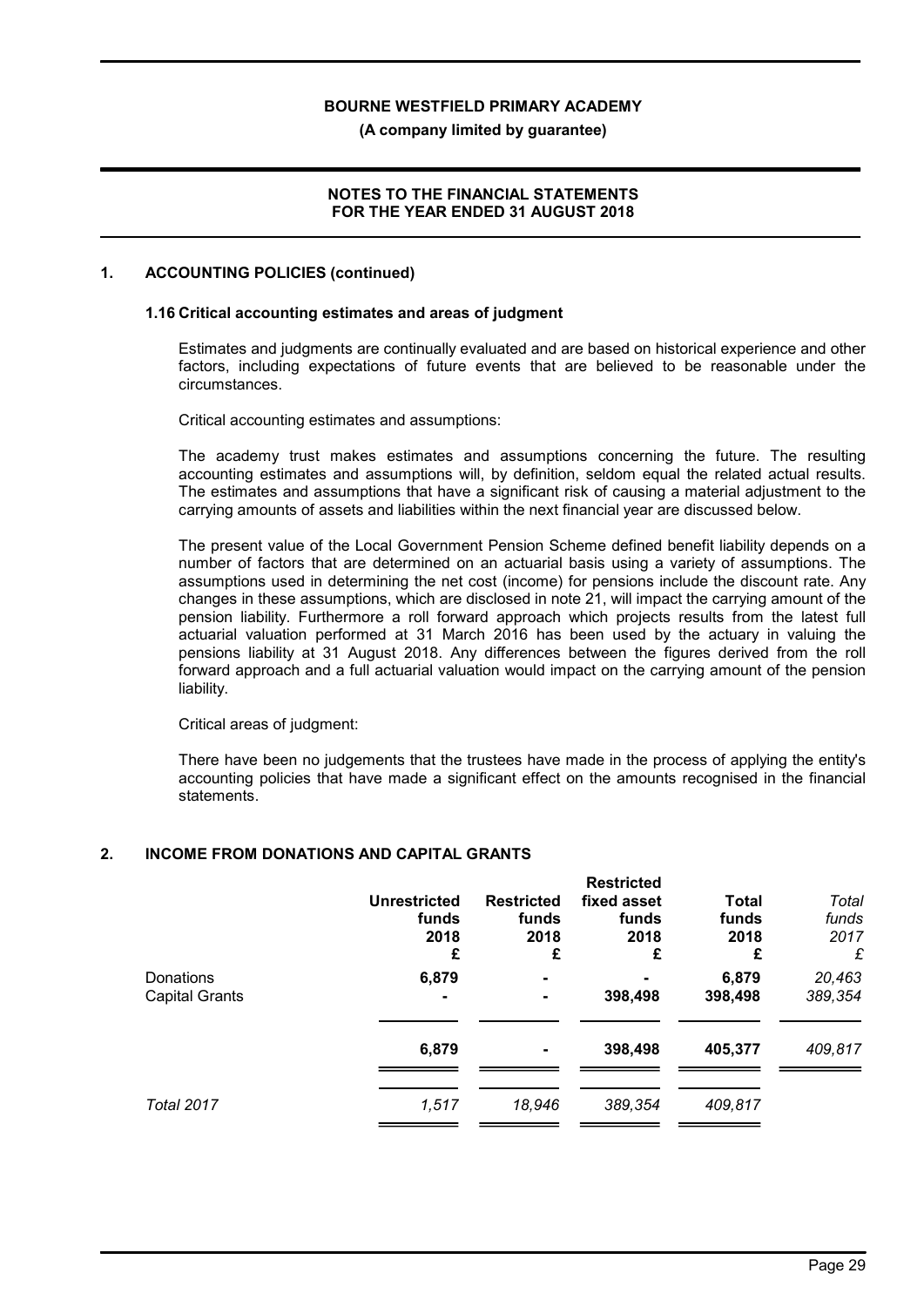(A company limited by guarantee)

### NOTES TO THE FINANCIAL STATEMENTS FOR THE YEAR ENDED 31 AUGUST 2018

# 3. FUNDING FOR ACADEMY'S EDUCATIONAL OPERATIONS

| <b>Unrestricted</b><br>funds<br>2018<br>£ | <b>Restricted</b><br>funds<br>2018<br>£ | <b>Total</b><br>funds<br>2018<br>£ | Total<br>funds<br>2017<br>£ |
|-------------------------------------------|-----------------------------------------|------------------------------------|-----------------------------|
|                                           |                                         |                                    |                             |
|                                           | 1,938,858<br>243,076                    | 1,938,858<br>243,076               | 1,975,406<br>239,780        |
|                                           | 2,181,934                               | 2,181,934                          | 2,215,186                   |
|                                           |                                         |                                    |                             |
|                                           | 143,596                                 | 143,596                            | 56,899                      |
|                                           | 143,596                                 | 143,596                            | 56,899                      |
|                                           |                                         |                                    |                             |
| 59,666<br>70,318<br>9,584                 | 2,900                                   | 59,666<br>70,318<br>12,484         | 60,560<br>65,367<br>11,117  |
| 139,568                                   | 2,900                                   | 142,468                            | 137,044                     |
| 139,568                                   | 2,328,430                               | 2,467,998                          | 2,409,129                   |
| 131,211                                   | 2,277,918                               | 2,409,129                          |                             |
|                                           |                                         |                                    |                             |

### 4. OTHER TRADING ACTIVITIES

|                               | <b>Unrestricted</b><br>funds<br>2018<br>£ | <b>Restricted</b><br>funds<br>2018<br>£ | <b>Total</b><br>funds<br>2018<br>£ | Total<br>funds<br>2017<br>£ |
|-------------------------------|-------------------------------------------|-----------------------------------------|------------------------------------|-----------------------------|
| Lettings income               | 545                                       |                                         | 545                                | 2,970                       |
| Sale of goods                 |                                           | ۰                                       |                                    | 19,389                      |
| Nursery and after school club | 147,648                                   |                                         | 147,648                            | 108,573                     |
| Other income                  | 621                                       |                                         | 621                                |                             |
|                               | 148,814                                   |                                         | 148,814                            | 130,932                     |
| <b>Total 2017</b>             | 67,345                                    | 63,587                                  | 130,932                            |                             |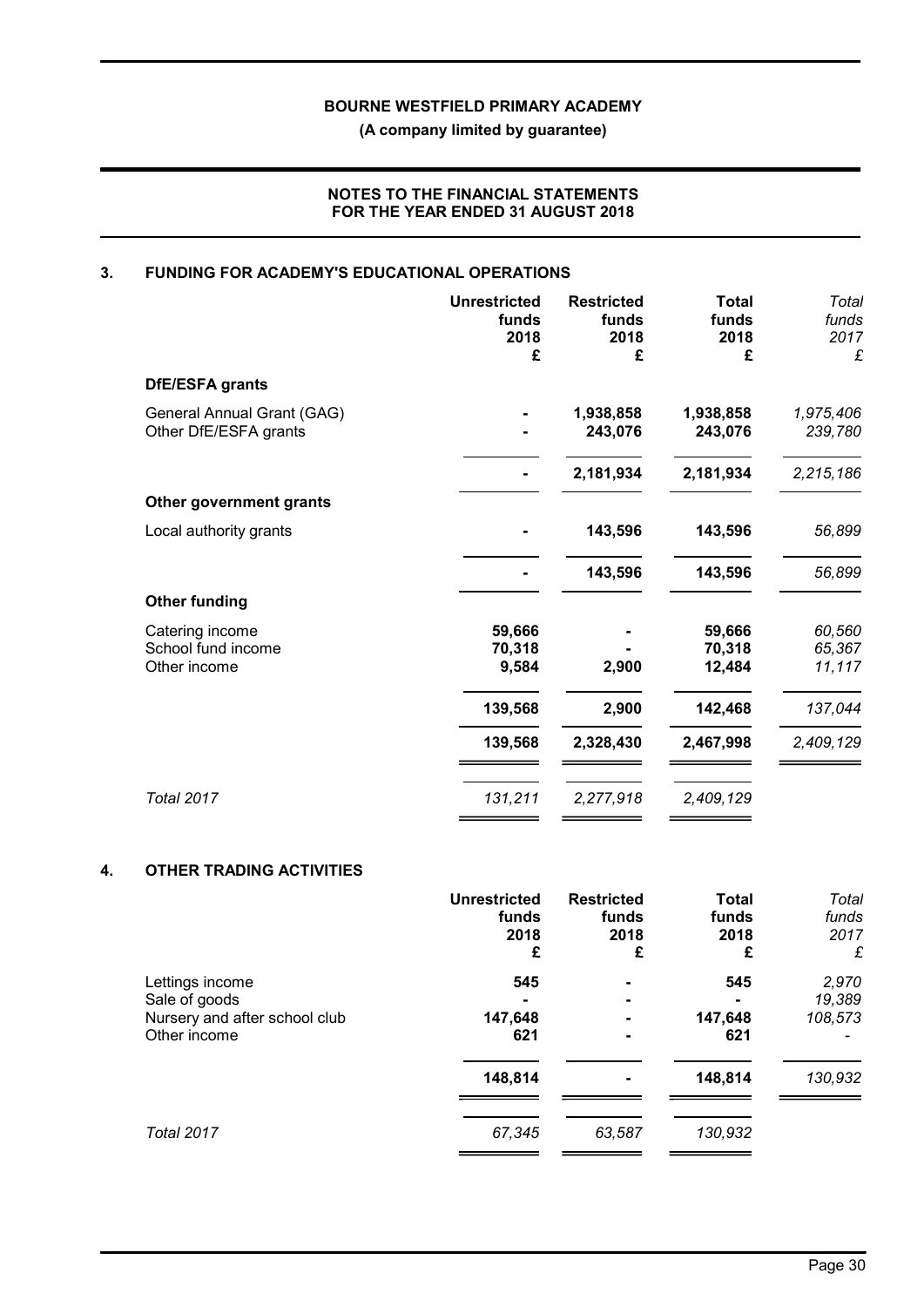(A company limited by guarantee)

### NOTES TO THE FINANCIAL STATEMENTS FOR THE YEAR ENDED 31 AUGUST 2018

### 5. INVESTMENT INCOME

|                       | <b>Unrestricted</b><br>funds<br>2018<br>£ | <b>Restricted</b><br>funds<br>2018<br>£ | <b>Total</b><br>funds<br>2018<br>£ | Total<br>funds<br>2017<br>£ |
|-----------------------|-------------------------------------------|-----------------------------------------|------------------------------------|-----------------------------|
| Bank account interest | 1,220                                     | $\blacksquare$                          | 1.220                              | 1,182                       |
| Total 2017            | 1,182                                     | $\overline{\phantom{0}}$                | 1,182                              |                             |

### 6. EXPENDITURE

|                                                                 | <b>Staff costs</b><br>2018<br>£ | <b>Premises</b><br>2018<br>£ | Other costs<br>2018<br>£ | Total<br>2018<br>£   | Total<br>2017<br>£   |
|-----------------------------------------------------------------|---------------------------------|------------------------------|--------------------------|----------------------|----------------------|
| <b>Educational Operations:</b><br>Direct costs<br>Support costs | 1,903,443<br>431,613            | 102,992                      | 104,333<br>278,705       | 2,007,776<br>813,310 | 1,921,226<br>819,344 |
|                                                                 | 2,335,056                       | 102,992                      | 383,038                  | 2,821,086            | 2,740,570            |
| <b>Total 2017</b>                                               | 2,267,386                       | 118,490                      | 354.694                  | 2,740,570            |                      |

### 7. ANALYSIS OF EXPENDITURE BY ACTIVITIES

|                               | <b>Activities</b><br>undertaken<br>directly<br>2018<br>£ | <b>Support</b><br>costs<br>2018<br>£ | Total<br>2018<br>£ | Total<br>2017<br>£ |
|-------------------------------|----------------------------------------------------------|--------------------------------------|--------------------|--------------------|
| <b>Educational Operations</b> | 2,007,776                                                | 813,310                              | 2,821,086          | 2,740,570          |
| Total 2017                    | 1,921,226                                                | 819,344                              | 2,740,570          |                    |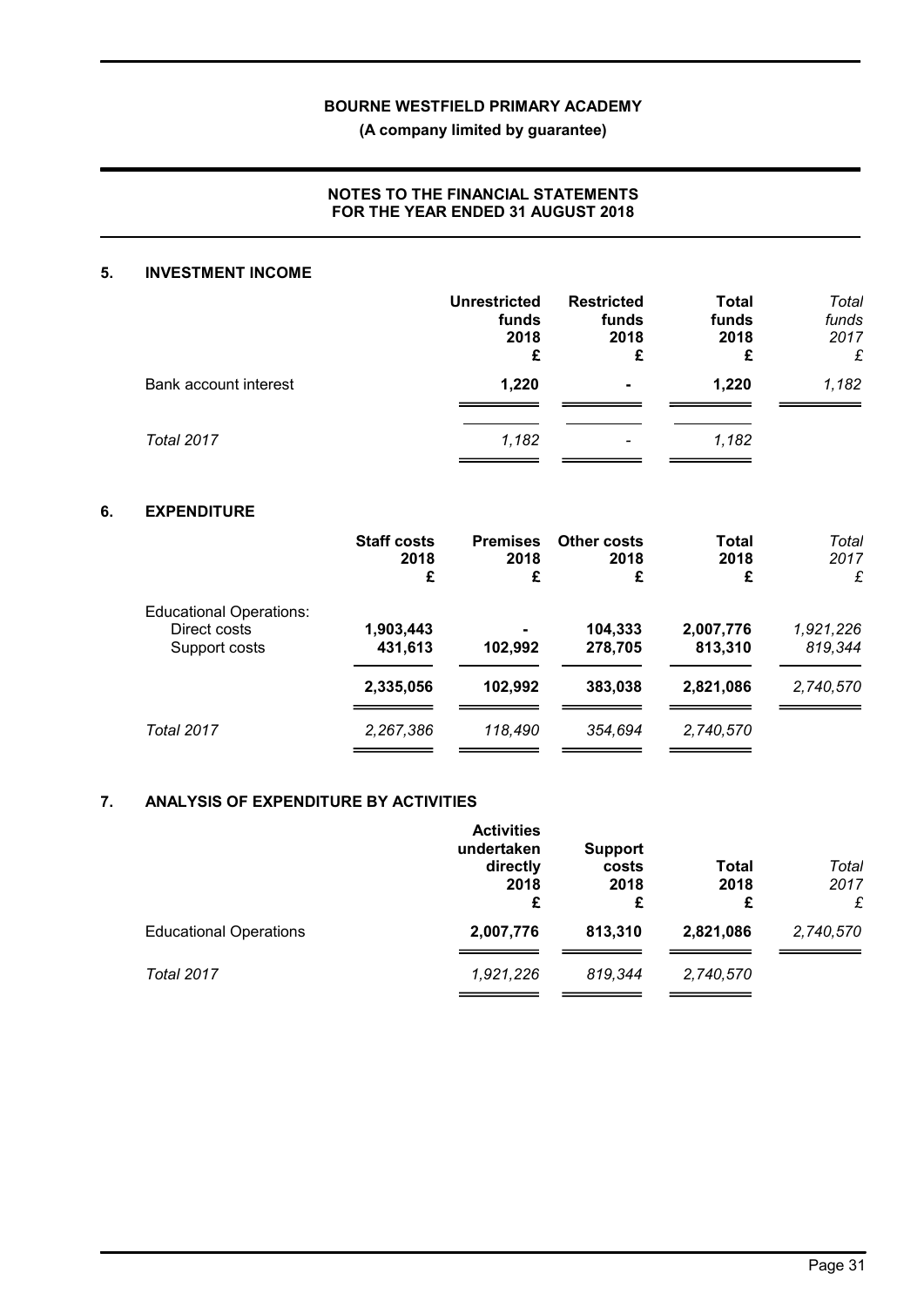(A company limited by guarantee)

### NOTES TO THE FINANCIAL STATEMENTS FOR THE YEAR ENDED 31 AUGUST 2018

# 7. ANALYSIS OF EXPENDITURE BY ACTIVITIES (continued)

# Analysis of support costs

| £       | £       | 2017<br>£                 |
|---------|---------|---------------------------|
| 431,613 | 431,613 | 432,070                   |
| 29,595  | 29,595  | 54,380                    |
| 102,992 | 102,992 | 118,490                   |
| 234,028 | 234,028 | 200,663                   |
| 15,082  | 15,082  | 13,741                    |
| 813,310 | 813,310 | 819,344                   |
| 819,344 | 819,344 |                           |
|         |         | 2018<br><b>Operations</b> |

# 8. NET INCOME/(EXPENDITURE)

This is stated after charging:

|                                        | 2018    | 2017    |
|----------------------------------------|---------|---------|
|                                        |         | £       |
| Depreciation of tangible fixed assets: |         |         |
| - owned by the Academy                 | 129.618 | 111.601 |
| Auditors' remuneration - audit         | 3,385   | 5,125   |
| Auditors' remuneration - non-audit     | 3.511   | 1.025   |
| Operating lease rentals                | 1.493   | 1.676   |
|                                        |         |         |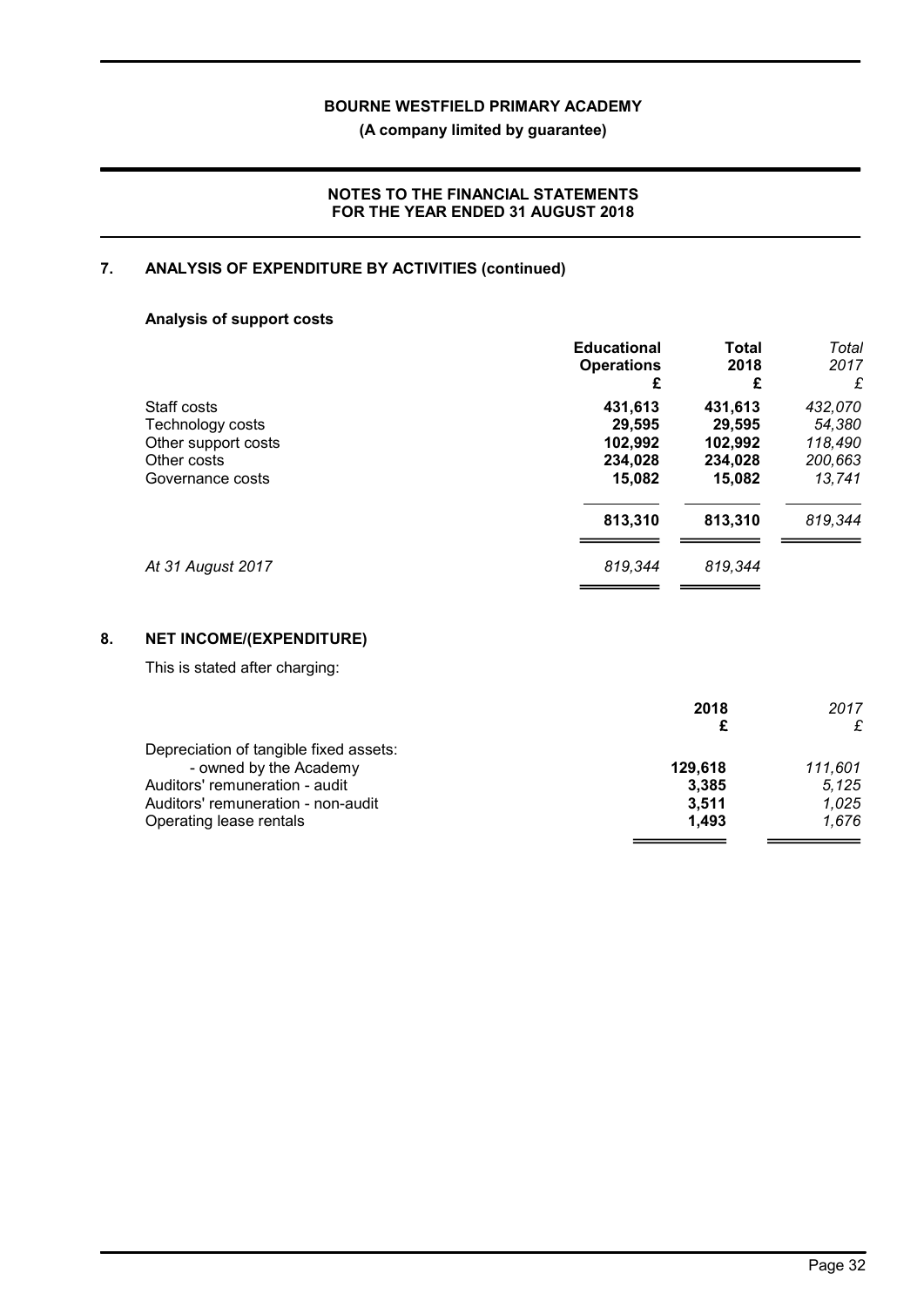(A company limited by guarantee)

### NOTES TO THE FINANCIAL STATEMENTS FOR THE YEAR ENDED 31 AUGUST 2018

### 9. STAFF COSTS

### a. Staff costs

Staff costs were as follows:

| 2018      | 2017      |
|-----------|-----------|
|           | £         |
| 1,766,579 | 1,730,345 |
| 146,034   | 144,453   |
| 416,422   | 373,422   |
| 2,329,035 | 2,248,220 |
| 6,021     | 19,166    |
| 2,335,056 | 2,267,386 |
|           |           |

### b. Staff numbers

The average number of persons employed by the academy during the year was as follows:

|                   | 2018 | 2017 |
|-------------------|------|------|
|                   | No.  | No.  |
| <b>Teachers</b>   | 37   | 48   |
| Admin and support | 81   | 131  |
| Management        |      | 1    |
|                   | 119  | 180  |
|                   |      |      |

Average headcount expressed as a full time equivalent:

| 2017<br>No. |
|-------------|
| 32          |
| 32          |
| ◢           |
| 65          |
|             |

### c. Higher paid staff

The number of employees whose employee benefits (excluding employer pension costs) exceeded £60,000 was:

|                               | 2018 | 2017 |
|-------------------------------|------|------|
|                               | No.  | No.  |
| In the band £80,001 - £90,000 |      |      |

The above employee particiated in the Teachers' Pension Scheme.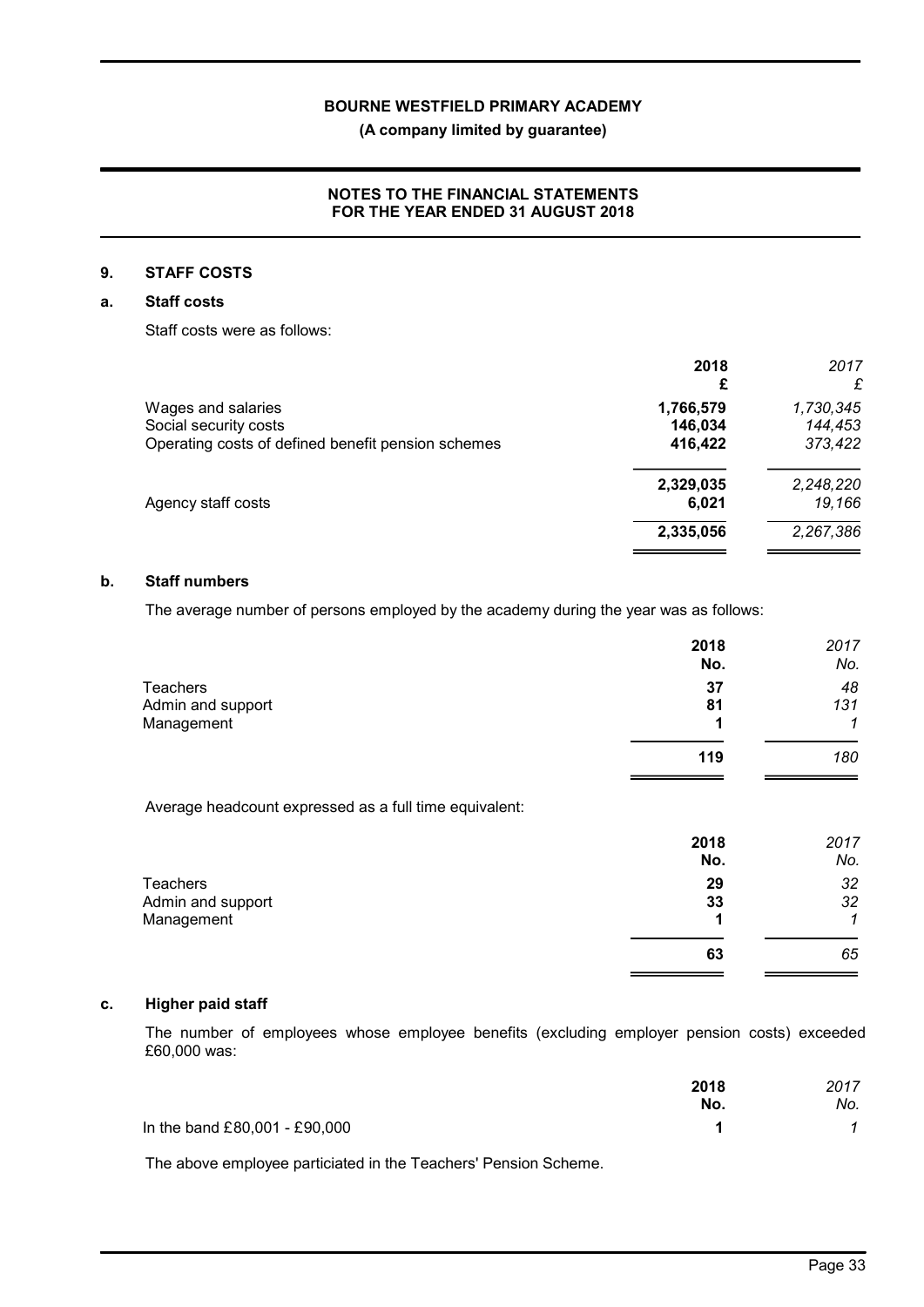(A company limited by guarantee)

### NOTES TO THE FINANCIAL STATEMENTS FOR THE YEAR ENDED 31 AUGUST 2018

### 9. STAFF COSTS (continued)

#### d. Key management personnel

The key management personnel of the academy trust comprise the staff trustees and the senior management team as listed on page 1. The total amount of employee benefits (including employer pension contributions) received by key management personnel for their services to the academy trust was £331,776 (2017 - £311,392).

### 10. TRUSTEES' REMUNERATION AND EXPENSES

One or more trustees has been paid remuneration or has received other benefits from an employment with the academy. The Principal and other staff trustees only receive remuneration in respect of services they provide undertaking the roles of principal and other staff members under their contracts of employment, and not in respect of their role as trustees. The value of trustees' remuneration and other benefits was as follows:

|                        |                            | 2018<br>£'000 | 2017<br>£'000 |
|------------------------|----------------------------|---------------|---------------|
| E Radley, Head Teacher | Remuneration               | 85-90         | 80-85         |
|                        | Pension contributions paid | $10 - 15$     | $10 - 15$     |
| S Medina               | Remuneration               | $15 - 20$     | $20 - 25$     |
|                        | Pension contributions paid | $0 - 5$       | 0-5           |
| G Goodwin              | Remuneration               | 40-45         | 40-45         |
|                        | Pension contributions paid | $5 - 10$      | $5 - 10$      |

During the year ended 31 August 2018, expenses totalling £400 (2017 - £512) were reimbursed to 2 trustees (2017 - 2).

# 11. TRUSTEES' AND OFFICERS' INSURANCE

In accordance with normal commercial practice the academy has purchased insurance to protect trustees and officers from claims arising from negligent acts, errors or omissions occurring whilst on academy business. The insurance provides cover up to £2,000,000 on any one claim and the cost for the year ended 31 August 2018 was £79 (2017 - £79).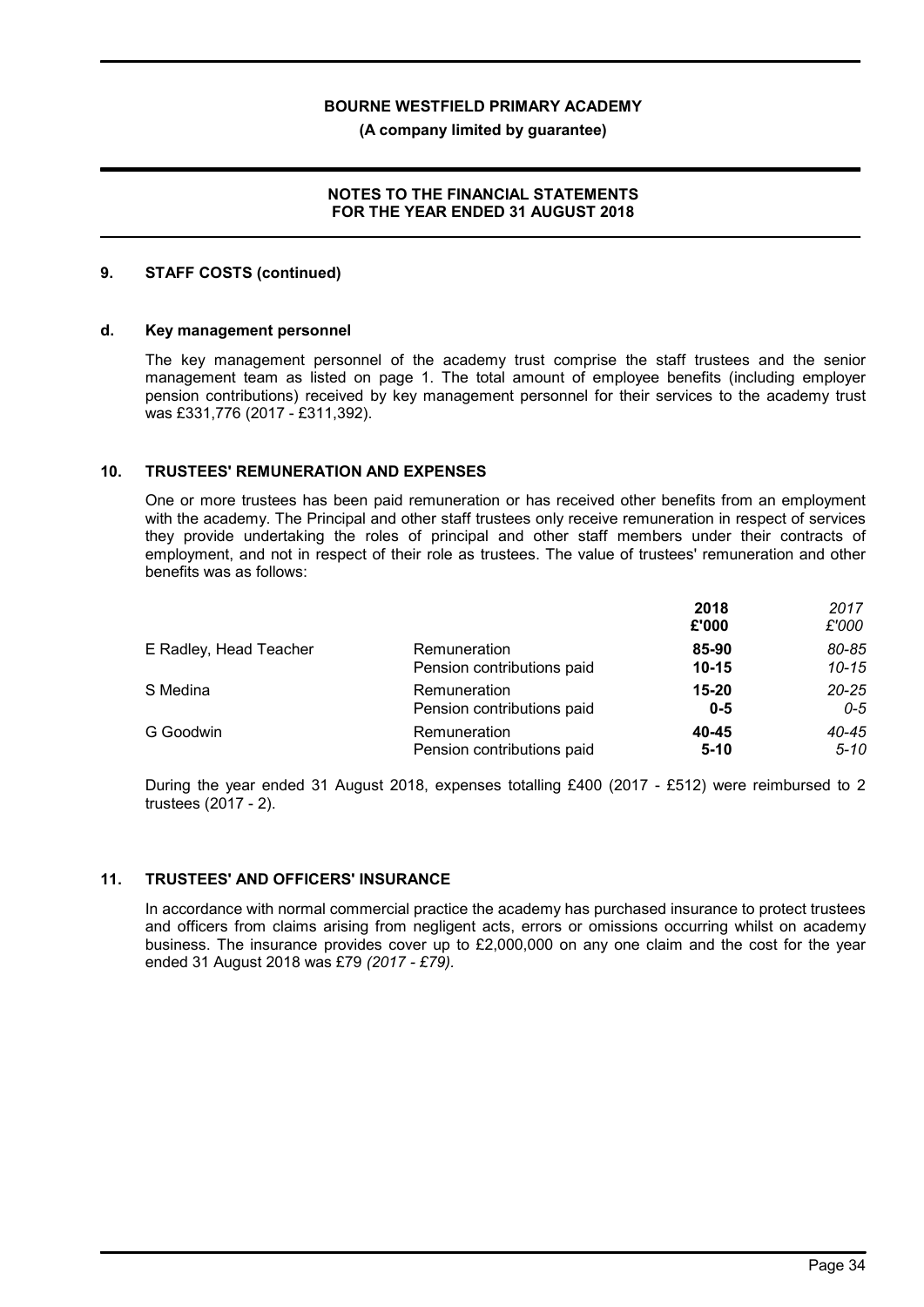(A company limited by guarantee)

### NOTES TO THE FINANCIAL STATEMENTS FOR THE YEAR ENDED 31 AUGUST 2018

### 12. TANGIBLE FIXED ASSETS

|                     | <b>Freehold</b><br>property<br>£ | <b>Furniture</b><br>and fixtures<br>£ | <b>Plant and</b><br>equipment<br>£ | <b>Total</b><br>£ |
|---------------------|----------------------------------|---------------------------------------|------------------------------------|-------------------|
| Cost                |                                  |                                       |                                    |                   |
| At 1 September 2017 | 5,113,338                        | 45,516                                | 94,412                             | 5,253,266         |
| Additions           | 480,817                          | 8,771                                 | 29,382                             | 518,970           |
| Disposals           | (10, 023)                        |                                       | (5, 302)                           | (15, 325)         |
| At 31 August 2018   | 5,584,132                        | 54,287                                | 118,492                            | 5,756,911         |
| <b>Depreciation</b> |                                  |                                       |                                    |                   |
| At 1 September 2017 | 447,405                          | 38,244                                | 57,863                             | 543,512           |
| Charge for the year | 102,124                          | 3,405                                 | 24,089                             | 129,618           |
| On disposals        | (2, 505)                         |                                       | (5, 302)                           | (7, 807)          |
| At 31 August 2018   | 547,024                          | 41,649                                | 76,650                             | 665,323           |
| Net book value      |                                  |                                       |                                    |                   |
| At 31 August 2018   | 5,037,108                        | 12,638                                | 41,842                             | 5,091,588         |
| At 31 August 2017   | 4,665,933                        | 7,272                                 | 36,549                             | 4,709,754         |
|                     |                                  |                                       |                                    |                   |

The Academy's freehold property additions during the year relate to a new nursery, final costs for the new music room and tarmac works for KS1.

### 13. STOCKS

 $14.$ 

|                                | 2018<br>£ | 2017<br>£ |
|--------------------------------|-----------|-----------|
| Uniform and stationery stocks  | 10,291    | 9,275     |
|                                |           |           |
| <b>DEBTORS</b>                 |           |           |
|                                | 2018      | 2017      |
|                                | £         | £         |
| Trade debtors                  | 99,845    | 80,070    |
| Other debtors                  | 21,407    | 37,852    |
| Prepayments and accrued income | 36,395    | 48,277    |
|                                | 157,647   | 166,199   |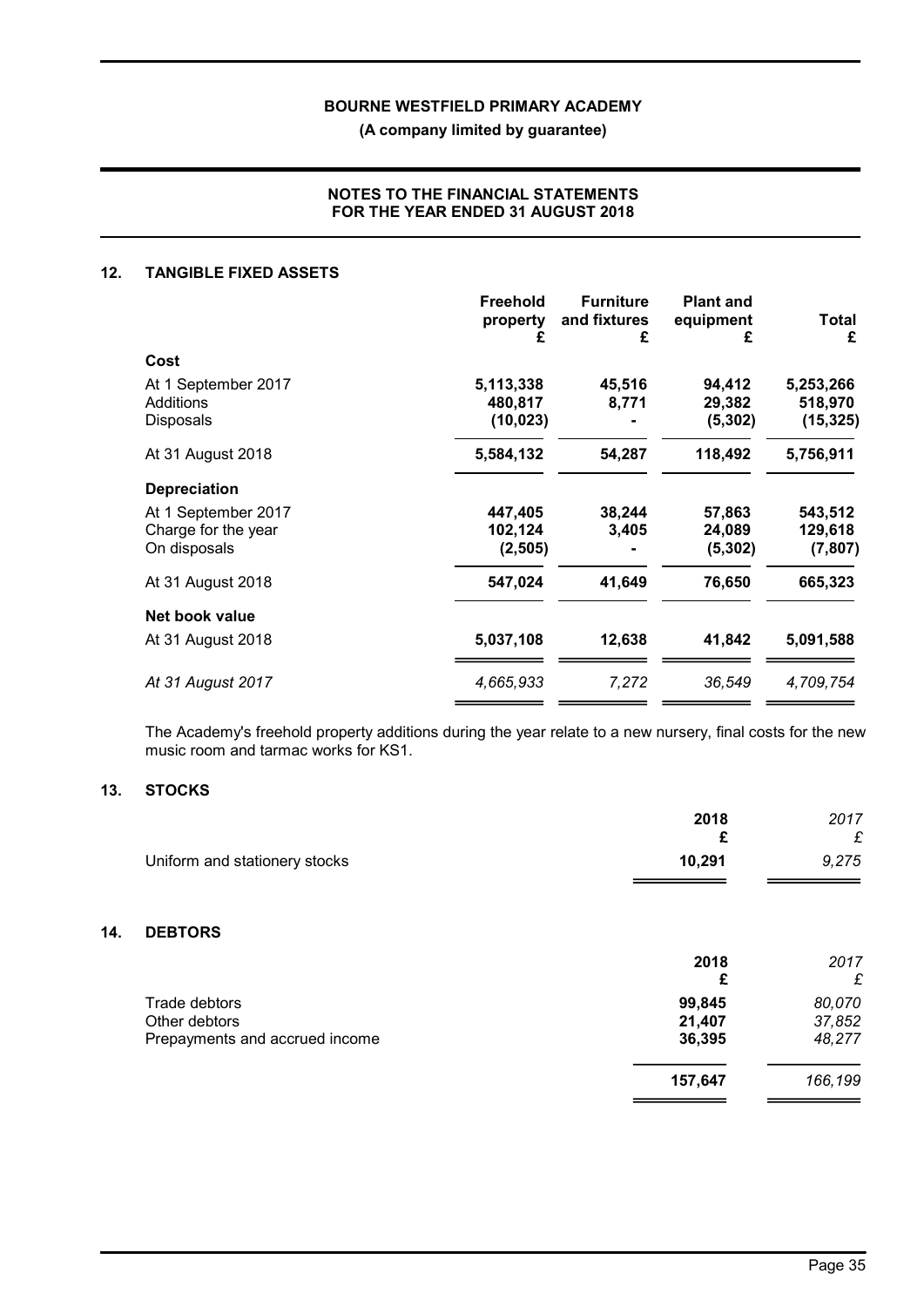(A company limited by guarantee)

### NOTES TO THE FINANCIAL STATEMENTS FOR THE YEAR ENDED 31 AUGUST 2018

### 15. CREDITORS: Amounts falling due within one year

|                                      | 2018<br>£ | 2017<br>£  |
|--------------------------------------|-----------|------------|
| Trade creditors                      | 46,966    | 7,889      |
| Other taxation and social security   | 34,969    | 34,075     |
| Other creditors                      | 100,693   | 130,972    |
| Accruals and deferred income         | 50,988    | 56,857     |
|                                      | 233,616   | 229,793    |
|                                      | 2018      | 2017       |
|                                      | £         | £          |
| <b>Deferred income</b>               |           |            |
| Deferred income at 1 September 2017  | 95,401    | 351,873    |
| Resources deferred during the year   | 90,709    | 95,401     |
| Amounts released from previous years | (95, 401) | (351, 873) |
| Deferred income at 31 August 2018    | 90,709    | 95,401     |
|                                      |           |            |

Deferred income relates to UIFSM income, Erasmus maths project income and teaching school support income relating to the 2018/19 academic year.

# 16. STATEMENT OF FUNDS

|                           | <b>Balance at</b><br><b>September</b><br>2017 | Income         | <b>Expenditure</b> | <b>Transfers</b><br>in/out | Gains/<br>(Losses) | <b>Balance at</b><br>31 August<br>2018 |
|---------------------------|-----------------------------------------------|----------------|--------------------|----------------------------|--------------------|----------------------------------------|
|                           | £                                             | £              | £                  | £                          |                    | £                                      |
| <b>Unrestricted funds</b> |                                               |                |                    |                            |                    |                                        |
| Unrestricted funds        | 184,680                                       | 296,481        | (227, 611)         | (93,735)                   | $\blacksquare$     | 159,815                                |
| Unrestricted fixed assets |                                               | $\blacksquare$ | (2,043)            | 98,056                     | $\blacksquare$     | 96,013                                 |
|                           | 184,680                                       | 296,481        | (229, 654)         | 4,321                      | $\blacksquare$     | 255,828                                |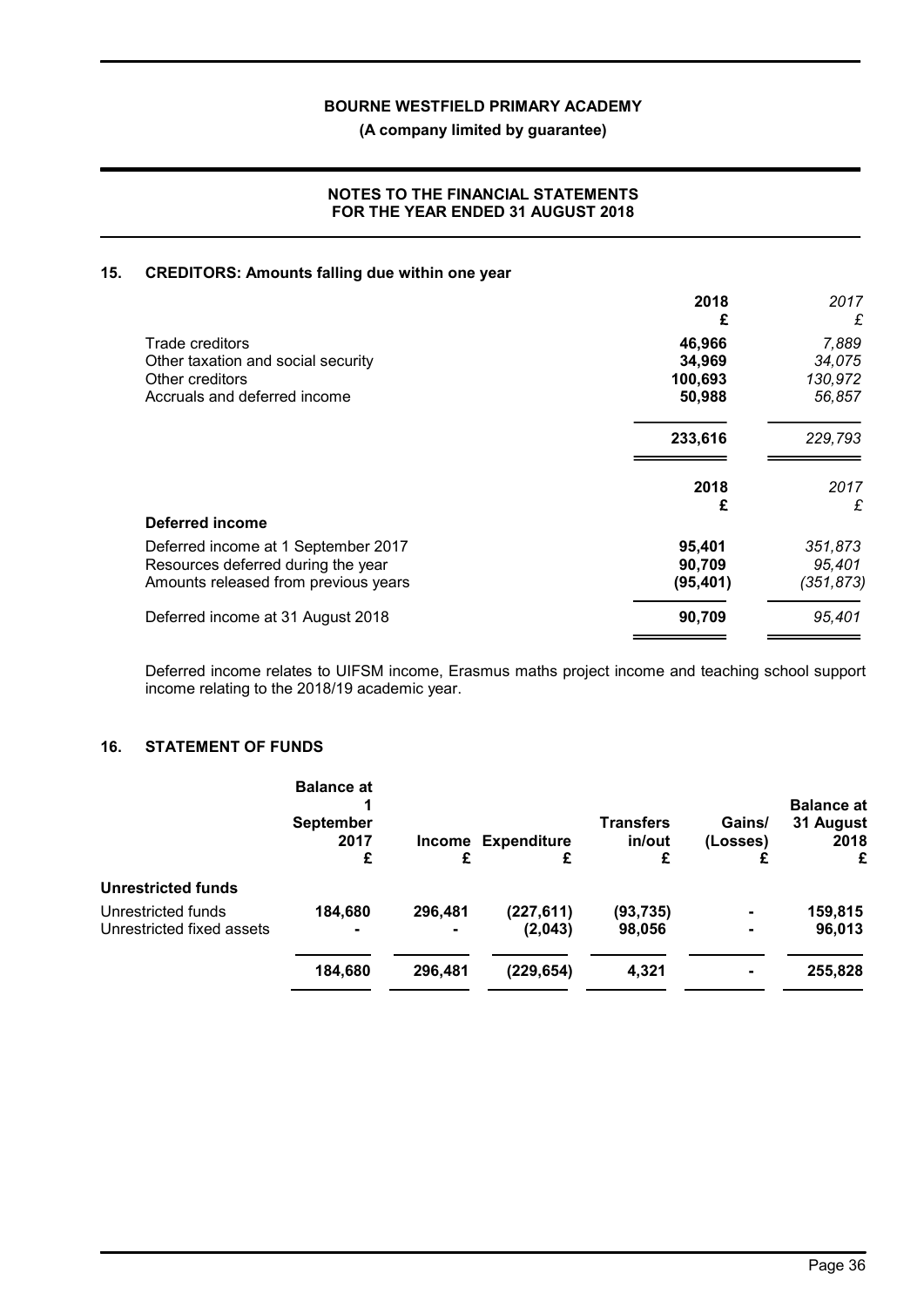(A company limited by guarantee)

### NOTES TO THE FINANCIAL STATEMENTS FOR THE YEAR ENDED 31 AUGUST 2018

### 16. STATEMENT OF FUNDS (continued)

| 223,690<br>79,073<br>1,145<br>(780,000) | 1,939,058<br>242,877<br>40,817<br>445,163<br>105,678 | (1,926,142)<br>(242, 877)<br>(40, 817)<br>(400, 504)<br>(102, 502)<br>(144,000) | (9, 397)<br>(4, 321) | 303,000 | 227,209<br>123,732<br>(621,000) |
|-----------------------------------------|------------------------------------------------------|---------------------------------------------------------------------------------|----------------------|---------|---------------------------------|
| (476, 092)                              | 2,773,593                                            | (2,856,842)                                                                     | (13, 718)            | 303,000 | (270, 059)                      |
|                                         |                                                      |                                                                                 |                      |         |                                 |
| 645,730                                 | 398,498                                              | (39, 178)                                                                       |                      |         | 1,005,050                       |
| 254,736                                 |                                                      | (30, 226)                                                                       | 9,397                |         | 233,907                         |
| 3,822,308                               |                                                      | (65, 690)                                                                       |                      |         | 3,756,618                       |
| 4,722,774                               | 398,498                                              | (135, 094)                                                                      | 9,397                |         | 4,995,575                       |
| 4,246,682                               | 3,172,091                                            | (2,991,936)                                                                     | (4, 321)             | 303,000 | 4,725,516                       |
| 4,431,362                               | 3,468,572                                            | (3,221,590)                                                                     |                      | 303,000 | 4,981,344                       |
|                                         | <b>Restricted fixed asset funds</b>                  |                                                                                 |                      |         |                                 |

The specific purposes for which the funds are to be applied are as follows:

### Unrestricted funds

Unrestricted funds represent both those resources, as well as funds transferred to the Academy from the Local Authority upon conversion, which may be used towards meeting any of the objects of the Academy at the discretion of the Trustees. These are not currently designated for particular purposes.

#### Restricted Fixed Asset funds

Transfer from Local Authority on conversion represents the assets transferred to the Academy from the Local Authority upon conversion.

Capital expenditure from GAG represents fixed asset expenditure transferred from other restricted income.

### Restricted Revenue funds

General Annual Grant (GAG) is made up of a number of different funding streams, all of which are used to cover the running costs of the Academy.

Other ESFA Grants, other government grants and other restricted funds represent monies received for specific purposes.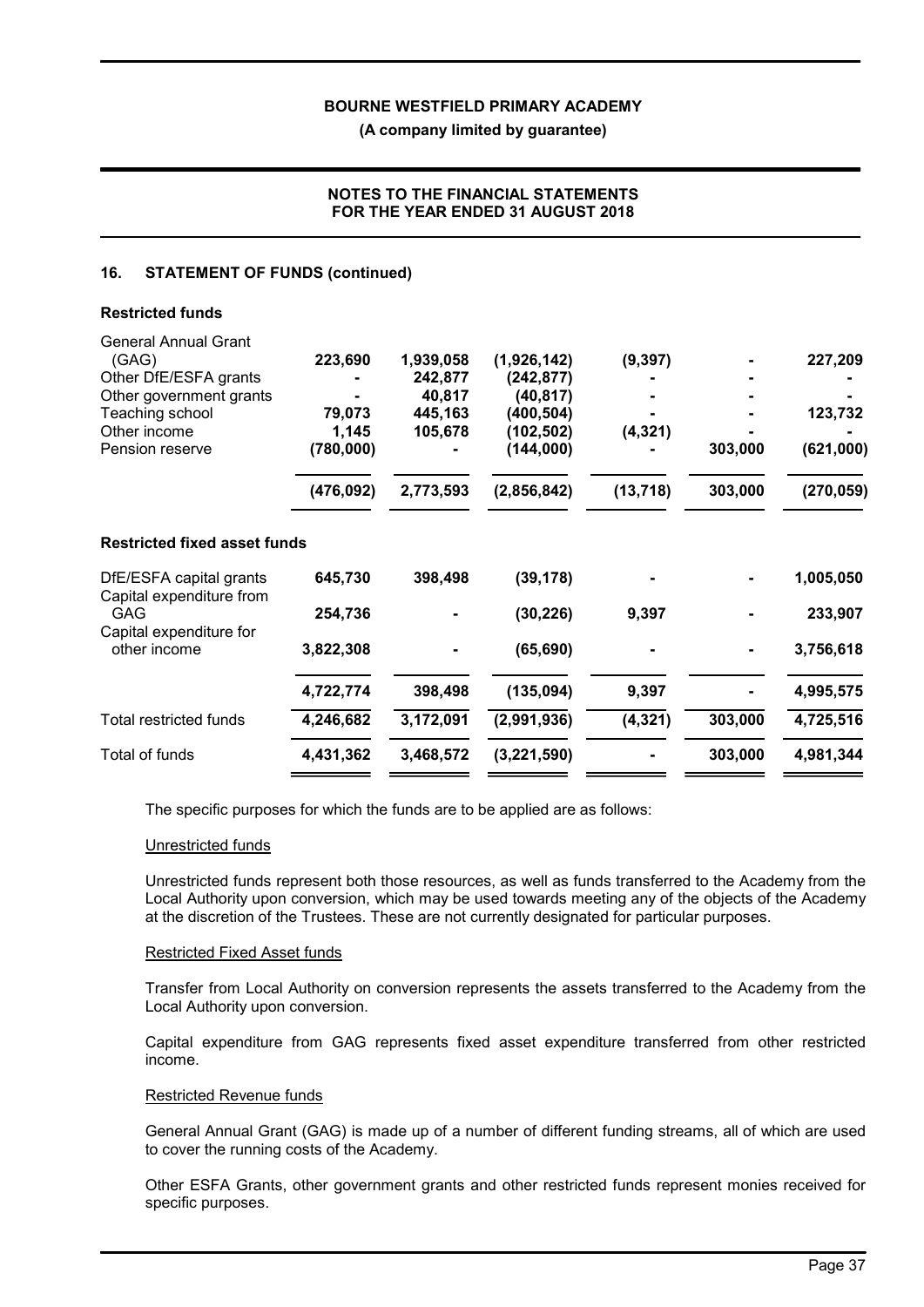(A company limited by guarantee)

### NOTES TO THE FINANCIAL STATEMENTS FOR THE YEAR ENDED 31 AUGUST 2018

#### 16. STATEMENT OF FUNDS (continued)

Pension Reserve represents the current deficit balance of the Local Government Pension Scheme (LGPS).

Transfers between funds represent the use of recurrent income being used to fund capital expenditure.

#### **Summary**

The balance on restricted general funds plus unrestricted general funds at 31 August 2018 results in a net surplus of £606,769.

Under the funding agreement with the Secretary of State, the academy was not subject to a limit on the amount of GAG that it could carry forward at 31 August 2018.

### STATEMENT OF FUNDS - PRIOR YEAR

|                                                                                                                                                | <b>Balance</b> at<br>1 September<br>2016<br>£         | Income<br>£                                                      | Expenditure<br>£                                                                              | <b>Transfers</b><br>in/out<br>£    | Gains/<br>(Losses)<br>£ | <b>Balance</b> at<br>31 August<br>2017<br>£           |
|------------------------------------------------------------------------------------------------------------------------------------------------|-------------------------------------------------------|------------------------------------------------------------------|-----------------------------------------------------------------------------------------------|------------------------------------|-------------------------|-------------------------------------------------------|
| <b>General funds</b>                                                                                                                           |                                                       |                                                                  |                                                                                               |                                    |                         |                                                       |
| Unrestricted funds                                                                                                                             | 199,260                                               | 201,255                                                          | (215, 835)                                                                                    |                                    |                         | 184,680                                               |
| <b>Restricted funds</b>                                                                                                                        |                                                       |                                                                  |                                                                                               |                                    |                         |                                                       |
| <b>General Annual Grant</b><br>(GAG)<br>Other DfE/ESFA grants<br>Other government grants<br>Teaching school<br>Other income<br>Pension reserve | 237,290<br>10,322<br>1,559<br>(901,000)<br>(651, 829) | 1,975,406<br>239,780<br>56,899<br>388,383<br>88,366<br>2,748,834 | (1,930,675)<br>(239, 780)<br>(56, 899)<br>(319, 632)<br>(78, 780)<br>(107,000)<br>(2,732,766) | (58, 331)<br>(10,000)<br>(68, 331) | 228,000<br>228,000      | 223,690<br>79,073<br>1,145<br>(780,000)<br>(476, 092) |
| <b>Restricted fixed asset funds</b>                                                                                                            |                                                       |                                                                  |                                                                                               |                                    |                         |                                                       |
| DfE/ESFA capital grants<br>Capital expenditure from                                                                                            | 265,524                                               | 389,354                                                          | (9, 148)                                                                                      |                                    |                         | 645,730                                               |
| <b>GAG</b>                                                                                                                                     | 231,347                                               |                                                                  | (34, 942)                                                                                     | 58,331                             |                         | 254,736                                               |
| Capital expenditure for<br>other income                                                                                                        | 3,879,819                                             |                                                                  | (67, 511)                                                                                     | 10,000                             |                         | 3,822,308                                             |
|                                                                                                                                                | 4,376,690                                             | 389,354                                                          | (111, 601)                                                                                    | 68,331                             |                         | 4,722,774                                             |
| Total restricted funds                                                                                                                         | 3,724,861                                             | 3, 138, 188                                                      | (2,844,367)                                                                                   |                                    | 228,000                 | 4,246,682                                             |
| <b>Total of funds</b>                                                                                                                          | 3,924,121                                             | 3,339,443                                                        | (3,060,202)                                                                                   |                                    | 228,000                 | 4,431,362                                             |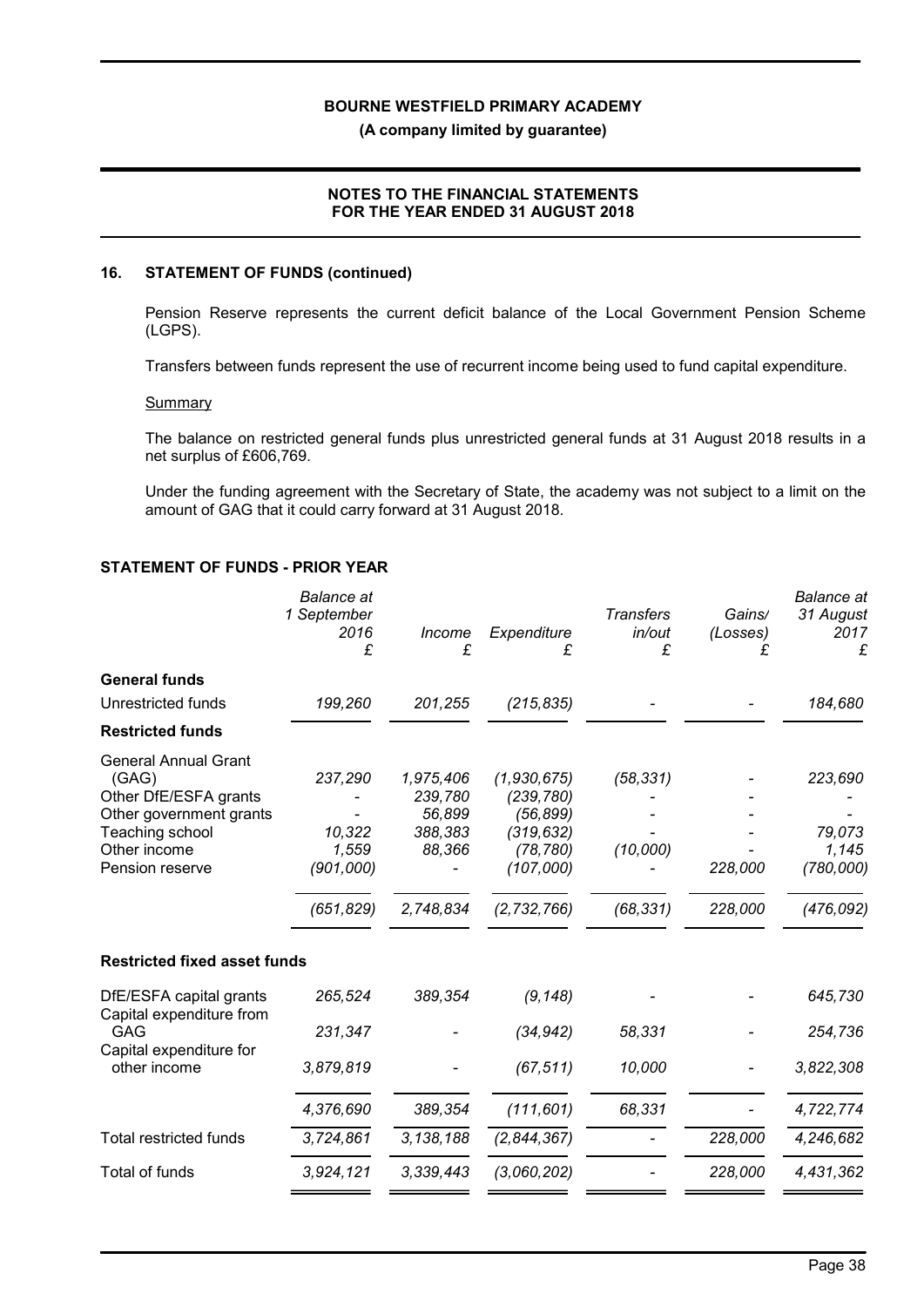### (A company limited by guarantee)

### NOTES TO THE FINANCIAL STATEMENTS FOR THE YEAR ENDED 31 AUGUST 2018

### 17. ANALYSIS OF NET ASSETS BETWEEN FUNDS

|                                        | Unrestricted<br>funds<br>2018<br>£ | <b>Restricted</b><br>funds<br>2018<br>£ | <b>Restricted</b><br>fixed asset<br>funds<br>2018<br>£ | Total<br>funds<br>2018<br>£ |
|----------------------------------------|------------------------------------|-----------------------------------------|--------------------------------------------------------|-----------------------------|
| Tangible fixed assets                  | 96,013                             |                                         | 4,995,575                                              | 5,091,588                   |
| <b>Current assets</b>                  | 160,803                            | 583,569                                 | $\blacksquare$                                         | 744,372                     |
| Creditors due within one year          | (988)                              | (232, 628)                              |                                                        | (233, 616)                  |
| Provisions for liabilities and charges | $\blacksquare$                     | (621,000)                               |                                                        | (621,000)                   |
|                                        | 255,828                            | (270, 059)                              | 4,995,575                                              | 4,981,344                   |
|                                        |                                    |                                         |                                                        |                             |

# ANALYSIS OF NET ASSETS BETWEEN FUNDS - PRIOR YEAR

|                                        | Unrestricted | Restricted | Restricted           | Total     |
|----------------------------------------|--------------|------------|----------------------|-----------|
|                                        | funds        | funds      | fixed asset<br>funds | funds     |
|                                        | 2017         | 2017       | 2017                 | 2017      |
|                                        | £            | £          | £                    | £         |
| Tangible fixed assets                  |              |            | 4,709,754            | 4,709,754 |
| <b>Current assets</b>                  | 184,680      | 533,701    | 13,020               | 731,401   |
| Creditors due within one year          |              | (229,793)  |                      | (229,793) |
| Provisions for liabilities and charges |              | (780,000)  |                      | (780,000) |
|                                        | 184,680      | (476,092)  | 4,722,774            | 4,431,362 |
|                                        |              |            |                      |           |

### 18. RECONCILIATION OF NET MOVEMENT IN FUNDS TO NET CASH FLOW FROM OPERATING **ACTIVITIES**

|                                                                    | 2018<br>£  | 2017<br>£  |
|--------------------------------------------------------------------|------------|------------|
| Net income for the year (as per Statement of Financial Activities) | 246,982    | 279,241    |
| <b>Adjustment for:</b>                                             |            |            |
| Depreciation charges                                               | 129,618    | 111,601    |
| Dividends, interest and rents from investments                     | (1,220)    | (1, 182)   |
| Loss on the sale of fixed assets                                   | 7.518      |            |
| (Increase)/decrease in stocks                                      | (1,016)    | 4,753      |
| Decrease/(increase) in debtors                                     | 8,552      | (119, 737) |
| Increase/(decrease) in creditors                                   | 3.823      | (274,066)  |
| Capital grants from DfE and other capital income                   | (398, 498) | (389,354)  |
| Defined benefit pension scheme cost less contributions payable     | 123,000    | 87,000     |
| Defined benefit pension scheme finance cost                        | 21,000     | 20,000     |
| Net cash provided by/(used in) operating activities                | 139,759    | (281,744)  |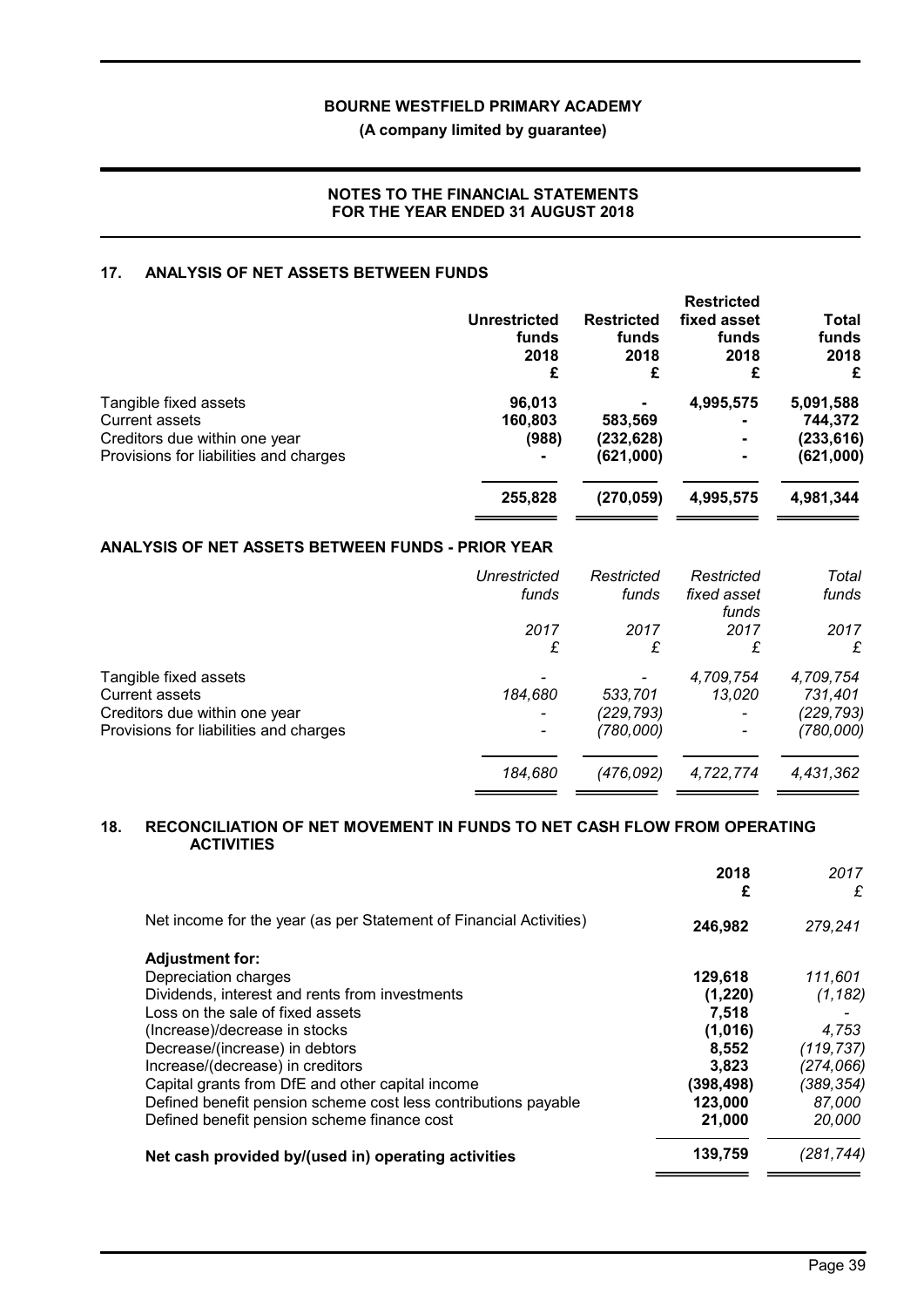(A company limited by guarantee)

### NOTES TO THE FINANCIAL STATEMENTS FOR THE YEAR ENDED 31 AUGUST 2018

### 19. ANALYSIS OF CASH AND CASH EQUIVALENTS

|              | 2018<br>£ | 2017<br>£ |
|--------------|-----------|-----------|
| Cash in hand | 576,434   | 555,927   |
| Total        | 576,434   | 555,927   |

#### 20. CONTINGENT LIABILITIES

The Academy had no contingent liabilities at the 31 August 2018.

In the event of Bourne Westfield Primary Academy ceasing to operate as an academy provisions are included in the funding agreement relating to the clawback of assets and monies paid to the academy.

#### 21. PENSION COMMITMENTS

The academy's employees belong to two principal pension schemes: the Teacher's Pension Scheme for England and Wales (TPS) for academic and related staff; and the Local Government Pension Scheme (LGPS) for non-teaching staff, which is managed by Lincolnshire County Council . Both are Multiemployer defined benefit pension schemes.

The latest actuarial valuation of the TPS related to the period ended 31 March 2012 and of the LGPS 31 March 2016.

There were no outstanding or prepaid contributions at either the beginning or the end of the financial year.

#### Teachers' Pension Scheme

#### Introduction

The Teachers' Pension Scheme (TPS) is a statutory, contributory, defined benefit scheme, governed by the Teachers' Pensions Regulations (2010) and, from 1 April 2014, by the Teachers' Pension Scheme Regulations 2014. Membership is automatic for full-time teachers in academies and, from 1 January 2007, automatic for teachers in part-time employment following appointment or a change of contract, although they are able to opt out.

The TPS is an unfunded scheme and members contribute on a 'pay as you go' basis – these contributions along with those made by employers are credited to the Exchequer. Retirement and other pension benefits are paid by public funds provided by Parliament.

#### Valuation of the Teachers' Pension Scheme

The Government Actuary, using normal actuarial principles, conducts a formal actuarial review of the TPS in accordance with the Public Service Pensions (Valuations and Employer Cost Cap) Directions 2014 published by HM Treasury. The aim of the review is to specify the level of future contributions. Actuarial scheme valuations are dependent on assumptions about the value of future costs, design of benefits and many other factors. The latest actuarial valuation of the TPS was carried out as at 31 March 2012 and in accordance with the Public Service Pensions (Valuations and Employer Cost Cap) Directions 2014. The valuation report was published by the Department for Education on 9 June 2014. The key elements of the valuation and subsequent consultation are: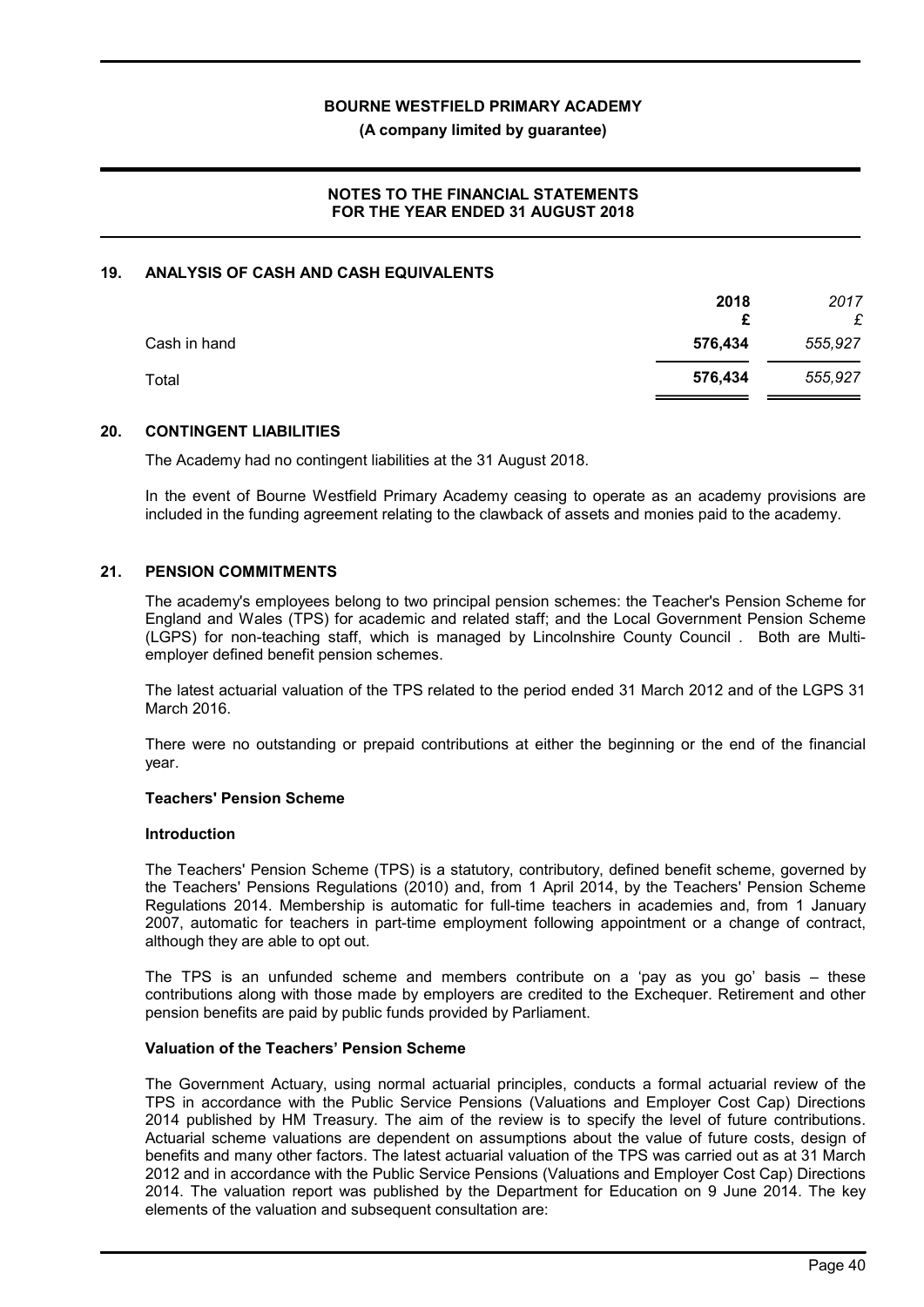(A company limited by guarantee)

### NOTES TO THE FINANCIAL STATEMENTS FOR THE YEAR ENDED 31 AUGUST 2018

### 21. PENSION COMMITMENTS (continued)

- employer contribution rates set at 16.48% of pensionable pay, including a 0.08% employer administration charge.
- total scheme liabilities (pensions currently in payment and the estimated cost of future benefits) for service to the effective date of £191,500 million, and notional assets (estimated future contributions together with the notional investments held at the valuation date) of £176,600 million giving a notional past service deficit of £14,900 million
- an employer cost cap of 10.9% of pensionable pay will be applied to future valuations
- the assumed real rate of return is 3.0% in excess of prices and 2% in excess of earnings. The rate of real earnings growth is assumed to be 2.75%. The assumed nominal rate of return is 5.06%.

The TPS valuation for 2012 determined an employer rate of 16.4%, which was payable from September 2015. The next valuation of the TPS is currently underway based on April 2016 data, whereupon the employer contribution rate is expected to be reassessed and will be payable from 1 April 2019.

The employer's pension costs paid to TPS in the period amounted to £186,039 (2017 - £185,605).

A copy of the valuation report and supporting documentation is on the Teachers' Pensions website (www.teacherspensions.co.uk/news/employers/2014/06/publication-of-the-valuation-report.aspx).

Under the definitions set out in FRS 102, the TPS is an unfunded multi-employer pension scheme. The trust has accounted for its contributions to the scheme as if it were a defined contribution scheme. The trust has set out above the information available on the scheme.

#### Local Government Pension Scheme

The LGPS is a funded defined benefit scheme, with assets held in separate trustee-administered funds. The total contribution made for the year ended 31 August 2018 was £138,000 (2017 - £122,000), of which employer's contributions totalled £107,000 (2017 - £101,000) and employees' contributions totalled £31,000 (2017 - £21,000). The agreed contribution rates for future years are 19.5% for employers and various % for employees.

Parliament has agreed, at the request of the Secretary of State for Education, to a guarantee that, in the event of academy closure, outstanding Local Government Pension Scheme liabilities would be met by the Department for Education. The guarantee came into force on 18 July 2013. Lincolnshire Pension Fund

Principal actuarial assumptions:

|                                                      | 2018      | 2017    |
|------------------------------------------------------|-----------|---------|
| Discount rate for scheme liabilities                 | 2.80%     | 2.50%   |
| Rate of increase in salaries                         | 2.70%     | 2.80%   |
| Rate of increase for pensions in payment / inflation | $2.30 \%$ | 2.40%   |
| Commutation of pensions to lump sums                 | 50.00%    | 75.00 % |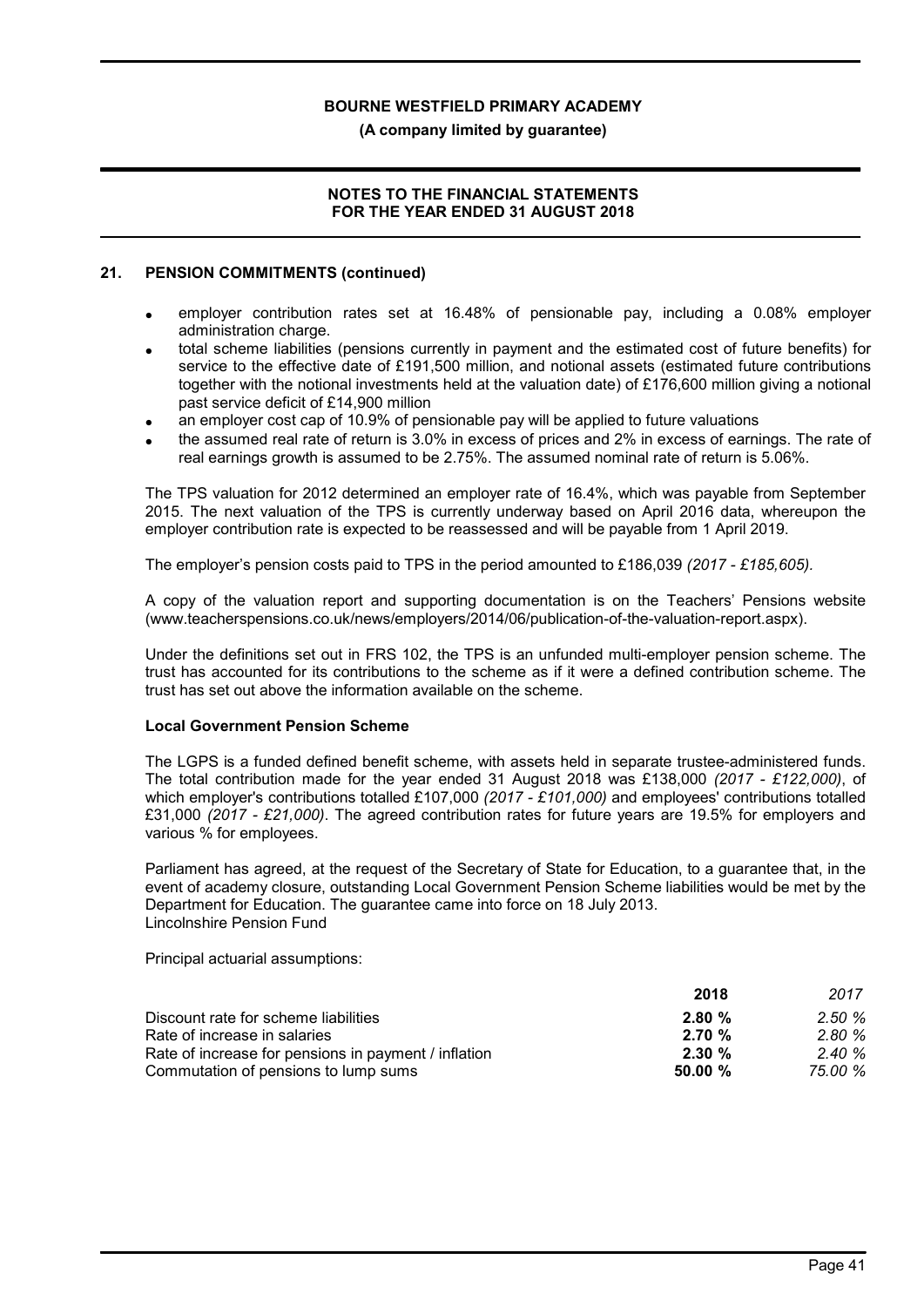(A company limited by guarantee)

### NOTES TO THE FINANCIAL STATEMENTS FOR THE YEAR ENDED 31 AUGUST 2018

#### 21. PENSION COMMITMENTS (continued)

The current mortality assumptions include sufficient allowance for future improvements in mortality rates. The assumed life expectations on retirement age 65 are:

|                                                               | 2018                                    | 2017                                    |
|---------------------------------------------------------------|-----------------------------------------|-----------------------------------------|
| Retiring today<br>Males<br>Females                            | 22.1<br>24.4                            | 22.1<br>24.4                            |
| Retiring in 20 years<br>Males<br>Females                      | 24.1<br>26.6                            | 24.1<br>26.6                            |
| <b>Sensitivity analysis</b>                                   | At 31 August<br>2018<br>£               | At 31 August<br>2017<br>£               |
| Discount rate +0.1%<br>Mortality assumption - 1 year increase | 57,000<br>87,000                        | 55,000<br>63,000                        |
| The academy's share of the assets in the scheme was:          |                                         |                                         |
|                                                               | Fair value at<br>31 August<br>2018<br>£ | Fair value at<br>31 August<br>2017<br>£ |
| $E$ auition                                                   | 1.120.000                               | u non nnn                               |

| 1,139,000 | 1,030,000                    |
|-----------|------------------------------|
|           | 159,000                      |
|           | 119,000                      |
|           | 13.000                       |
| 1,560,000 | 1,321,000                    |
|           | 234.000<br>172.000<br>15.000 |

The actual return on scheme assets was £75,000 (2017 - £255,000).

The amounts recognised in the Statement of financial activities incorporating income and expenditure account are as follows:

|                                                          | 2018<br>£                       | 2017<br>£                       |
|----------------------------------------------------------|---------------------------------|---------------------------------|
| Current service cost<br>Interest income<br>Interest cost | (230,000)<br>35,000<br>(56,000) | (188,000)<br>21,000<br>(41,000) |
| Total                                                    | (251,000)                       | (208,000)                       |
| Actual return on scheme assets                           | 75,000                          | 255,000                         |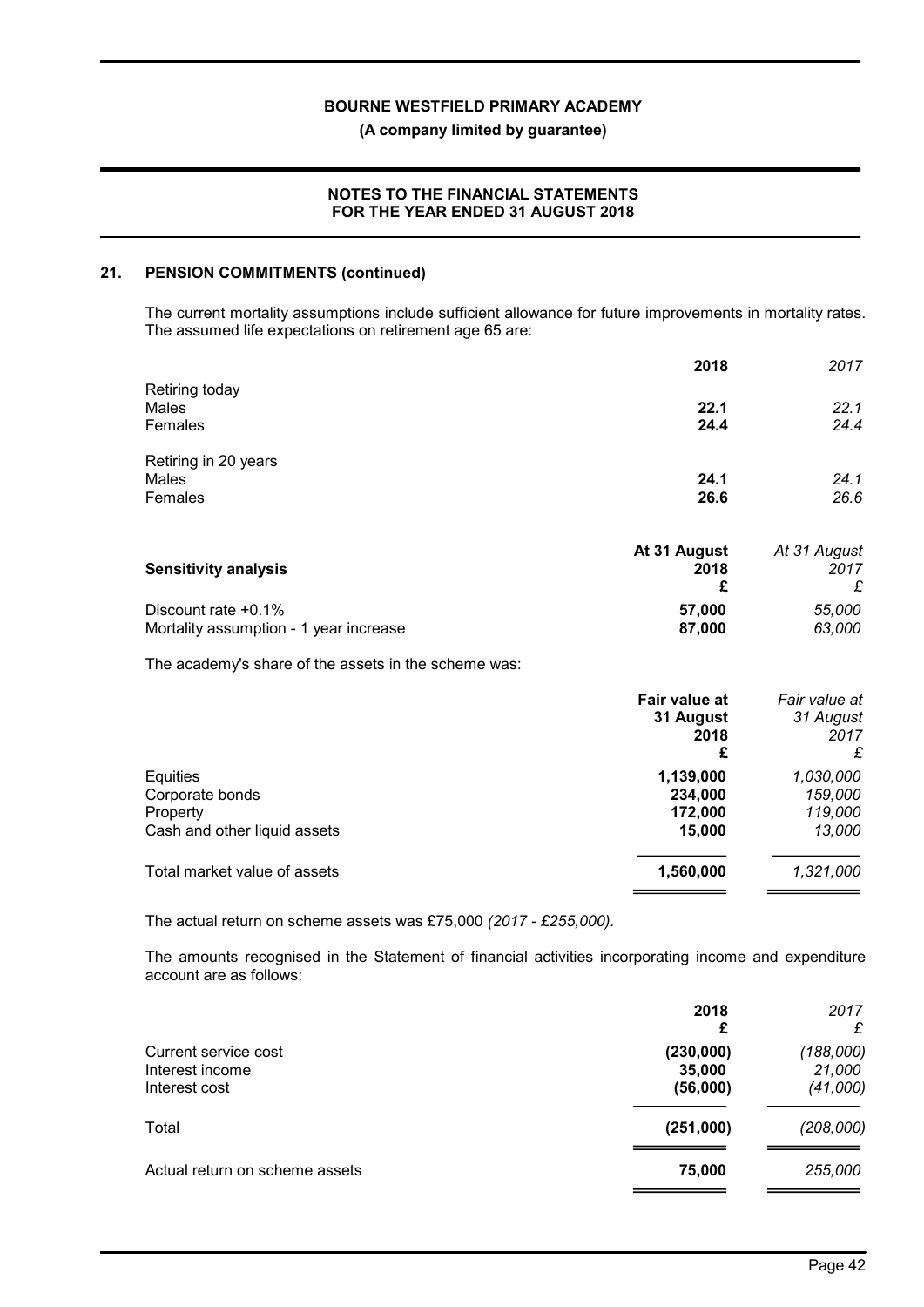(A company limited by guarantee)

### NOTES TO THE FINANCIAL STATEMENTS FOR THE YEAR ENDED 31 AUGUST 2018

### 21. PENSION COMMITMENTS (continued)

Movements in the present value of the defined benefit obligation were as follows:

|                                    | 2018<br>£ | 2017<br>£ |
|------------------------------------|-----------|-----------|
| Opening defined benefit obligation | 2,101,000 | 1,837,000 |
| Current service cost               | 230,000   | 188,000   |
| Interest cost                      | 56,000    | 41,000    |
| Employee contributions             | 31,000    | 28,000    |
| Actuarial (gains)/losses           | (228,000) | 27,000    |
| Benefits paid                      | (9,000)   | (20,000)  |
| Closing defined benefit obligation | 2,181,000 | 2,101,000 |
|                                    |           |           |

Movements in the fair value of the academy's share of scheme assets:

|                                     | 2018<br>£ | 2017<br>£ |
|-------------------------------------|-----------|-----------|
| Opening fair value of scheme assets | 1,321,000 | 936,000   |
| Interest income                     | 35,000    | 21,000    |
| <b>Actuarial losses</b>             | 75,000    | 255,000   |
| <b>Employer contributions</b>       | 107,000   | 101,000   |
| Employee contributions              | 31,000    | 28,000    |
| Benefits paid                       | (9,000)   | (20,000)  |
| Closing fair value of scheme assets | 1,560,000 | 1,321,000 |
|                                     |           |           |

### 22. OPERATING LEASE COMMITMENTS

At 31 August 2018 the total of the Academy trust's future minimum lease payments under noncancellable operating leases was:

|                                        | 2018<br>£    | 2017<br>£      |
|----------------------------------------|--------------|----------------|
| <b>Amounts payable:</b>                |              |                |
| Within 1 year<br>Between 1 and 5 years | 1,456<br>728 | 1,493<br>2,184 |
| Total                                  | 2,184        | 3,677          |

### 23. MEMBERS' LIABILITY

Each member of the charitable company undertakes to contribute to the assets1676 of the company in the event of it being wound up while he/she is a member, or within one year after he/she ceases to be a member, such amount as may be required, not exceeding  $\pounds$  10 for the debts and liabilities contracted before he/she ceases to be a member.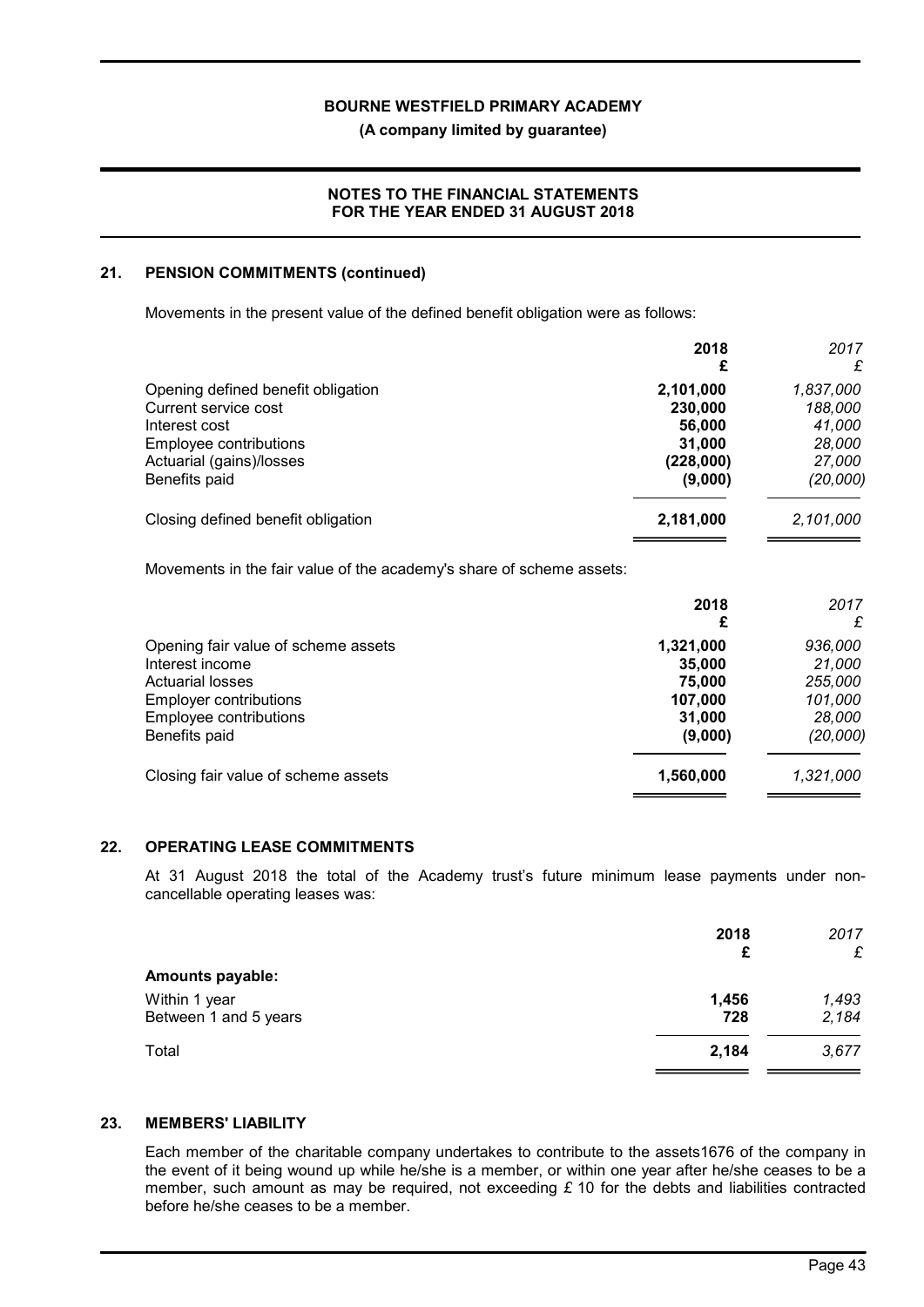(A company limited by guarantee)

### NOTES TO THE FINANCIAL STATEMENTS FOR THE YEAR ENDED 31 AUGUST 2018

### 24. RELATED PARTY TRANSACTIONS

Owing to the nature of the academy trust and the composition of the board of trustees being drawn from local public and private sector organisations, transactions may take place with organisations in which trustees have an interest. All transactions involving such organisations are conducted in accordance with the requirements of the AFH and with the trust's financial regulations and normal procurement procedures relating to connected and related party transactions.

During the year the Academy purchased goods and services from S J Radley, the spouse of the Head Teacher, amounting to £96 (2017 - £811). No amounts were outstanding at the year end.

No other related party transactions took place in the period of account, other than certain trustees' remuneration and expenses already disclosed in note 10.